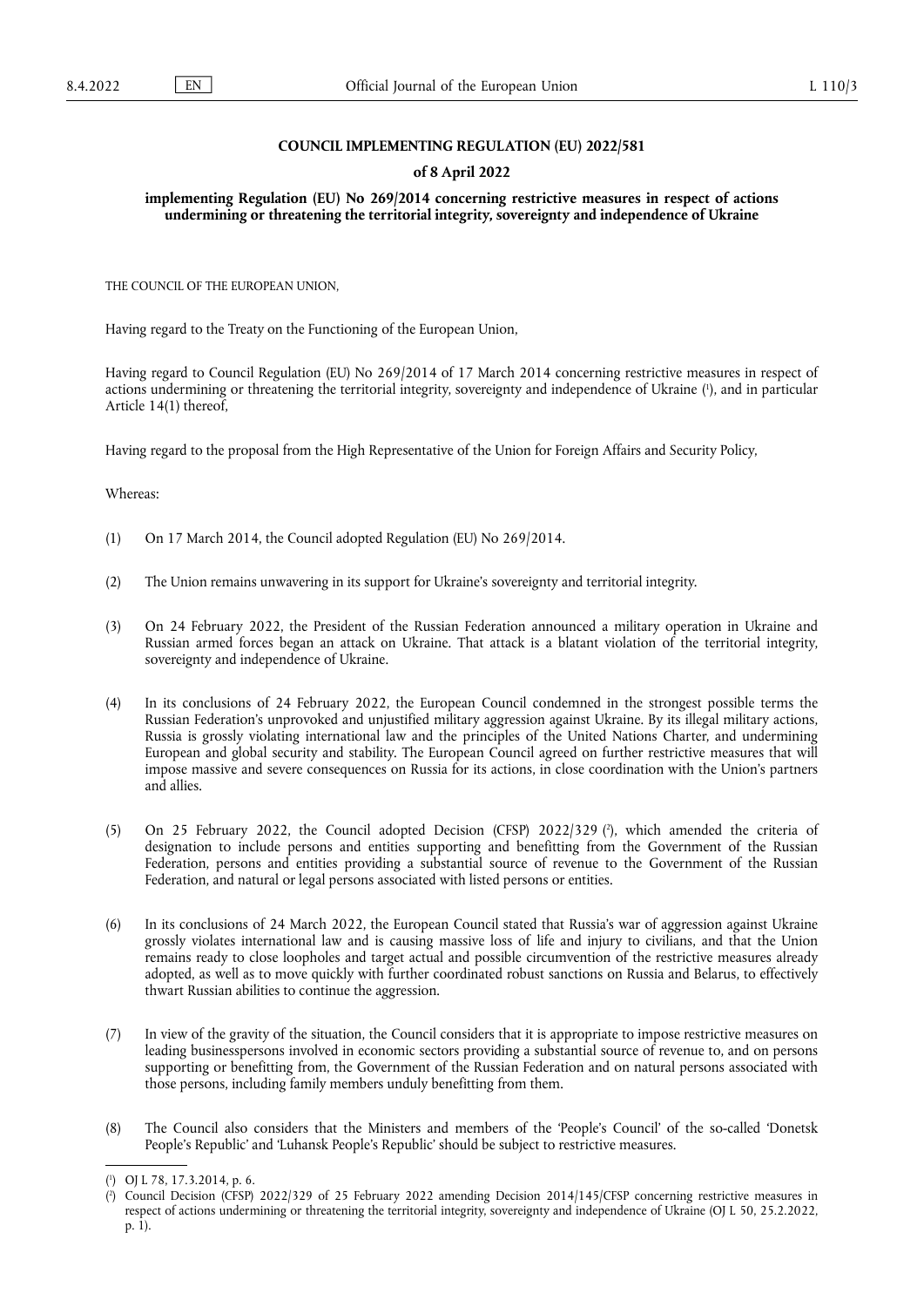- (9) Furthermore, the Council considers that companies supporting, materially or financially, or benefitting from the Government of the Russian Federation and materially or financially supporting actions which undermine or threaten the territorial integrity, sovereignty and independence of Ukraine should also be subject to restrictive measures.
- (10) As a result, 216 individuals and 18 entities should be added to the list of persons, entities and bodies subject to restrictive measures set out in Annex I to Regulation (EU) No 269/2014.
- (11) Regulation (EU) No 269/2014 should therefore be amended accordingly,

HAS ADOPTED THIS REGULATION:

*Article 1*

Annex I to Regulation (EU) No 269/2014 is amended as set out in the Annex to this Regulation.

*Article 2*

This Regulation shall enter into force on the date of its publication in the *Official Journal of the European Union*.

This Regulation shall be binding in its entirety and directly applicable in all Member States.

Done at Brussels, 8 April 2022.

*For the Council The President* J.-Y. LE DRIAN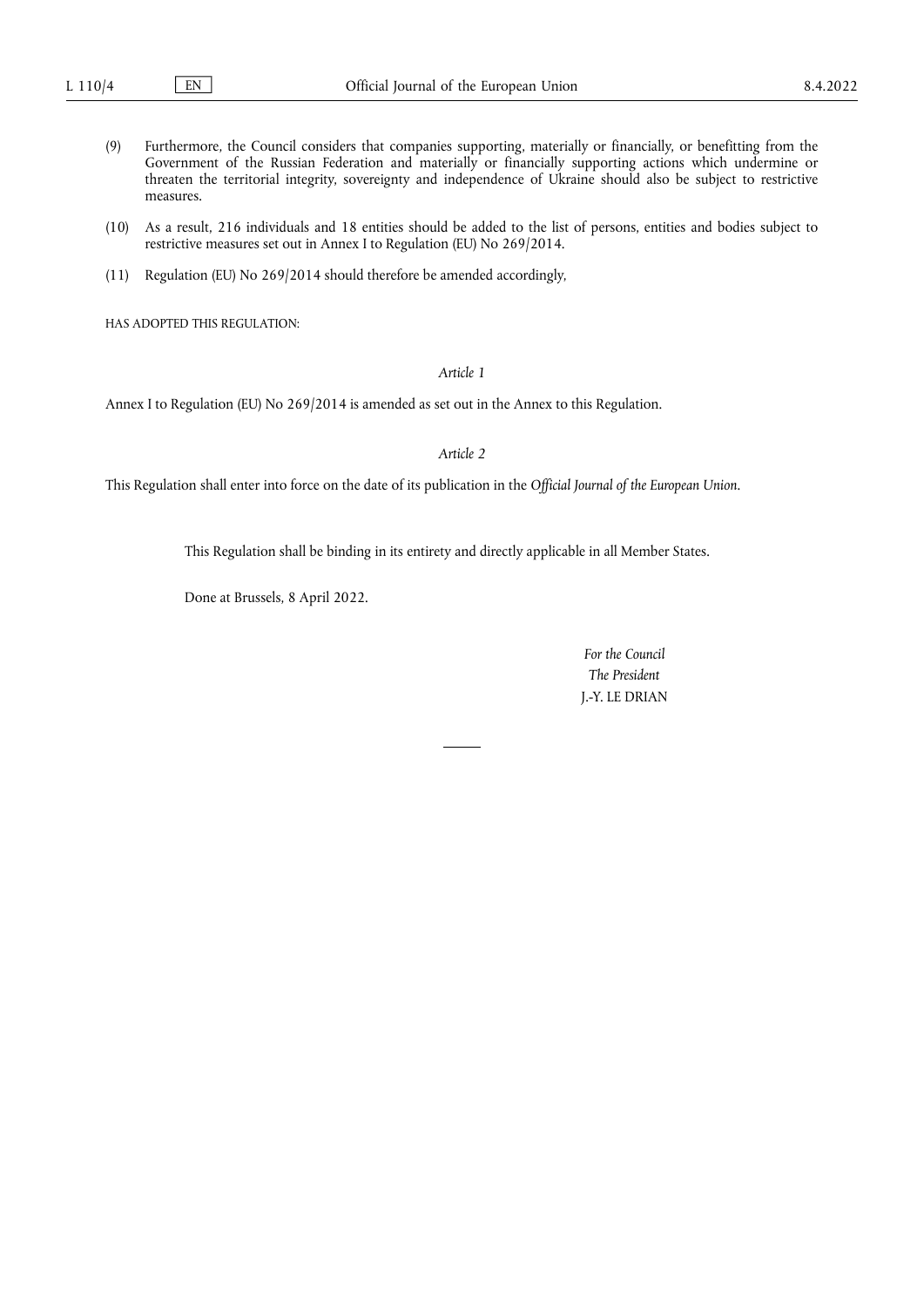# The following persons and entities are added to the list of natural and legal persons, entities and bodies set out in Annex I to Regulation (EU) No 269/2014:

#### **Persons**

|      | Name                                                       | Identifying information                                                                                                                                                                                                | Reasons                                                                                                                                                                                                                                                                                                                                                                                                                                                                                                                                                                                                                                                                                                                                                                                                                                                                                                                                                                                                   | Date of listing |
|------|------------------------------------------------------------|------------------------------------------------------------------------------------------------------------------------------------------------------------------------------------------------------------------------|-----------------------------------------------------------------------------------------------------------------------------------------------------------------------------------------------------------------------------------------------------------------------------------------------------------------------------------------------------------------------------------------------------------------------------------------------------------------------------------------------------------------------------------------------------------------------------------------------------------------------------------------------------------------------------------------------------------------------------------------------------------------------------------------------------------------------------------------------------------------------------------------------------------------------------------------------------------------------------------------------------------|-----------------|
| 894. | Alexey Yevgenevich FILATOV<br>(Алексей Евгеньевич ФИЛАТОВ) | DOB: 12.2.1983<br>Function: Head of the Russian<br>Presidential Administration's Directorate<br>of Cross-Border Cooperation<br>Nationality: Russian<br>Gender: male                                                    | Alexey Filatov is the Head of the Russian Presidential Administration's Directorate of<br>Cross-Border Cooperation. He is a high-ranking Kremlin official responsible for the<br>coordination of the Kremlin's aggressive policy, including malign influence activities,<br>towards Ukraine and the occupied regions of Donetsk and Luhansk.<br>As Head of the Russian Presidential Administration's Directorate of Cross-Border<br>Cooperation, Filatov is directly involved in the development and implementation of<br>the Kremlin-led separation policy of Donetsk and Luhansk regions from Ukraine.<br>He is therefore responsible for actively supporting or implementing actions or<br>policies which undermine or threaten the territorial integrity, sovereignty and<br>independence of Ukraine.                                                                                                                                                                                                 | 8.4.2022        |
| 895. | Igor Venediktovich MASLOV<br>(Игорь Венедиктович МАСЛОВ)   | DOB: 18.10.1960<br>POB: St. Petersburg, Russian Federation<br>Function: Russian Presidential<br>Administration official with the Russian<br>Foreign Intelligence Service (SVR)<br>Nationality: Russian<br>Gender: male | Igor Maslov is a long-term Russian Presidential Administration official with a<br>Russian Foreign Intelligence Service (SVR) background, responsible for Kremlin<br>subversive policy and activities towards the so-called 'Russia's near abroad' (former<br>Soviet Union territories). He is known to advise President Vladimir Putin on Ukraine,<br>Moldova and South Ossetia and is named amongst a group of people advising<br>President Putin in relation to Ukraine.<br>As the Head of the Russian Presidential Administration's Directorate of Interregional<br>and Cultural Ties with Foreign Countries, Maslov has congratulated people from the<br>Special Operations Forces (SPO) of the Ministry of Defence who played a key role in<br>the the illegal annexation of the Crimean Peninsula.<br>He is therefore responsible for actively supporting or implementing actions or<br>policies which undermine or threaten the territorial integrity, sovereignty and<br>independence of Ukraine. | 8.4.2022        |
| 896. | Viatcheslav Moshe KANTOR<br>(Вячеслав Моше КАНТОР)         | DOB: 8.9.1953<br>POB: Moscow, Russian Federation                                                                                                                                                                       | Viatcheslav Moshe Kantor is a Russian oligarch who is a large shareholder of the<br>publicly listed Acron Group, one of Russia's largest fertilizer producers. He has close<br>ties to President Vladimir Putin. This connection with the Russian president has<br>helped him to maintain his considerable wealth. He has openly declared his support<br>to and friendship for President Putin on numerous occasions, and enjoys good<br>relations with the Kremlin.                                                                                                                                                                                                                                                                                                                                                                                                                                                                                                                                      | 8.4.2022        |

*ANNEX*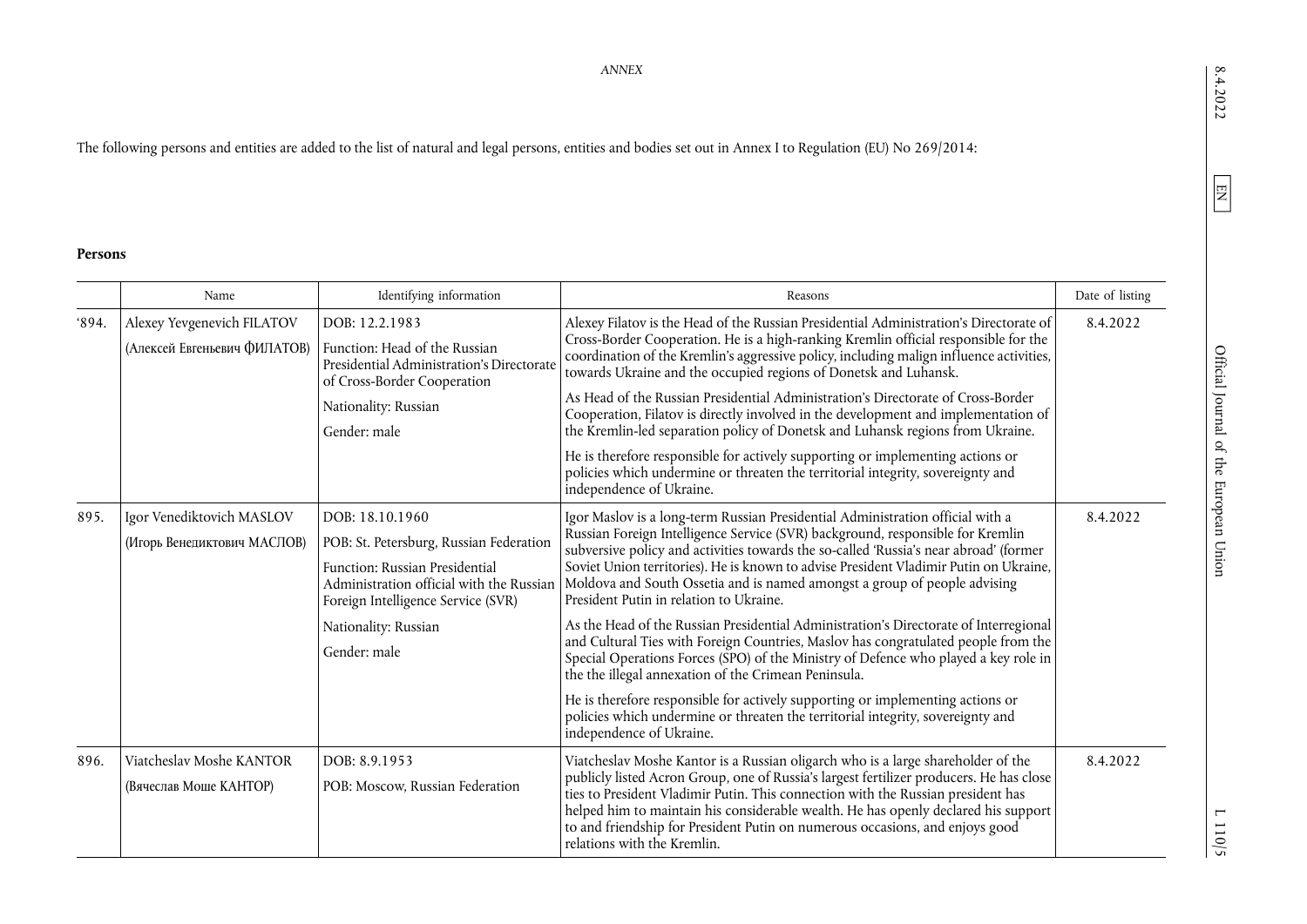|      | Name                                                                                                                                         | Identifying information                                                                                                                                                                                                                                                                                                     | Reasons                                                                                                                                                                                                                                                                                                                                                                                                                                                                                                                                                                                                                                                                                                                                                                                                                                                                                                                                                                                                                                                                                                                                                                                                                                                | Date of listing |
|------|----------------------------------------------------------------------------------------------------------------------------------------------|-----------------------------------------------------------------------------------------------------------------------------------------------------------------------------------------------------------------------------------------------------------------------------------------------------------------------------|--------------------------------------------------------------------------------------------------------------------------------------------------------------------------------------------------------------------------------------------------------------------------------------------------------------------------------------------------------------------------------------------------------------------------------------------------------------------------------------------------------------------------------------------------------------------------------------------------------------------------------------------------------------------------------------------------------------------------------------------------------------------------------------------------------------------------------------------------------------------------------------------------------------------------------------------------------------------------------------------------------------------------------------------------------------------------------------------------------------------------------------------------------------------------------------------------------------------------------------------------------|-----------------|
|      | <b>KANTOR</b> )<br>(а.к.а. Вячеслав Владимирович<br><b>KAHTOP)</b>                                                                           | (a.k.a. Viatcheslav Vladimirovich   Function: Large shareholder of the<br>publicly traded Acron Group, one of<br>Russia's largest fertilizer producers<br>Nationality: Russian, Israeli and British<br>Gender: male                                                                                                         | He has therefore been benefitting from Russian decision-makers responsible for the<br>illegal annexation of the Crimean Peninsula by the Russian Federation or the<br>destabilisation of Ukraine. He is also one of the leading Russian businesspersons<br>involved in economic sectors providing a substantial source of revenue to the<br>Government of the Russian Federation, which is responsible for the illegal<br>annexation of the Crimean Peninsula by the Russian Federation and the<br>destabilisation of Ukraine.                                                                                                                                                                                                                                                                                                                                                                                                                                                                                                                                                                                                                                                                                                                         |                 |
| 897. | Aleksei Viktorovich PIMANOV<br>(Алексей Викторович<br>ПИМАНОВ)<br>(a.k.a. Alexey Viktorovich<br>PIMANOV; Alexei PIMANOV;<br>Aleksey PIMANOV) | DOB: 9.2.1962<br>POB: Moscow, Russian Federation<br>Function: Director General of Managing<br>Organisation "Creative Association Red<br>Star"; Head of the Krasnaya Zvezda<br>media holding, owned by the Russian<br>Defence Ministry<br>Nationality: Russian<br>Gender: male                                               | Aleksei Pimanov is a propagandist and the Head of the Krasnaya Zvezda media<br>holding, owned by the Russian Defence Ministry. The Minister of Defence, Sergey<br>Shoygu, personally requested Pimanov to become the Head of the Krasnaya Zvezda.<br>The media holding was established by decree of the Russian Minister of Defence and<br>controls the federal TV channel Zvezda.<br>Similar to all other Kremlin-controlled media channels, Zvezda regularly spreads<br>disinformation regarding Russia's ongoing unprovoked military aggression against<br>Ukraine, undermines Ukraine's territorial integrity and sovereignty, and provides<br>crucial media support to Russia's violent aggression. As a member of the media<br>council of the Russian Geographical Society, Pimanov has close contacts with senior<br>Kremlin officials such as Alexey Gromov, Dmitry Peskov and Sergey Shoygu.<br>In 2017, Pimanov directed and produced the propaganda film "Crimea", which<br>justifies and glorifies the illegal annexation of the Crimean Peninsula by the Russian<br>Federation.<br>He is therefore responsible for supporting actions and policies which undermine the<br>territorial integrity, sovereignty and independence of Ukraine. | 8.4.2022        |
| 898. | Igor Yurievich KOROTCHENKO<br>(Игорь Юрьевич КОРОТЧЕНКО)                                                                                     | DOB: 15.2.1960<br>POB: Riga, Latvia<br>Function: Chairman of the Public<br>Council under the Ministry of Defence of<br>the Russian Federation; Editor-in-Chief<br>of the National Defence magazine;<br>Director of the Centre for Analysis of the<br>World Arms Trade; Military expert;<br>Military rank - Reserve Colonel. | Igor Korotchenko, the Chairman of the Public Council under the Ministry of Defence<br>of the Russian Federation, is a regular contributor to the main Russian propaganda<br>TV shows as a defence and foreign policy expert. Igor Korotchenko is known for his<br>aggressive and derogatory statements against Ukraine territorial integrity and<br>provokes military confrontation between the Russian Federation and the West,<br>including Ukraine. On his social media platforms or in his TV shows he makes calls<br>to "denazify" and demilitarise Ukraine as well as to unite Ukraine with Russia ("its<br>historical fraternal union"), stating that Ukraine is part of the big "Russian world".                                                                                                                                                                                                                                                                                                                                                                                                                                                                                                                                               | 8.4.2022        |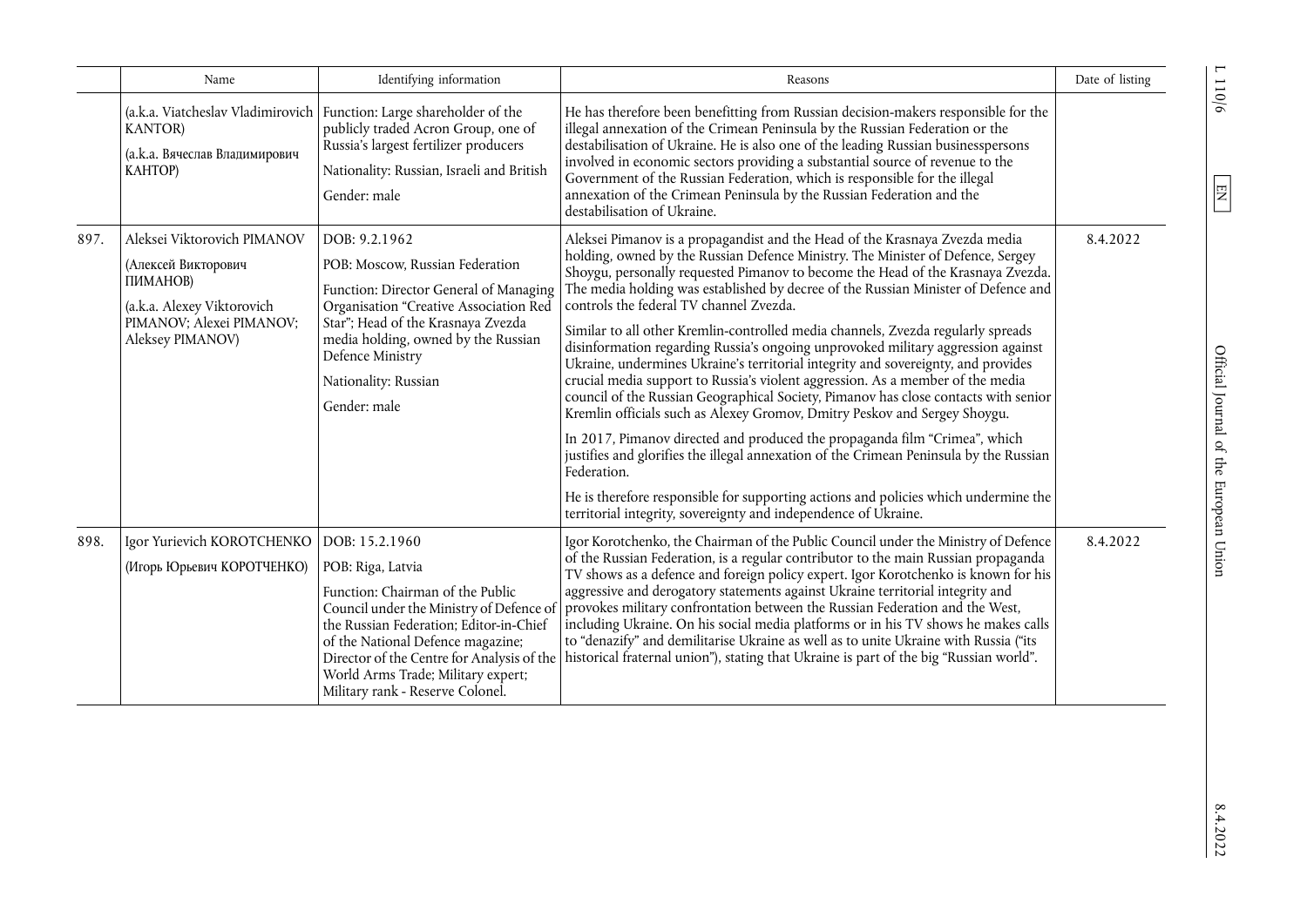|      | Name                                                                            | Identifying information                                                                                                                                                                                                                                                                                                                                                                                                                                                               | Reasons                                                                                                                                                                                                                                                                                                                                                                                                                                                                                                                                                                                                                                                                                                                                                                                                                                                        | Date of listing |
|------|---------------------------------------------------------------------------------|---------------------------------------------------------------------------------------------------------------------------------------------------------------------------------------------------------------------------------------------------------------------------------------------------------------------------------------------------------------------------------------------------------------------------------------------------------------------------------------|----------------------------------------------------------------------------------------------------------------------------------------------------------------------------------------------------------------------------------------------------------------------------------------------------------------------------------------------------------------------------------------------------------------------------------------------------------------------------------------------------------------------------------------------------------------------------------------------------------------------------------------------------------------------------------------------------------------------------------------------------------------------------------------------------------------------------------------------------------------|-----------------|
|      |                                                                                 | Nationality: Russian<br>Gender: male                                                                                                                                                                                                                                                                                                                                                                                                                                                  | In an article published on 24 February 2022, Igor Korotchenko said that Russia's task<br>in Ukraine is to demilitarise Ukraine, explaining that Ukraine poses a threat to both<br>its own population and the Russian Federation, as well as to the non-government-<br>controlled areas of Donetsk and Luhansk oblast of Ukraine. The purpose of the<br>operation according to Igor Korotchenko is to deprive the armed forces of Ukraine of<br>the possibility of centralised command and control of troops, disable the Ukrainian<br>military airfield network, and destroy air defence positions and operational-tactical<br>missiles.                                                                                                                                                                                                                       |                 |
|      |                                                                                 |                                                                                                                                                                                                                                                                                                                                                                                                                                                                                       | He is therefore responsible for supporting actions and policies which undermine the<br>territorial integrity, sovereignty and independence of Ukraine.                                                                                                                                                                                                                                                                                                                                                                                                                                                                                                                                                                                                                                                                                                         |                 |
| 899. | Vladimir Nikolayevich<br><b>SUNGORKIN</b><br>(Владимир Николаевич<br>СУНГОРКИН) | DOB: 16.6.1954<br>POB: Khabarovsk, Russian Federation<br>Function: Director General and Editor-in<br>Chief of Komsomolskaya Pravda;<br>Member of public councils in the<br>Ministry of Defence of the Russian<br>Federation, the Ministry of Emergency<br>Situations of the Russian Federation and<br>Federation. In the Council of the<br>Government of the Russian Federation<br>on the Mass Media, Sungorkin deals with<br>issues related to the awarding of<br>government prizes. | Vladimir Sungorkin is the Director General and Editor-in-Chief of Komsomolskaya<br>Pravda. He is one of the main actors in foreign information manipulation and<br>interference activities or propagandists who often speaks out on Ukraine, creating<br>misinformation and manipulating facts.<br>Vladimir Sungorkin is disseminating and legitimising aggressive anti-Ukraine and<br>anti-Western propaganda of the Putin regime under direct Kremlin authority in one<br>of Russia's most popular media outlets. The newspaper Komsomolskaya Pravda has<br>been described also by President Vladimir Putin as his favourite newspaper.<br>the Ministry of Transport of the Russian   Vladimir Sungorkin is therefore responsible for supporting actions and policies<br>which undermine the territorial integrity, sovereignty and independence of Ukraine. | 8.4.2022        |
|      |                                                                                 | Nationality: Russian                                                                                                                                                                                                                                                                                                                                                                                                                                                                  |                                                                                                                                                                                                                                                                                                                                                                                                                                                                                                                                                                                                                                                                                                                                                                                                                                                                |                 |
|      |                                                                                 | Gender: male                                                                                                                                                                                                                                                                                                                                                                                                                                                                          |                                                                                                                                                                                                                                                                                                                                                                                                                                                                                                                                                                                                                                                                                                                                                                                                                                                                |                 |
| 900. | Oleg Borisovich DOBRODEEV                                                       | DOB: 28.10.1959                                                                                                                                                                                                                                                                                                                                                                                                                                                                       | Oleg Dobrodeev is the Director General of the largest state-owned media holding in<br>Russia. He has actively participated in the Kremlin's propaganda by creating and                                                                                                                                                                                                                                                                                                                                                                                                                                                                                                                                                                                                                                                                                         | 8.4.2022        |
|      | (Олег Борисович ДОБРОДЕЕВ)                                                      | POB: Moscow, Russian Federation<br>Function: Director General of the All-<br>Russian State Television and Radio<br><b>Broadcasting Company (VGTRK)</b>                                                                                                                                                                                                                                                                                                                                | disseminating distorted information in the interests of the political leadership of the<br>Russian Federation.                                                                                                                                                                                                                                                                                                                                                                                                                                                                                                                                                                                                                                                                                                                                                 |                 |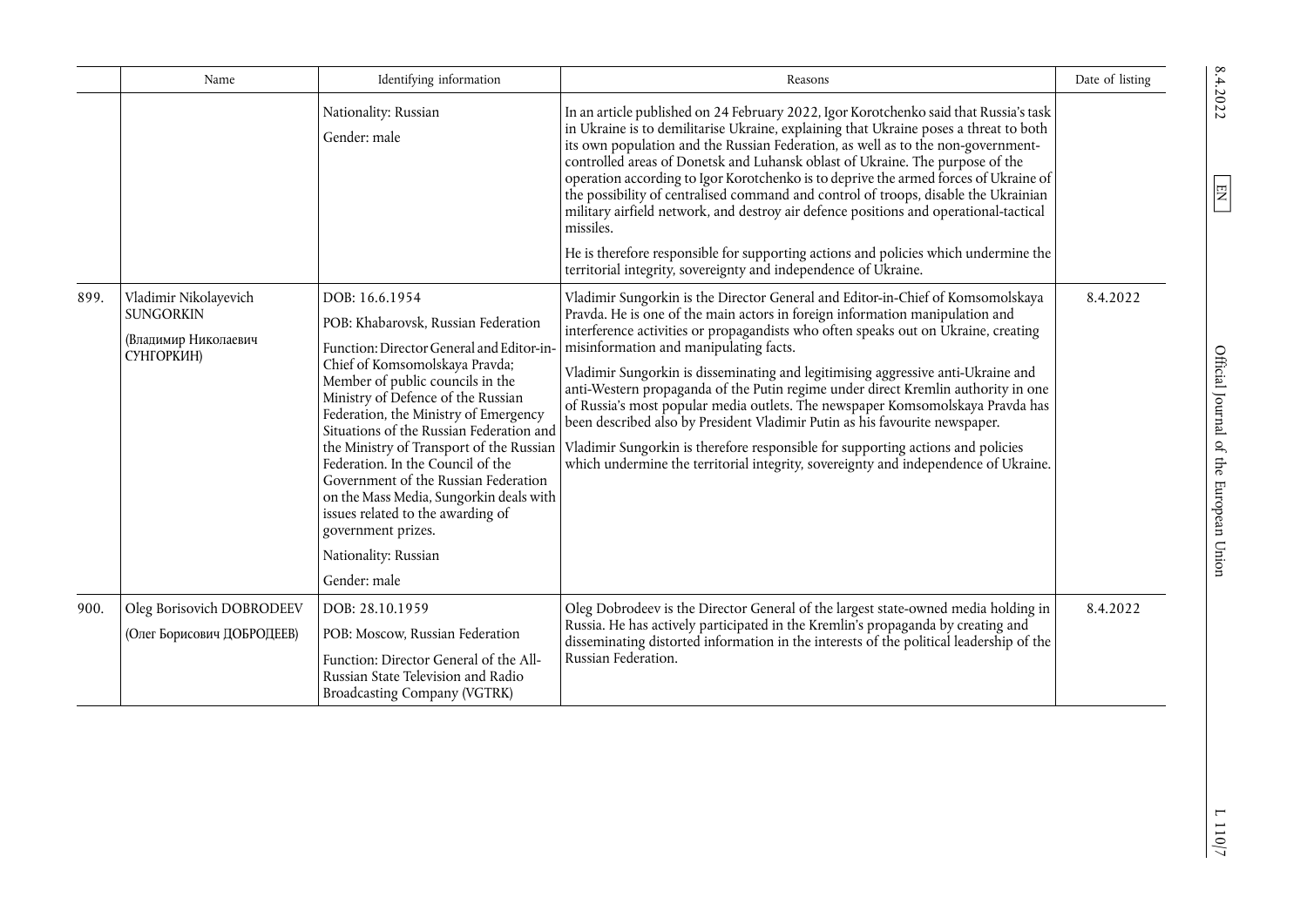|      | Name                                                                                                      | Identifying information                                                                                                                                                                                                                          | Reasons                                                                                                                                                                                                                                                                                                                                                                                                                                                                                                                                                                                                             | Date of listing |
|------|-----------------------------------------------------------------------------------------------------------|--------------------------------------------------------------------------------------------------------------------------------------------------------------------------------------------------------------------------------------------------|---------------------------------------------------------------------------------------------------------------------------------------------------------------------------------------------------------------------------------------------------------------------------------------------------------------------------------------------------------------------------------------------------------------------------------------------------------------------------------------------------------------------------------------------------------------------------------------------------------------------|-----------------|
|      |                                                                                                           | Nationality: Russian<br>Gender: male                                                                                                                                                                                                             | Oleg Dobrodeev is the initiator and main creator of the state TV channel Rossiya-24<br>and owner of the TV channel Russia-1. These channels are the main mouthpieces of<br>state propaganda, effectively fulfilling the task of strengthening the Putin regime and<br>providing propaganda for its aggressive domestic and foreign policies, including<br>military operations in Ukraine. These channels discuss the future of a divided<br>Ukraine and the "young republics", the failures of the reforms of the Ukrainian<br>presidents, and any actions of the Ukrainian authorities are ridiculed or condemned. |                 |
|      |                                                                                                           |                                                                                                                                                                                                                                                  | Oleg Dobrodeev participates in meetings of the Administration of the President of<br>the Russian Federation, where the leaders of the main state media are given<br>instructions.                                                                                                                                                                                                                                                                                                                                                                                                                                   |                 |
|      |                                                                                                           |                                                                                                                                                                                                                                                  | He is therefore responsible for actively supporting or implementing actions or<br>policies which undermine or threaten the territorial integrity, sovereignty and<br>independence of Ukraine.                                                                                                                                                                                                                                                                                                                                                                                                                       |                 |
| 901. | Farkhad AKHMEDOV                                                                                          | DOB: 15.9.1955<br>POB: Baku, Azerbaijan<br>Function: Businessperson involved in the<br>energy sector and in Russian local<br>politics; founder of Tansley Trading<br>Nationality: Russian                                                        | Farkhad Akhmedov is a Russian businessman involved in the energy sector and in<br>Russian local politics. He founded Tansley Trading, which supplied equipment to<br>Russian gas producers and became a minority shareholder in Nortgas, an oil and gas<br>company in Siberia, as well as Chairman of Bechtel Energy. He is close to the Kremlin<br>and is a leading businessperson involved in economic sectors providing a substantial<br>source of revenue to the Government of the Russian Federation.                                                                                                          | 8.4.2022        |
| 902. |                                                                                                           | Gender: male                                                                                                                                                                                                                                     |                                                                                                                                                                                                                                                                                                                                                                                                                                                                                                                                                                                                                     | 8.4.2022        |
|      | Pavel Nikolayevitch GUSEV<br>DOB: 4.4.1949<br>(Павел Николаевич ГУСЕВ)<br>POB: Moscow, Russian Federation | Pavel Nikolayevitch Gusev is the head of the main Russian tabloid "Moskovskiy<br>Komsomolets", supporting the Kremlin's narrative and actions which undermine or<br>threaten the territorial integrity, sovereignty and independence of Ukraine. |                                                                                                                                                                                                                                                                                                                                                                                                                                                                                                                                                                                                                     |                 |
|      |                                                                                                           | Function: Propagandist, editor and<br>owner of "Moskovskiy Komsomolets"<br>Nationality: Russian<br>Gender: male                                                                                                                                  | He has close links to the Russian Ministry of Defence and is a confidant and<br>supporter of President Vladimir Putin. He received various honorary medals and<br>official support in the 2018 elections, confirming he is an active supporter of the<br>Government of the Russian Federation.<br>He is therefore responsible for actively supporting or implementing actions or<br>policies which undermine or threaten the territorial integrity, sovereignty and<br>independence of Ukraine.                                                                                                                     |                 |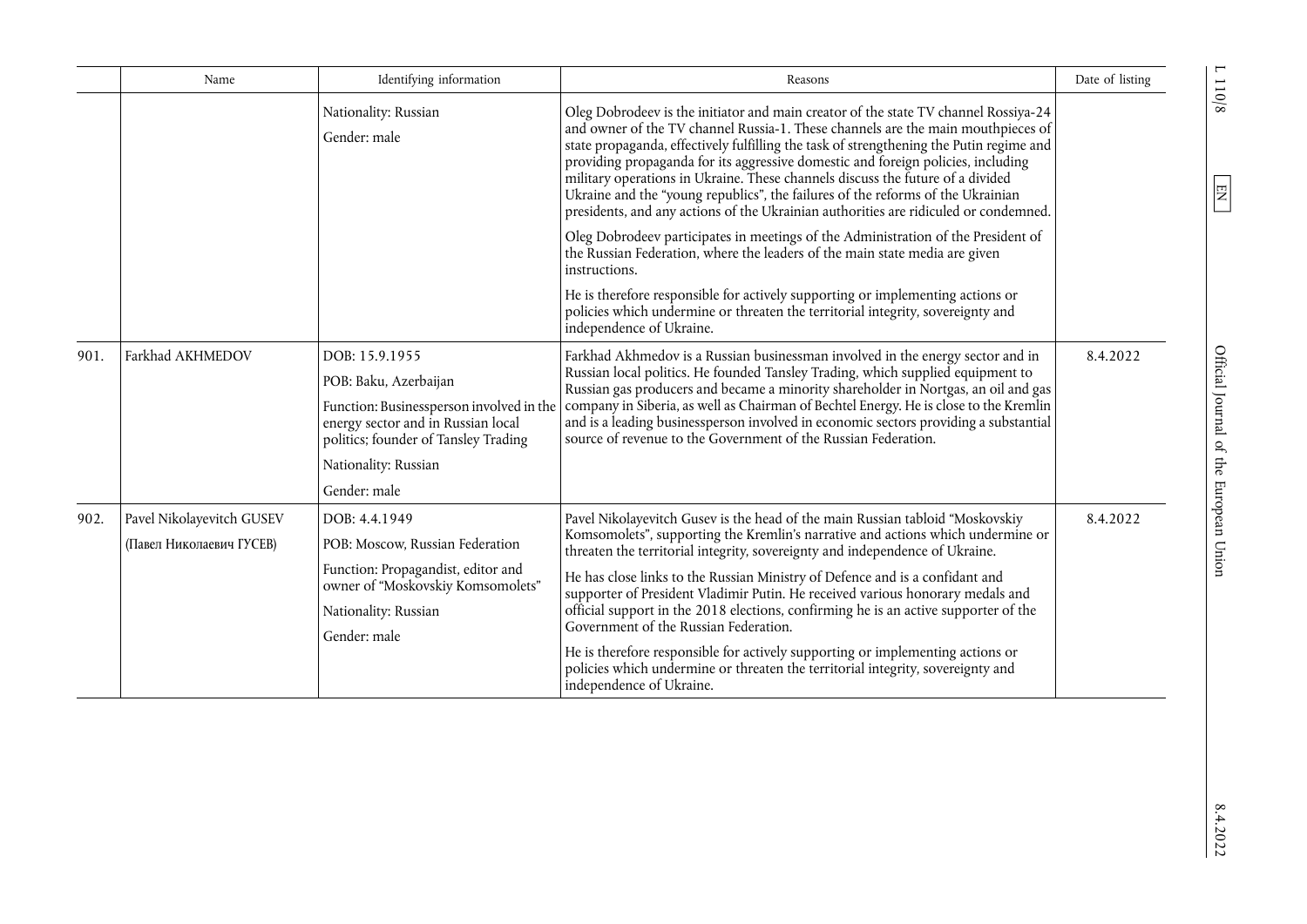|      | Name                                                                                                                                | Identifying information                                                                                                                                                                                                                                                                                     | Reasons                                                                                                                                                                                                                                                                                                                                                                                                                                                                                                                                                                                                                                                                                                                                                                                            | Date of listing |
|------|-------------------------------------------------------------------------------------------------------------------------------------|-------------------------------------------------------------------------------------------------------------------------------------------------------------------------------------------------------------------------------------------------------------------------------------------------------------|----------------------------------------------------------------------------------------------------------------------------------------------------------------------------------------------------------------------------------------------------------------------------------------------------------------------------------------------------------------------------------------------------------------------------------------------------------------------------------------------------------------------------------------------------------------------------------------------------------------------------------------------------------------------------------------------------------------------------------------------------------------------------------------------------|-----------------|
| 903. | Elena Petrovna TIMCHENKO<br>(born ERMAKOVA                                                                                          | Function: Co-president of the<br>Foundation Timchenko                                                                                                                                                                                                                                                       | Elena Timchenko is the wife of the billionaire Gennady Timchenko, listed under<br>Decision 2014/145/CFSP.                                                                                                                                                                                                                                                                                                                                                                                                                                                                                                                                                                                                                                                                                          | 8.4.2022        |
|      | (YERMAKOVA))<br>(Елена Петровна ТИМЧЕНКО<br>(EPMAKOBA))                                                                             | Nationality: Russian, Finnish<br>Associated individual: Gennady<br>Timchenko (husband)<br>Gender: female                                                                                                                                                                                                    | She participates in his public affairs via the Timchenko Foundation. She is thus<br>benefitting from Gennady Timchenko who is responsible for supporting actions and<br>policies which undermine the territorial integrity, sovereignty and independence of<br>Ukraine and for providing financial and material support, and benefitting from<br>Russian decision-makers responsible for the annexation of Crimea and the<br>destabilisation of Ukraine.                                                                                                                                                                                                                                                                                                                                           |                 |
| 904. | Maria Vladimirovna<br>VORONTSOVA (born PUTINA)<br>(a.k.a. Mariya VORONTSOVA;<br>Maria FAASSEN)<br>(Мария Владимировна<br>ВОРОНЦОВА) | DOB: 28.4.1985<br>Function: Co-owner of 20 % of the<br>company Nomenko involved in Russia's<br>largest private investment project in<br>healthcare with an estimated cost of 40<br>billion roubles<br>Associated individual: President Vladimir<br>Putin (father)<br>Nationality: Russian<br>Gender: female | Maria Vladimirovna Vorontsova is the eldest daughter of President Vladimir Putin,<br>listed under Decision 2014/145/CFSP.<br>She is co-owner of the company Nomenko involved in Russia's largest private<br>investment project in healthcare with an estimated cost of 40 billion roubles. She is<br>benefitting from the Government of the Russian Federation and involved in<br>economic sectors providing a substantial source of revenue to the Government of the<br>Russian Federation.                                                                                                                                                                                                                                                                                                       | 8.4.2022        |
| 905. | Anton Valerevich KUPRIN<br>(Антон Валерьевич КУПРИН)                                                                                | Function: Captain of the frigate "Admiral<br>Essen" of the Russian Black Sea fleet<br>Gender: male                                                                                                                                                                                                          | Anton Valerevich Kuprin is the Captain of the frigate "Admiral Essen" of the Russian<br>Black Sea fleet. The frigate "Admiral Essen" is contributing to Russia's war efforts in<br>the Black Sea. Anton Valerevich Kuprin is therefore responsible for actions<br>undermining or threatening the territorial integrity, sovereignty and independence of<br>Ukraine.                                                                                                                                                                                                                                                                                                                                                                                                                                | 8.4.2022        |
| 906. | Olga AYZIMAN (Ольга<br>АЙЗИМАН)                                                                                                     | DOB: 26.10.1967<br>POB: Irkutsk, Russian Federation<br>Associated individual: Mikhail Fridman<br>(ex-spouse)<br>Nationality: Russian<br>Gender: female                                                                                                                                                      | Olga Ayziman is the ex-wife of Mikhail Fridman, founder and one of the main<br>shareholders of the Alfa Group, which includes the major Russian bank Alfa Bank,<br>considered as a top Russian financier and enabler of President Vladimir Putin's inner<br>circle. Mikhail Fridman is the major sponsor of his ex-wife's activities and needs since<br>she moved to Paris.<br>She is a natural person associated with Mikhail Fridman, who has actively supported<br>materially or financially and benefitted from Russian decision-makers responsible for<br>the annexation of Crimea and the destabilisation of Ukraine. Moreover, Mikhail<br>Fridman has also supported actions or policies which undermine or threaten the<br>territorial integrity, sovereignty and independence of Ukraine. | 8.4.2022        |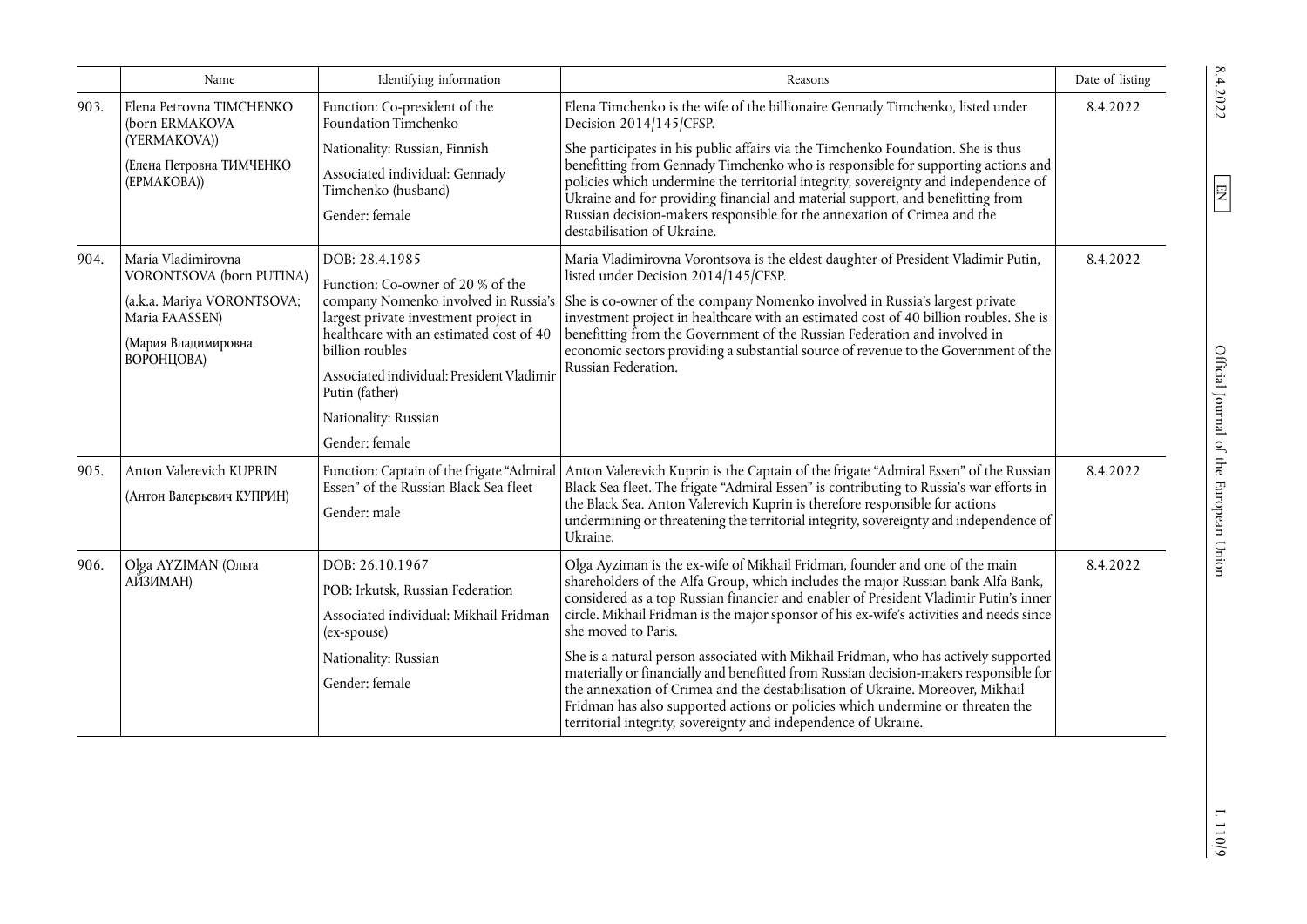|      | Name                                                                         | Identifying information                                                                                                                                                                   | Reasons                                                                                                                                                                                                                                                                                                                                                                                                                                                                                                                                                                                                                                                                                                                                                                                                                                                                                                                     | Date of listing |
|------|------------------------------------------------------------------------------|-------------------------------------------------------------------------------------------------------------------------------------------------------------------------------------------|-----------------------------------------------------------------------------------------------------------------------------------------------------------------------------------------------------------------------------------------------------------------------------------------------------------------------------------------------------------------------------------------------------------------------------------------------------------------------------------------------------------------------------------------------------------------------------------------------------------------------------------------------------------------------------------------------------------------------------------------------------------------------------------------------------------------------------------------------------------------------------------------------------------------------------|-----------------|
| 907. | Mikhail Alexandrovich<br><b>BABAKOV</b><br>(Михаил Александрович<br>БАБАКОВ) | DOB: 7.2.1994<br>Associated individual: Aleksandr<br>Babakov (father), Deputy Chairman of<br>the State Duma<br>Gender: male                                                               | Mikhail Alexandrovitch Babakov is the son of Aleksandr Babakov, Deputy Chairman<br>of the State Duma, listed under Decision 2014/145/CFSP. Mikhail Alexandrovitch<br>Babakov holds large assets in connection with his father. He is the owner and<br>manager of a real estate company in France, through which he manages different<br>properties including a house of 11 million euro close to Versailles. Moreover, he<br>shares the same address with his father. Mikhail Alexandrovitch Babakov is therefore<br>associated with Aleksandr Babakov and benefitting from a Russian decision-maker<br>responsible for the annexation of Crimea and the destabilisation of Ukraine.                                                                                                                                                                                                                                        | 8.4.2022        |
| 908. | Kirill Nikolayevich SHAMALOV<br>(Кирилл Николаевич<br>ШАМАЛОВ)               | DOB: 22.3.1982<br>POB: St. Petersburg, Russian Federation<br>Function: Deputy Chairman of the<br>Management Board of Sibur Holding<br><b>PJSC</b><br>Nationality: Russian<br>Gender: male | Kirill Nikolayevich Shamalov is Deputy Chairman of the Management Board of Sibur<br>Holding PJSC, the largest integrated petrochemicals company in Russia.<br>He is therefore a leading businessperson involved in economic sectors providing a<br>substantial source of revenue to the Government of the Russian Federation, which is<br>responsible for the annexation of Crimea and the destabilisation of Ukraine.                                                                                                                                                                                                                                                                                                                                                                                                                                                                                                      | 8.4.2022        |
| 909. | Igor Albertovich KESAEV<br>(Игорь Альбертович КЕСАЕВ)                        | DOB: 30.10.1966<br>POB: Vladikavkaz, North Ossetia,<br>Russian Federation<br>Function: Owner and President of the<br>Mercury Group<br>Nationality: Russian<br>Gender: male                | Igor Albertovich Kesaev is the owner and President of the Mercury Group, which<br>owns Megapolis Group, the leading tobacco distributor in Russia. He has links with<br>the Government of the Russian Federation and its security forces through the<br>Monolit Fund, run by former officers of Russian security services, which provides<br>financial assistance to retired security service officers and military personnel.<br>Moreover, he is the major shareholder of Degtyarev Plant, a Russian company which<br>produces weapons used by the Russian armed forces.<br>He is a leading businessperson involved in economic sectors providing a substantial<br>source of revenue to the Government of the Russian Federation, which is responsible<br>for the annexation of Crimea and the destabilisation of Ukraine. Moreover, he<br>supports materially and benefits from the Government of the Russian Federation. | 8.4.2022        |

 $\frac{110}{10}$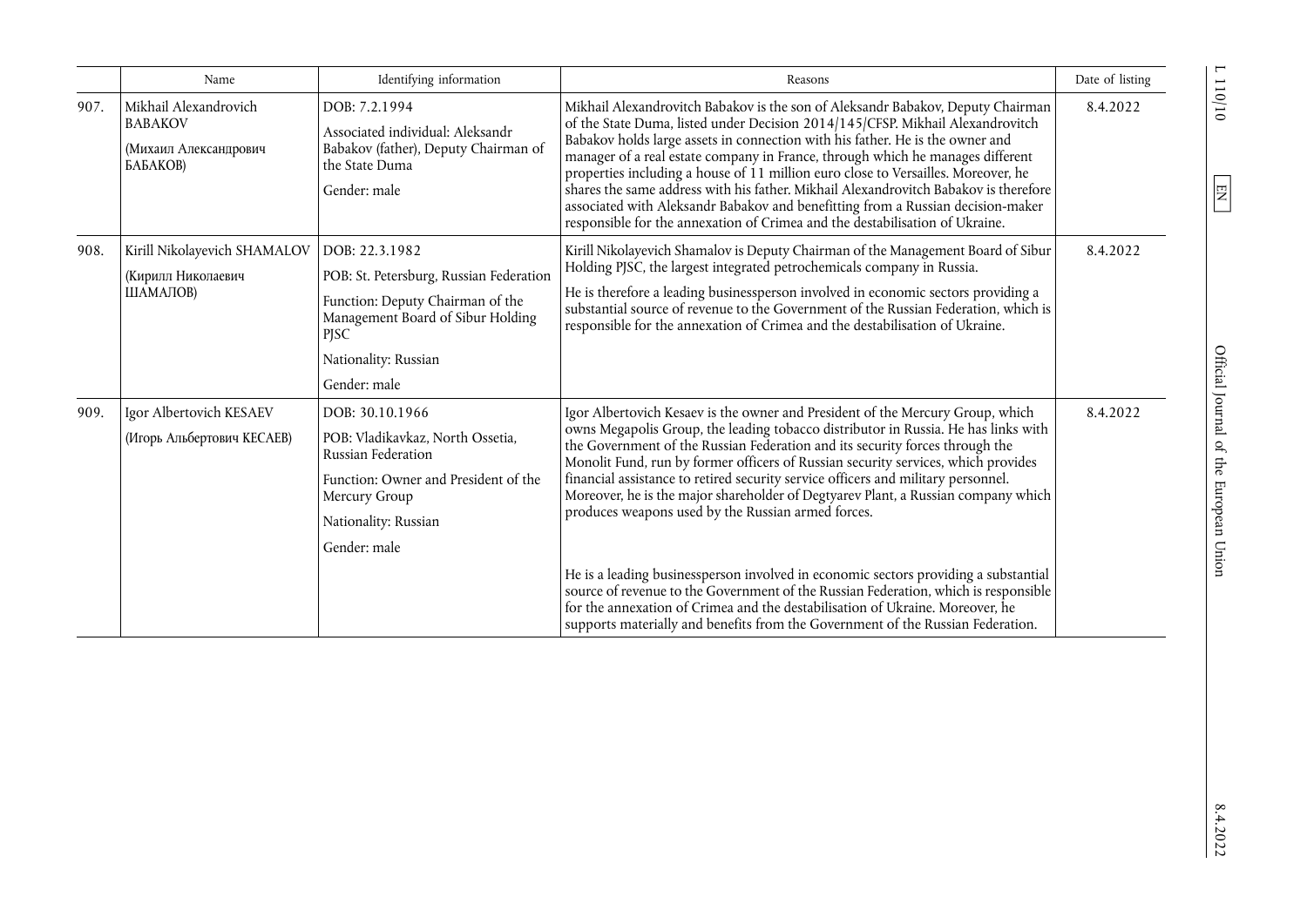|      | Name                                                                                                                                                                       | Identifying information                                                                                                                                                                                                 | Reasons                                                                                                                                                                                                                                                                                                                                                                                                                                                                                                                                                                                                                                                                                                                                                                                                                                                                                                                              | Date of listing |
|------|----------------------------------------------------------------------------------------------------------------------------------------------------------------------------|-------------------------------------------------------------------------------------------------------------------------------------------------------------------------------------------------------------------------|--------------------------------------------------------------------------------------------------------------------------------------------------------------------------------------------------------------------------------------------------------------------------------------------------------------------------------------------------------------------------------------------------------------------------------------------------------------------------------------------------------------------------------------------------------------------------------------------------------------------------------------------------------------------------------------------------------------------------------------------------------------------------------------------------------------------------------------------------------------------------------------------------------------------------------------|-----------------|
| 910. | Alexander Nikolaevich<br><b>PETAYKIN</b><br>(Александр Николаевич<br>ПЕТАЙКИН)                                                                                             | DOB: 24.5.1987<br>POB: Orenburg, Orenburg Oblast,<br>Russian Federation<br>Function: Owner and general director of<br>road construction firms "OOO Vector"<br>and "Trans Stroy"<br>Nationality: Russian<br>Gender: male | Alexander Nikolaevich Petaykin is the owner and general director of road<br>construction firms "OOO Vector" and "Trans Stroy", involved in the implementation<br>of public projects for Orenburg and Bashkortostan regional governments.<br>He is therefore a natural person benefitting from the Government of the Russian<br>Federation, which is responsible for the annexation of Crimea and the destabilisation<br>of Ukraine.                                                                                                                                                                                                                                                                                                                                                                                                                                                                                                  | 8.4.2022        |
| 911. | Aleksandr Aleksandrovich<br><b>SHULGIN</b>                                                                                                                                 | DOB: 25.8.1984<br>POB: Irkutsk, Russian Federation<br>Function: Chief Executive Officer and<br>Director of Ozon Holdings Plc<br>Nationality: Russian<br>Gender: male                                                    | Aleksandr Aleksandrovich Shulgin is a leading businessperson, and CEO of Ozon,<br>Russia's leading multi-category e-commerce platform. On 24 February 2022, he<br>attended a meeting of oligarchs at the Kremlin with President Vladimir Putin to<br>discuss the impact of the course of action in the wake of Western sanctions. The fact<br>that he was invited to attend that meeting shows that he is a member of the inner<br>circle of oligarchs close to President Putin and that he is supporting or implementing<br>actions or policies which undermine or threaten the territorial integrity, sovereignty<br>and independence of Ukraine, as well as stability and security in Ukraine. Moreover,<br>he is involved in economic sectors providing a substantial source of revenue to the<br>Government of the Russian Federation, which is responsible for the annexation of<br>Crimea and the destabilisation of Ukraine. | 8.4.2022        |
| 912. | Ekaterina Vladimirovna<br><b>TIKHONOVA</b><br>(born Yekaterina Vladimirovna<br>PUTINA)<br>(a.k.a. Yekaterina, Katerina)<br>(Катерина (Екатерина)<br>Владимировна ТИХОНОВА) | DOB: 31.8.1986<br>POB: Dresden, Germany<br>Function: Head of the Innopraktika<br>development initiative<br>Associated individual: President Vladimir<br>Putin (father)<br>Nationality: Russian<br>Gender: female        | Ekaterina Vladimirovna Tikhonova is the daughter of President Vladimir Putin. She<br>has been Head of the new artificial intelligence institute at Moscow State University,<br>funded with state funds. She currently heads the Innopraktika development<br>initiative, funded by key Russian companies whose directors are members of the<br>inner circle of oligarchs close to President Putin.<br>She is therefore benefitting from the Government of the Russian Federation and is<br>associated to leading persons involved in economic sectors providing a substantial<br>source of revenue to the Government of the Russian Federation. Moreover, she is<br>associated to her father, who is responsible for and actively supporting actions<br>undermining the territorial integrity, sovereignty and independence of Ukraine, as<br>well as stability and security in Ukraine.                                              | 8.4.2022        |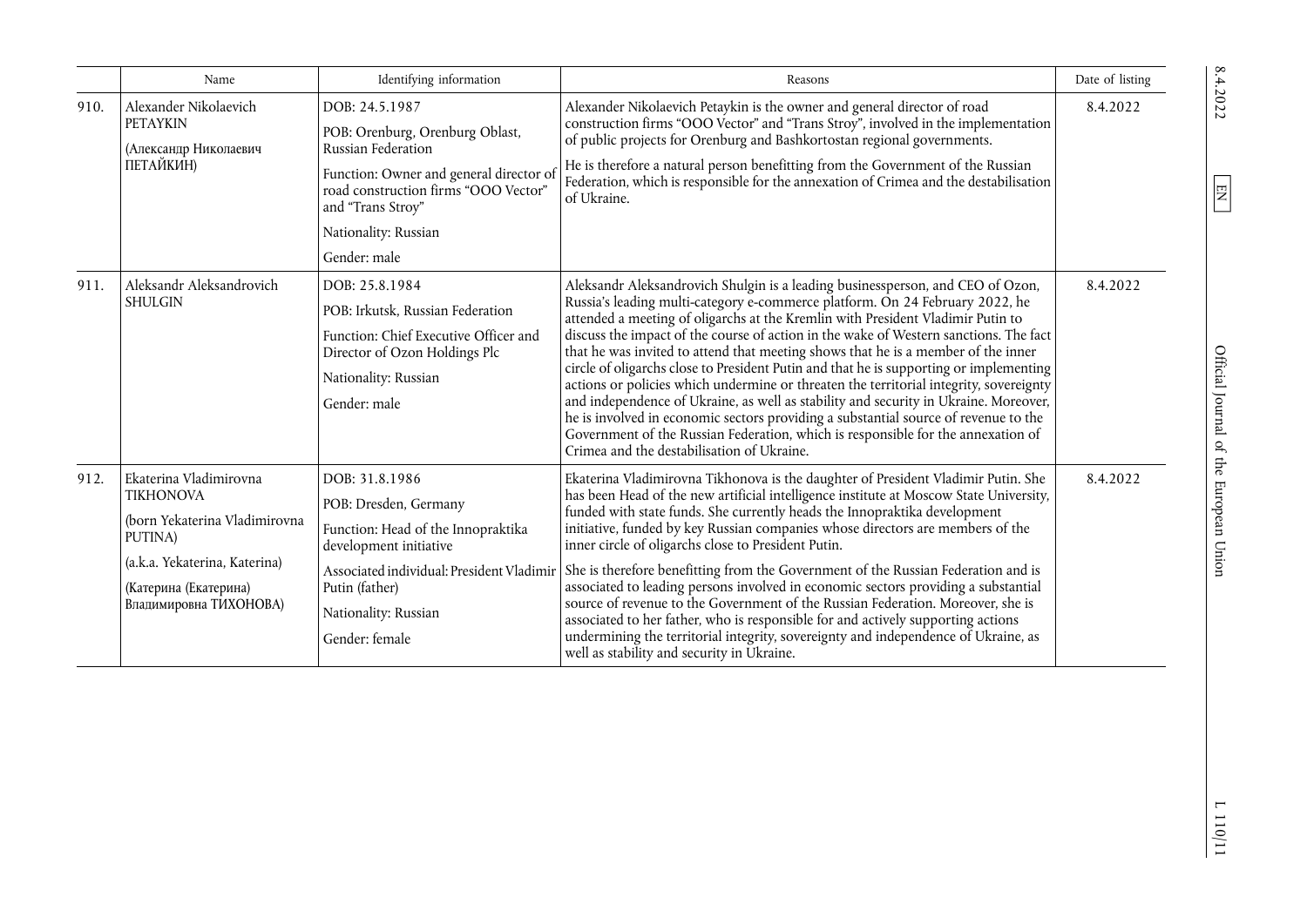|      | Name                                                                                       | Identifying information                                                                                                                                                                                                                                                                                                | Reasons                                                                                                                                                                                                                                                                                                                                                                                                                                                                                                                                                                                                                                                                                                                                                                                                                                                                  | Date of listing |
|------|--------------------------------------------------------------------------------------------|------------------------------------------------------------------------------------------------------------------------------------------------------------------------------------------------------------------------------------------------------------------------------------------------------------------------|--------------------------------------------------------------------------------------------------------------------------------------------------------------------------------------------------------------------------------------------------------------------------------------------------------------------------------------------------------------------------------------------------------------------------------------------------------------------------------------------------------------------------------------------------------------------------------------------------------------------------------------------------------------------------------------------------------------------------------------------------------------------------------------------------------------------------------------------------------------------------|-----------------|
| 913. | Evgeny Borisovich ZUBITSKIY<br>(Евгений Борисович ЗУБИЦКИЙ)                                | DOB: 10.3.1968<br>POB: Kemerovo, Russian Federation<br>Function: Entrepreneur, co-owner and<br>Chairman of the Board and CEO of<br>Industrial Metallurgical Holding (PMH)<br>Nationality: Russian<br>Gender: male                                                                                                      | Evgeny Borisovich Zubitskiy is the co-owner, Chairman of the Board and CEO of<br>Industrial Metallurgical Holding (PMH). He is a shareholder of the Koks Group, the<br>parent enterprise of PMH and Russia's largest producer of marketable coke, founded<br>by State Duma deputy Boris Zubitsky.<br>He is therefore a leading businessperson, involved in an economic sector providing a<br>substantial source of revenue to the Government of the Russian Federation.                                                                                                                                                                                                                                                                                                                                                                                                  | 8.4.2022        |
| 914. | Sergey Vladimirovich<br><b>MIKHAILOV</b><br>(a.k.a. Sergei MIKHAILOV)<br>(Сергей МИХАЙЛОВ) | DOB: 17.3.1971<br>POB: Arkhangelsk, Russian Federation<br>Function: Director General of the<br>Russian News Agency TASS<br>Nationality: Russian<br>Gender: male                                                                                                                                                        | Sergey Mikhailov is the Director General of the News Agency TASS - the largest<br>Russian news agency, which disseminates through its massive network of foreign<br>representations (70 offices in the Commonwealth of Independent States and 68<br>bureaus around the world) distorted information on Ukraine, serving the interests of<br>the political leadership of the Russian Federation.<br>President Vladimir Putin has awarded him with the Order of Friendship. Sergey<br>Mikhailov is included in the personnel reserve of the President of Russia.<br>He is therefore supporting actions or policies which undermine or threaten the<br>territorial integrity, sovereignty and independence of Ukraine, as well as stability and<br>security in Ukraine.                                                                                                     | 8.4.2022        |
| 915. | Alexander Alexandrovich<br><b>MALKEVICH</b><br>(Александр Александрович<br>МАЛЬКЕВИЧ)      | DOB: 14.7.1975<br>POB: St. Petersburg, Russian Federation<br>Function: First Deputy Chairman of the<br>Public Chamber of the Russian<br>Federation for the Development of the<br>Information Community, Media and<br>Mass Communications; General Director<br>of the Saint Petersburg TV channel since<br>January 2021 | Alexander Malkevich is a Russian propagandist, General Director of the St.<br>Petersburg TV channel, and the First Deputy Chairman of the Public Chamber of the<br>Russian Federation for the Development of the Information Community, Media and<br>Mass Communications.<br>On 25 February 2022, Malkevich stated that the ongoing military aggression against<br>Ukraine is a 'special operation' to denazify Ukraine and that there is no goal of seizing<br>the country. On 16 March 2022, Malkevich attended the meeting of the Public<br>Chamber of the Russian Federation on the 'Information warfare escalation: defending<br>Russia's interest', where it was discussed how important it is to convey truthful<br>information so that people could understand why the decision was made to conduct<br>a "special operation" in Ukraine and what its purpose is. | 8.4.2022        |

 $\overline{L}$ 110/12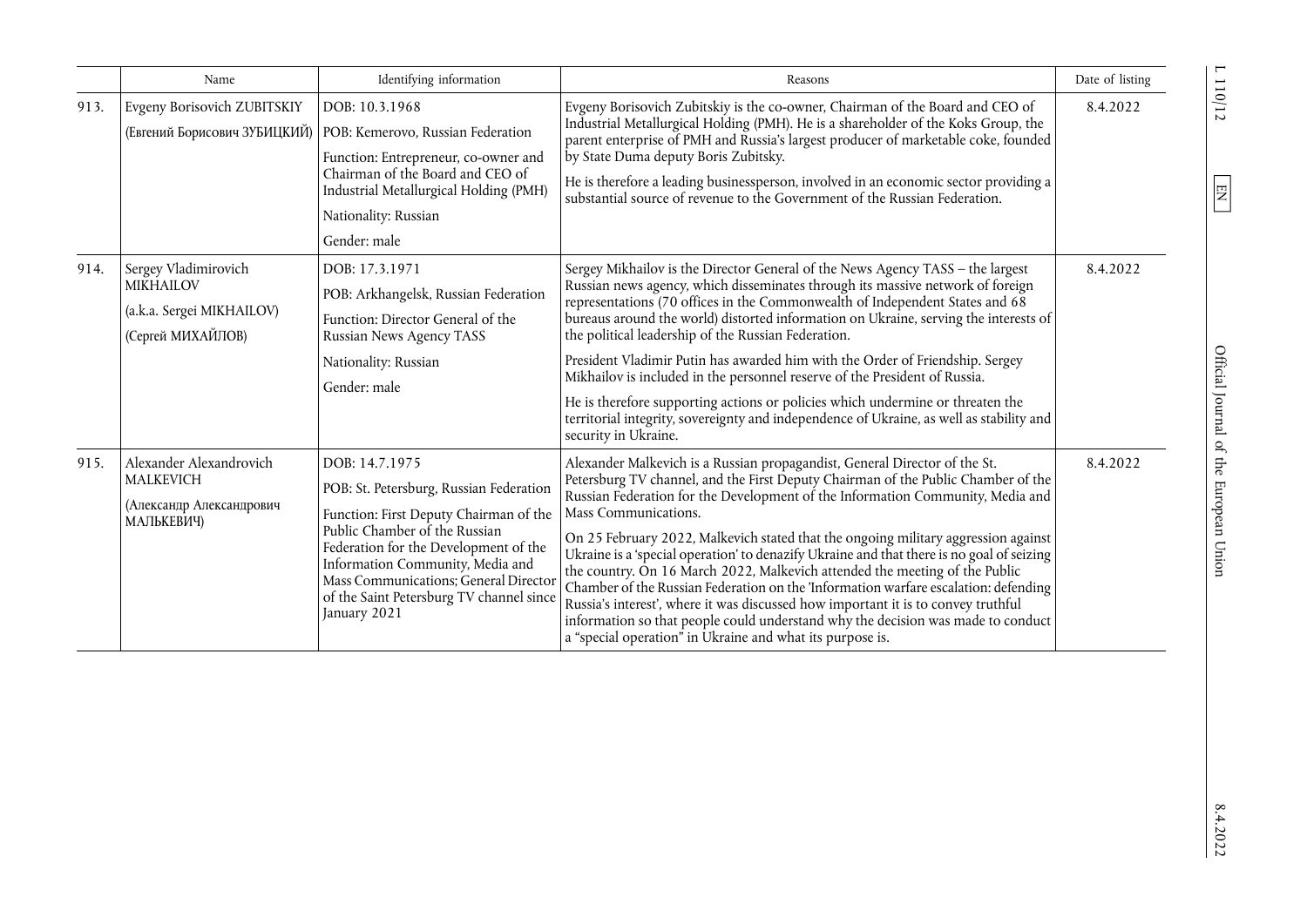|      | Name                                              | Identifying information                                                                                                                                                                                                                                             | Reasons                                                                                                                                                                                                                                                                                                                                                                                                                                                                                                                                                                                                                                                                                                                                                                                                                                                                                             | Date of listing |
|------|---------------------------------------------------|---------------------------------------------------------------------------------------------------------------------------------------------------------------------------------------------------------------------------------------------------------------------|-----------------------------------------------------------------------------------------------------------------------------------------------------------------------------------------------------------------------------------------------------------------------------------------------------------------------------------------------------------------------------------------------------------------------------------------------------------------------------------------------------------------------------------------------------------------------------------------------------------------------------------------------------------------------------------------------------------------------------------------------------------------------------------------------------------------------------------------------------------------------------------------------------|-----------------|
|      |                                                   | Passport/ID numbers: Passport<br>717637093, National ID<br>No. 781005202108                                                                                                                                                                                         | He is therefore supporting actions or policies which undermine or threaten the<br>territorial integrity, sovereignty and independence of Ukraine, as well as stability and<br>security in Ukraine.                                                                                                                                                                                                                                                                                                                                                                                                                                                                                                                                                                                                                                                                                                  |                 |
|      |                                                   | Nationality: Russian                                                                                                                                                                                                                                                |                                                                                                                                                                                                                                                                                                                                                                                                                                                                                                                                                                                                                                                                                                                                                                                                                                                                                                     |                 |
|      |                                                   | Gender: male                                                                                                                                                                                                                                                        |                                                                                                                                                                                                                                                                                                                                                                                                                                                                                                                                                                                                                                                                                                                                                                                                                                                                                                     |                 |
| 916. | Soadat NARZIEVA<br>(Соадат НАРЗИЕВА)              | POB: Uzbekistan<br>Associated individual: Alisher Usmanov<br>(brother)<br>Nationality: Russian<br>Gender: female                                                                                                                                                    | Soadat Narzieva is the sister of Alisher Usmanov, a pro-Kremlin oligarch who has<br>close ties to the Russian President Vladimir Putin and is listed under Decision 2014/<br>145/CFSP. Alisher Usmanov has transferred considerable assets to his sister Soadat<br>Narzieva, including a single payment or gift of 3 million USD. She also held 27 Swiss<br>bank accounts, holding hundreds of millions of dollars, which can be linked to her<br>brother Alisher Usmanov. She has also been linked to six offshore companies whose<br>activities can be linked to Usmanov. Soadat Narzieva is therefore associated with<br>Alisher Usmanov, who actively supported materially or financially Russian decision-<br>makers responsible for the annexation of Crimea and the destabilisation of Ukraine<br>and actively supported the Russian government's policies of destabilisation of<br>Ukraine. | 8.4.2022        |
| 917. | Musa Yusupovich BAZHAEV<br>(Муса Юсупович БАЖАЕВ) | DOB: 11.5.1966<br>POB: Achkoy Martan, Chechnya                                                                                                                                                                                                                      | Musa Bazhaev is the President of the Alliance Group, which counts as its key clients<br>the largest representatives of the gas and oil industries, industrial facilities, the                                                                                                                                                                                                                                                                                                                                                                                                                                                                                                                                                                                                                                                                                                                       | 8.4.2022        |
|      |                                                   | Function: Russian businessperson;<br>current president of the Moscow Alliance<br>Group, which owns assets in the oil,<br>construction, textile, food, financial and<br>media businesses; Chairperson of<br>Russian Platinum<br>Nationality: Russian<br>Gender: male | telecommunication sector and housing and public utilities.<br>He is also the Chairman of the Board of Directors of Russian Platinum, identified as<br>one of Russia's leading mining companies providing a substantial source of revenue<br>to the Government of the Russian Federation. In 2021, VEB.RF, VTB Group and<br>Russian Platinum signed a memorandum of intent to finance the Chernogorsk<br>deposit of platinum-copper-nickel ore in the Krasnoyarsk Region. The signing<br>ceremony took place during the St. Petersburg International Economic Forum in the<br>presence of President Putin. Musa Bazhaev is a leading Russian businessman,<br>belonging to the top 200 of richest Russians, involved in an economic sector<br>providing a substantial source of revenue to the Government of the Russian<br>Federation.                                                               |                 |
|      |                                                   |                                                                                                                                                                                                                                                                     | Furthermore, Musa Bazhaev is associated with VEB.RF, a Russian financial<br>development institution that actively supports, materially or financially, or benefits<br>from, Russian decision-makers responsible for the annexation of Crimea and the<br>destabilisation of Ukraine.                                                                                                                                                                                                                                                                                                                                                                                                                                                                                                                                                                                                                 |                 |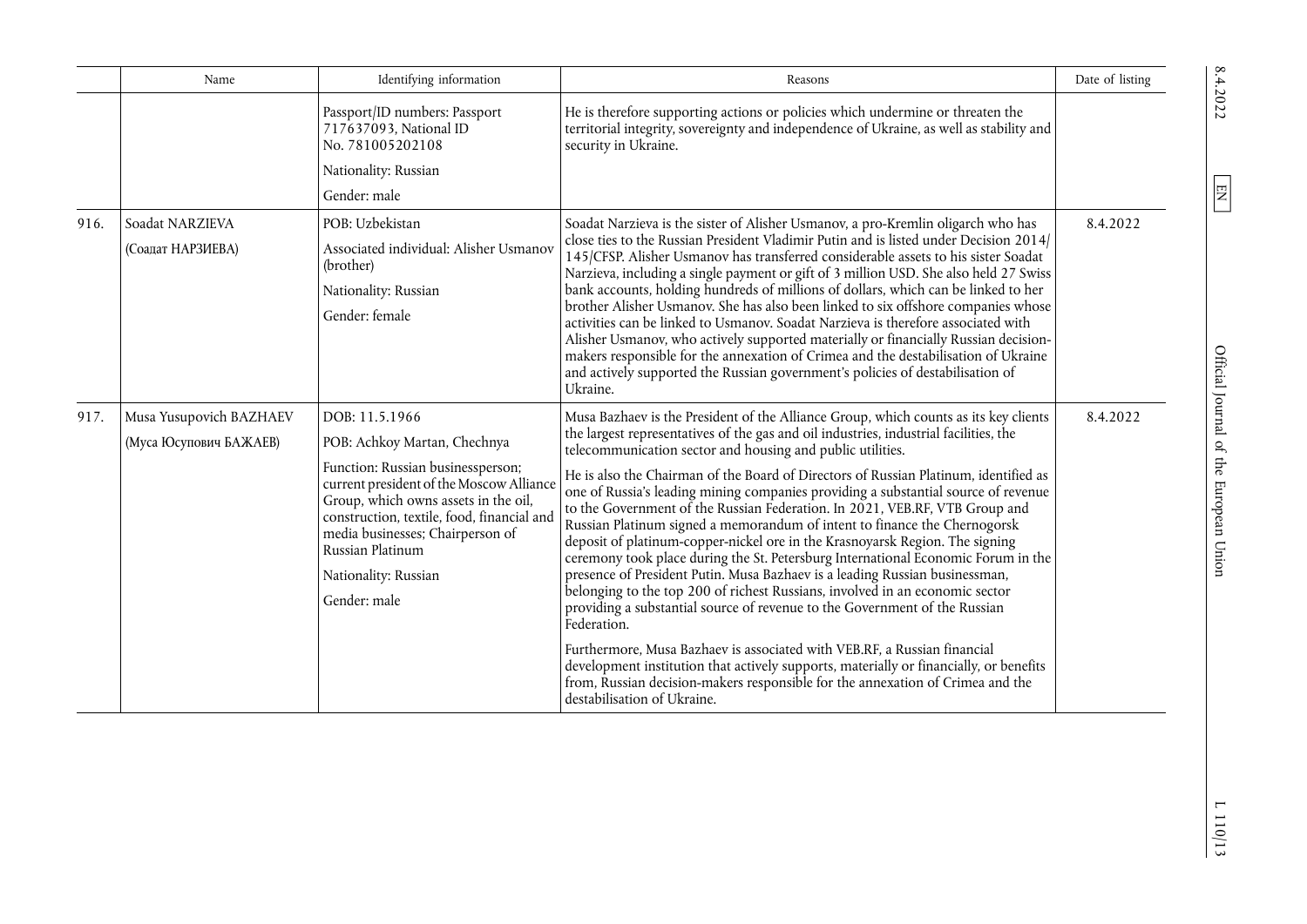|      | Name                                                                                | Identifying information                                                                                                                                                                                                                  | Reasons                                                                                                                                                                                                                                                                                                                                                                                                                                                                                                                                                                                                                                                                                                                                                                                                                                                                                                                                                                                                                                                                             | Date of listing |
|------|-------------------------------------------------------------------------------------|------------------------------------------------------------------------------------------------------------------------------------------------------------------------------------------------------------------------------------------|-------------------------------------------------------------------------------------------------------------------------------------------------------------------------------------------------------------------------------------------------------------------------------------------------------------------------------------------------------------------------------------------------------------------------------------------------------------------------------------------------------------------------------------------------------------------------------------------------------------------------------------------------------------------------------------------------------------------------------------------------------------------------------------------------------------------------------------------------------------------------------------------------------------------------------------------------------------------------------------------------------------------------------------------------------------------------------------|-----------------|
| 918. | Grigory Vikotorovitsj BEREZKIN   DOB: 9.8.1966<br>(Григорий Викторович<br>БЕРЁЗКИН) | POB: Moscow, Russian Federation<br>Function: Chairman of the Board of<br>Directors, ESN Group<br>Nationality: Russian<br>Gender: male                                                                                                    | Grigory Berezkin is a leading Russian businessperson and considered to be the<br>'henchman' of President Vladimir Putin.<br>He is the Chairman of the Board of Directors of ESN Group, a Russian private equity<br>group with a portfolio of investments in various industries, including the media,<br>energy, infrastructure, IT, natural resources and petrochemical sectors. ESN Group is<br>one of Russia's largest holding companies. In 2019, Saudi Basic Industries<br>Corporation (SABIC), the Russian Direct Investment Fund (RDIF) and ESN Group<br>signed an agreement to invest in a project to design, build and operate a methanol<br>plant in the Amur Region, in Russia's Far East. In 2021, VEB.RF, VTB, ESN Group, the<br>Ministry for Development of the Russian Far East, Marubeni Corporation and Mitsui<br>O.S.K. signed a memorandum of understanding during the Eastern Economic<br>Forum, with the aim of developing a project for the construction of methanol-fuelled<br>vessels by Russian shipbuilders. The ceremony was attended by President Putin. | 8.4.2022        |
|      |                                                                                     |                                                                                                                                                                                                                                          | As Chairman of the Board of Directors of ESN Group, Grigory Berezkin is a leading<br>businessperson involved in economic sectors providing a substantial source of<br>revenue to the Government of the Russian Federation, which is responsible for the<br>annexation of Crimea and the destabilisation of Ukraine. Furthermore, he is<br>supporting materially and financially, and benefitting from, the Government of the<br>Russian Federation, which is responsible for the annexation of Crimea and the<br>destabilisation of Ukraine.                                                                                                                                                                                                                                                                                                                                                                                                                                                                                                                                        |                 |
| 919. | Serguey Achotovich<br><b>MNDOIANTS</b><br>(Сергей Ашотович МНДОЯНЦ)                 | DOB: 21.9.1961<br>POB: Moscow, Russian Federation<br>Function: Russian businessman serving<br>as vice-president of the conglomerate<br>AFK Sistema; Founder of the consulting<br>firm VLM Invest<br>Nationality: Russian<br>Gender: male | Serguey Mndoiants is executive vice-president in charge of government relations for<br>the Russian conglomerate company AFK Sistema PAO, active in the<br>telecommunication and IT sector. Serguey Mndoiants is also senior vice-president of<br>VLM Invest, a consulting firm acting as an intermediary between private companies<br>and government bodies of the Russian Federation. Serguey Mndoiants is also a<br>member of the board of the Council for foreign and defence policy (SVOP), a think<br>tank advising the Government of the Russian Federation on the conduct of foreign<br>and defence policy.<br>He is thus a leading businessperson involved in economic sectors providing a<br>substantial source of revenue to the Government of the Russian Federation, which is<br>responsible for the annexation of Crimea and the destabilisation of Ukraine.                                                                                                                                                                                                           | 8.4.2022        |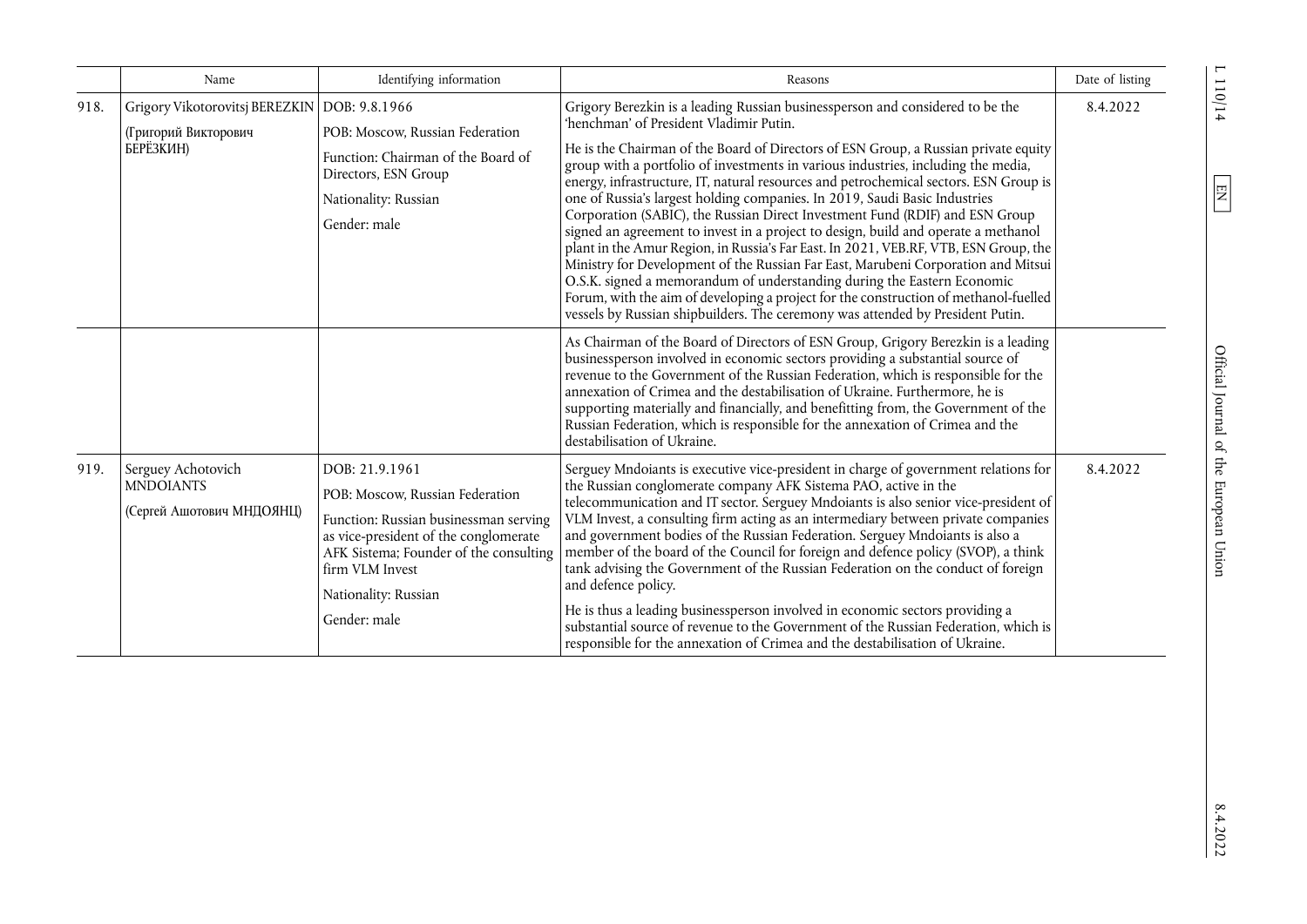|      | Name                                                                      | Identifying information                                                                                                                                                                                                                                                                 | Reasons                                                                                                                                                                                                                                                                                                                                                                                                                                                                                                                                                                                                                                                                                                                                                                                                                                                                                                                                                                                                              | Date of listing |
|------|---------------------------------------------------------------------------|-----------------------------------------------------------------------------------------------------------------------------------------------------------------------------------------------------------------------------------------------------------------------------------------|----------------------------------------------------------------------------------------------------------------------------------------------------------------------------------------------------------------------------------------------------------------------------------------------------------------------------------------------------------------------------------------------------------------------------------------------------------------------------------------------------------------------------------------------------------------------------------------------------------------------------------------------------------------------------------------------------------------------------------------------------------------------------------------------------------------------------------------------------------------------------------------------------------------------------------------------------------------------------------------------------------------------|-----------------|
| 920. | Boris Romanovich ROTENBERG   DOB: 3.1.1957<br>(Борис Романович РОТЕНБЕРГ) | POB: St. Petersburg, Russian Federation<br>Associated individuals: Arkady<br>Rotenberg (brother), Igor Rotenberg<br>(nephew)<br>Associated entities: SGM<br>(Stroygazmontazh), SMP Bank,<br>Gazprom Drillings<br>Nationality: Russian, Finnish<br>Gender: male                          | Boris Rotenberg is a Russian billionaire businessman, and brother of Arkady<br>Rotenberg, Russian billionaire businessman, shareholder of the state-owned<br>company Gazprom Drilling and co-owner of the SGM (Stroygazmontazh) group.<br>The Rotenbergs are closely associated with President Vladimir Putin. Boris Rotenberg<br>is a member of the Board of Directors of SMP Bank and one of the major<br>shareholders of Gazprom Drillings which has received large state contracts thanks to<br>his close ties with President Putin. Therefore, Boris Rotenberg is benefitting from<br>Russian decision-makers and the Government of the Russian Federation, both<br>responsible for the annexation of Crimea and the destabilisation of Ukraine.<br>Furthermore, he is a natural person associated with Arkady Rotenberg and President<br>Putin, both listed under restrictive measures in respect of actions undermining or<br>threatening the territorial integrity, sovereignty and independence of Ukraine. | 8.4.2022        |
| 921. | Igor Arkadyevich ROTENBERG<br>(Игорь Аркадьевич РОТЕНБЕРГ)                | DOB: 9.5.1973<br>POB: St. Petersburg, Russian Federation<br>Associated individuals: Arkady<br>Rotenberg (father), Boris Rotenberg<br>(uncle)<br>Associated entities: SGM<br>(Stroygazmontazh) group, Gazprom<br>Drilling, NPV Engineering Group<br>Nationality: Russian<br>Gender: male | Igor Rotenberg is a Russian billionaire businessman, and the oldest son and heir to<br>Arkady Rotenberg, Russian billionaire businessman and co-owner of the SGM<br>(Stroygazmontazh) group. He is the majority shareholder in Gazprom Drilling. The<br>Rotenbergs are closely associated with President Putin. Due to his positions in<br>leading Russian enterprises, including SGM, Gazprom Drillings and Mostotrest,<br>which have received large state contracts, and his close ties with President Putin, Igor<br>Rotenberg is benefitting from Russian decision-makers and the Government of the<br>Russian Federation, both responsible for the annexation of Crimea and the<br>destabilisation of Ukraine. Furthermore, he is a natural person associated with<br>Arkady Rotenberg and President Putin, both listed under restrictive measures in<br>respect of actions undermining or threatening the territorial integrity, sovereignty<br>and independence of Ukraine.                                   | 8.4.2022        |
| 922. | Ekaterina IGNATOVA<br>(a.k.a. Jekatarina IGNATOVA)                        | DOB: 1968<br>POB: Moscow, Russian Federation<br>Associated individuals: Sergei<br>Chemezow (husband)                                                                                                                                                                                    | Ekaterina Ignatova is the wife of Sergei Chemezov, who is the CEO of the Russian<br>state corporation Rostec (State Corporation for Assistance to Development,<br>Production and Export of Advanced Technology Industrial Product). As the wife of<br>Sergei Chemezov, Ekaterina Ignatova holds large assets in connection with him. On<br>Sergei Chemezov's last public asset declaration in 2019, Ekaterina Ignatova's annual<br>income of 24 million USD was included.                                                                                                                                                                                                                                                                                                                                                                                                                                                                                                                                            | 8.4.2022        |

 $\boxed{\text{EN}}$ 

 $L$  110/15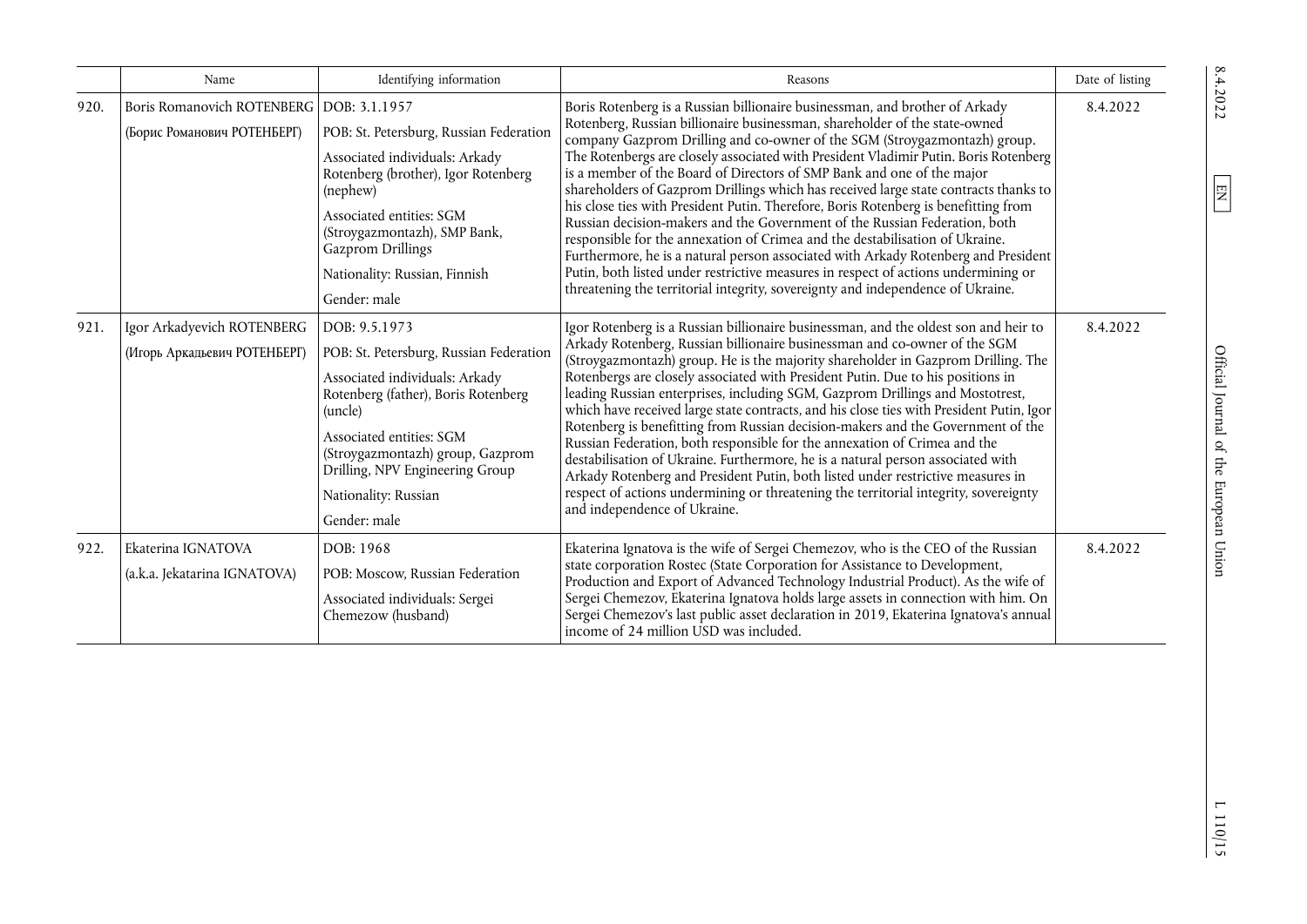|      | Name                                       | Identifying information                                                                                                                                                  | Reasons                                                                                                                                                                                                                                                                                                                                                                                                                                                                                                                                                                                                                                                                                                                                                                                                                                                                                                                              | Date of listing |
|------|--------------------------------------------|--------------------------------------------------------------------------------------------------------------------------------------------------------------------------|--------------------------------------------------------------------------------------------------------------------------------------------------------------------------------------------------------------------------------------------------------------------------------------------------------------------------------------------------------------------------------------------------------------------------------------------------------------------------------------------------------------------------------------------------------------------------------------------------------------------------------------------------------------------------------------------------------------------------------------------------------------------------------------------------------------------------------------------------------------------------------------------------------------------------------------|-----------------|
|      |                                            | Anastasia Ignatova (daughter)<br>Lyudmila Rukavishikova (mother)<br>Nationality: Russian<br>Gender: female                                                               | Ekaterina Ignatova is associated with a natural person (her husband) listed under<br>restrictive measures in respect of actions undermining or threatening the territorial<br>integrity, sovereignty and independence of Ukraine.                                                                                                                                                                                                                                                                                                                                                                                                                                                                                                                                                                                                                                                                                                    |                 |
| 923. | Anastasia IGNATOVA<br>(Анастасия ИГНАТОВА) | Associated individuals: Sergei<br>Chemezow (stepfather)<br>Ekaterina Ignatova (mother)<br>Lyudmila Rukavishikova (grandmother)<br>Nationality: Russian<br>Gender: female | Anastasia Ignatova is the stepdaughter of Sergei Chemezov, who is the CEO of the<br>Russian state corporation Rostec (State Corporation for Promoting Development,<br>Manufacturing and Export of Russian Technologies High-Tech Industrial Products).<br>As the stepdaughter of Sergei Chemezov, she holds large assets in connection with<br>him through offshore companies. Anastasia Ignatova formally owns the 85-metre<br>yacht "Valerie" worth 140 million USD (more than 10 billion rubles) through a<br>British Virgin Islands company called Delima Services Limited. Furthermore, she is<br>the beneficiary of offshore companies with hundreds of millions of dollars in assets.<br>Anastasia Ignatova is associated with a natural person (her stepfather) listed under<br>restrictive measures in respect of actions undermining or threatening the territorial<br>integrity, sovereignty and independence of Ukraine. | 8.4.2022        |
| 924. | Lyudmila RUKAVISHIKOVA                     | (son-in-law)<br>Ekaterina Ignatova (daughter)<br>Anastasia Ignatova (granddaughter)<br>Nationality: Russian<br>Gender: female                                            | Associated individuals: Sergei Chemezov   Lyudmila Rukavishikova is the mother-in-law of Sergei Chemezov, who is the CEO of<br>the Russian state corporation Rostec (State Corporation for Promoting<br>Development, Manufacturing and Export of Russian Technologies High-Tech<br>Industrial Products). As the mother-in-law of Sergei Chemezov, she holds large assets<br>in connection with him, including shares of companies that own properties used by<br>Rostec.<br>Lyudmila Rukavishikova is associated with a natural person (her son-in-law) listed<br>under restrictive measures in respect of actions undermining or threatening the<br>territorial integrity, sovereignty and independence of Ukraine.                                                                                                                                                                                                                 | 8.4.2022        |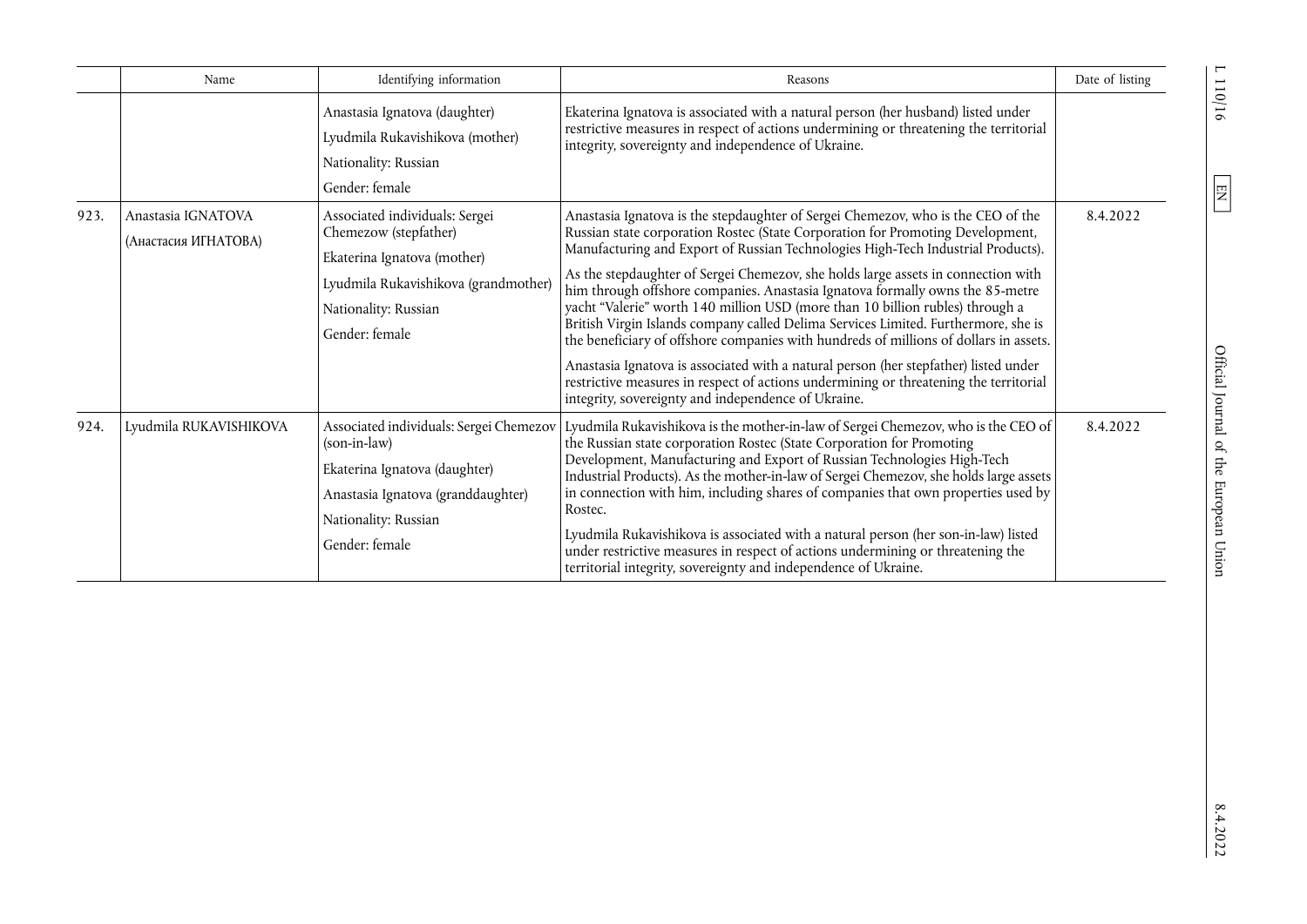|      | Name                                                                         | Identifying information                                                                                                                                                                                                                                                                    | Reasons                                                                                                                                                                                                                                                                                                                                                                                                                                                                                                                                                                                                                                                                                                                                                                                                                                                                                                                          | Date of listing |
|------|------------------------------------------------------------------------------|--------------------------------------------------------------------------------------------------------------------------------------------------------------------------------------------------------------------------------------------------------------------------------------------|----------------------------------------------------------------------------------------------------------------------------------------------------------------------------------------------------------------------------------------------------------------------------------------------------------------------------------------------------------------------------------------------------------------------------------------------------------------------------------------------------------------------------------------------------------------------------------------------------------------------------------------------------------------------------------------------------------------------------------------------------------------------------------------------------------------------------------------------------------------------------------------------------------------------------------|-----------------|
| 925. | Yuri Borisovich SLYUSAR<br>(Юрий Борисович СПЮСАРЬ)                          | DOB: 20.7.1974<br>POB: Rostov-on-Don, Russian<br>Federation<br>Function: President United Aircraft<br>Corporation (UAC); formerly Deputy<br>Minister of Industry and Trade of the<br>Russian Federation                                                                                    | Yuri Slyusar is the President of United Aircraft Corporation (UAC) and former<br>Deputy Minister of Industry and Trade. UAC is a Russian largely state-owned<br>aerospace and defence cooperation company within Rostec, originally founded by<br>President Putin. In his position as President of UAC, Yuri Slyusar is one of the leading<br>actors in the Russian industry and defence sector with close ties to the Government<br>of the Russian Federation. Yuri Slyusar is therefore a leading businessperson involved<br>in economic sectors of the Government of the Russian Federation and has supported<br>and benefitted from the Government of the Russian Federation.                                                                                                                                                                                                                                                | 8.4.2022        |
|      |                                                                              | Associated individual: President Vladimir<br>Putin<br>Associated entity: United Aircraft<br>Corporation                                                                                                                                                                                    |                                                                                                                                                                                                                                                                                                                                                                                                                                                                                                                                                                                                                                                                                                                                                                                                                                                                                                                                  |                 |
|      |                                                                              | Nationality: Russian<br>Gender: male                                                                                                                                                                                                                                                       |                                                                                                                                                                                                                                                                                                                                                                                                                                                                                                                                                                                                                                                                                                                                                                                                                                                                                                                                  |                 |
| 926. | Said KERIMOV                                                                 | DOB: 6.7.1995<br>POB: Moscow, Russian Federation<br>Function: Heir to Suleiman Kerimov,<br>Member of the Strategy Committee and<br>Board of Director of Polyus<br>Associated individual: Suleiman<br>Kerimow (father)<br>Associated entity: Polyus<br>Nationality: Russian<br>Gender: male | Said Kerimov is the son of Suleiman Kerimov. Suleiman Kerimov is a Russia-based<br>billionaire, founder of the Suleiman Kerimov Foundation and representative of the<br>Republic of Dagestan in the Federation Council of Russia. Suleiman Kerimov<br>transferred a large part of his assets, including his shares in Russia's largest gold<br>producer, Polyus Gold, to his son, Said Kerimov.<br>Said Kerimov is associated with a leading businessperson involved in economic<br>sectors providing a substantial source of revenue to the Government of the Russian<br>Federation and which is responsible for the annexation of Crimea and the<br>destabilisation of Ukraine. Suleiman Kerimov is also responsible for supporting or<br>implementing actions or policies which undermine or threaten the territorial<br>integrity, sovereignty and independence of Ukraine, as well as stability and security in<br>Ukraine. | 8.4.2022        |
| 927. | Vladimir Leonidovich<br><b>BOGDANOV</b><br>(Владимир Леонидович<br>БОГДАНОВ) | DOB: 28.5.1951<br>Function: Director General of<br>Surgutneftegas                                                                                                                                                                                                                          | Vladimir Bogdanov is Director General of the oil and gas company Surgutneftegas,<br>the fifth-largest private company and third-largest oil company in Russia with a share<br>of over 10 % of Russia's overall oil production, thus providing a substantial source of<br>revenue for the Government of the Russian Federation. A subsidiary of<br>Surgutneftegas, Surgutneftegasbank CJSC, provided a loan to the government of the<br>Tyumen region in 2021 for an amount of 1.6 billion rubles to finance its deficit.                                                                                                                                                                                                                                                                                                                                                                                                         | 8.4.2022        |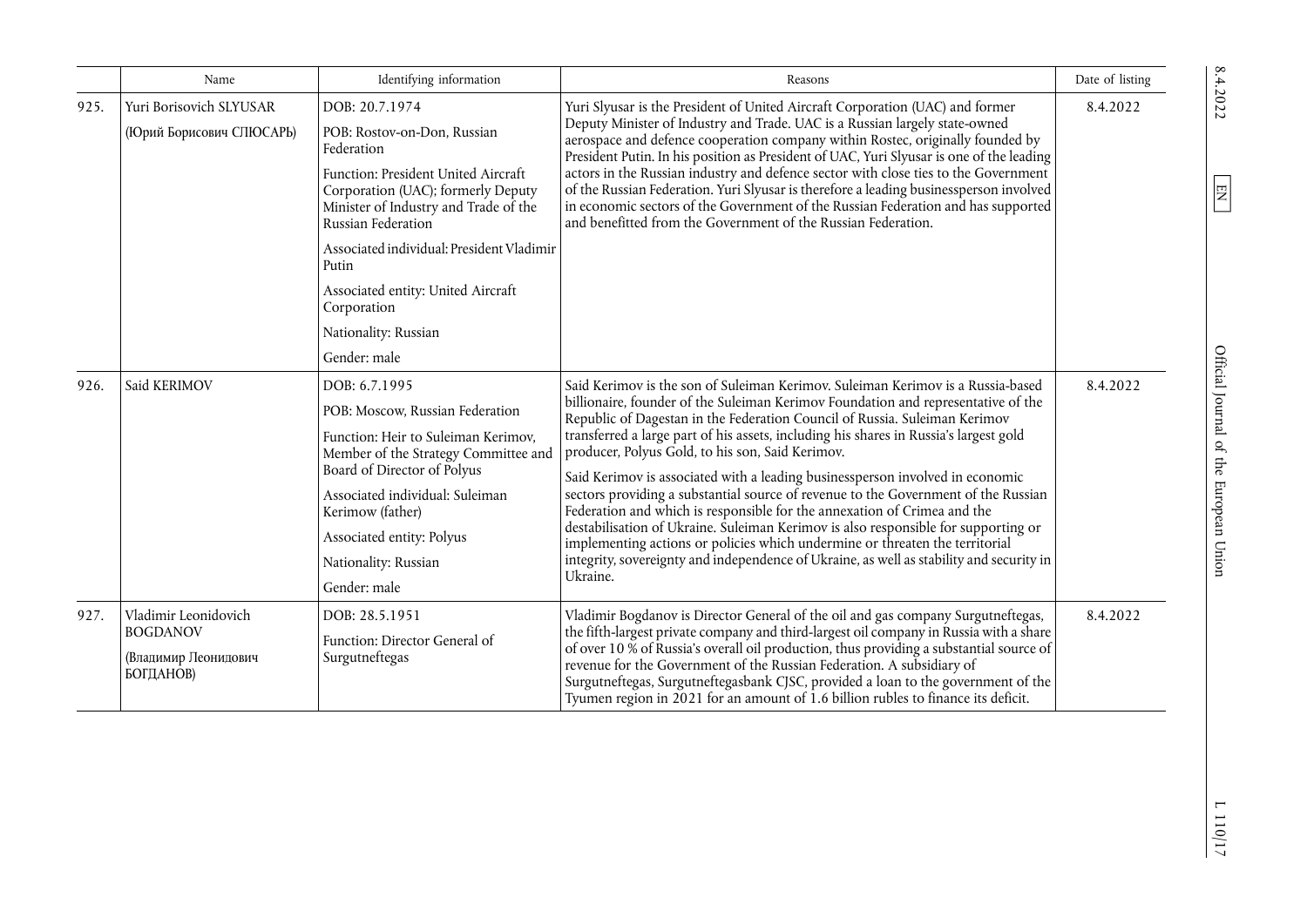|      | Name                                                                                    | Identifying information                                                                                                                                                                                                                                                                                                                                                     | Reasons                                                                                                                                                                                                                                                                                                                                                                                                                                                                                                                                                                                                                                                                                                                                                                                                                                                                                                                                                                                                                                                                                                                                                                                                                                   | Date of listing |
|------|-----------------------------------------------------------------------------------------|-----------------------------------------------------------------------------------------------------------------------------------------------------------------------------------------------------------------------------------------------------------------------------------------------------------------------------------------------------------------------------|-------------------------------------------------------------------------------------------------------------------------------------------------------------------------------------------------------------------------------------------------------------------------------------------------------------------------------------------------------------------------------------------------------------------------------------------------------------------------------------------------------------------------------------------------------------------------------------------------------------------------------------------------------------------------------------------------------------------------------------------------------------------------------------------------------------------------------------------------------------------------------------------------------------------------------------------------------------------------------------------------------------------------------------------------------------------------------------------------------------------------------------------------------------------------------------------------------------------------------------------|-----------------|
|      |                                                                                         | Associated individual: President Vladimir<br>Putin<br>Associated entity: Surgutneftegas<br>Nationality: Russian<br>Gender: male                                                                                                                                                                                                                                             | Vladimir Bogdanov maintains close ties with the Government of the Russian<br>Federation and President Vladimir Putin. Vladimir Bogdanov is therefore a leading<br>businessperson involved in economic sectors providing a substantial source of<br>revenue to the Government of the Russian Federation, which is responsible for the<br>annexation of Crimea and the destabilisation of Ukraine.                                                                                                                                                                                                                                                                                                                                                                                                                                                                                                                                                                                                                                                                                                                                                                                                                                          |                 |
| 928. | German Oskarovich GREF<br>(a.k.a. Herman Oskarovich<br>GREF)<br>(Герман Оскарович ГРЕФ) | DOB: 8.2.1964<br>POB: Panfilovo village, Irtysh District,<br>Pavlodar Region, Kyrgyzstan<br>Function: Chief Executive Officer and<br>Chairman of the Executive Board of<br>Sberbank of Russia, confirmed by the<br>Board of Directors on 16 October 2007<br>Associated entities: Public Joint-Stock<br>Company "Sberbank of Russia"<br>Nationality: Russian<br>Gender: male | German Gref is Chief Executive Officer and Chairman of the Executive Board of<br>Sberbank of Russia. Sberbank of Russia is a Public Joint-Stock Company. The<br>majority shareholder of Sberbank is the Russian National Wealth Fund managed by<br>the Government of the Russian Federation.<br>On 24 February 2022, in the aftermath of the initial stages of Russian aggression<br>against Ukraine, German Gref, along with 36 other businesspeople, met with<br>President Vladimir Putin and other members of the Government of the Russian<br>Federation to discuss the impact of the course of action in the wake of Western<br>sanctions This special invitation shows that he is supporting or implementing<br>actions or policies which undermine or threaten the territorial integrity, sovereignty<br>and independence of Ukraine, or stability or security in Ukraine, or which obstruct<br>the work of international organisations in Ukraine.<br>As CEO of Sberbank he is one of the leading business persons involved in economic<br>sectors providing a substantial source of revenue to the Government of the Russian<br>Federation, which is responsible for the annexation of Crimea and destabilisation of<br>Ukraine. | 8.4.2022        |
| 929. | Oleg Vladimirovich DERIPASKA   DOB: 2.1.1968<br>(Олег Владимирович<br>ДЕРИПАСКА)        | POB: Dzerzhinsk, Russian Federation<br>Function: Russian oligarch; owner of<br>Russian Machines, Military Industrial<br>Company and Arzamas Machine-<br><b>Building Plant</b>                                                                                                                                                                                               | Oleg Deripaska is a Russian oligarch. He owns the Russian Machines industrial<br>conglomerate which includes the Military Industrial Company, a major arms and<br>military equipment provider to the Russian armed forces. His assets include the<br>Arzamas Machine-Building Plant that manufactures the BTR-80 amphibious<br>armoured personnel carriers which were used by Russia during the unprovoked<br>military aggression against Ukraine in 2022.                                                                                                                                                                                                                                                                                                                                                                                                                                                                                                                                                                                                                                                                                                                                                                                | 8.4.2022        |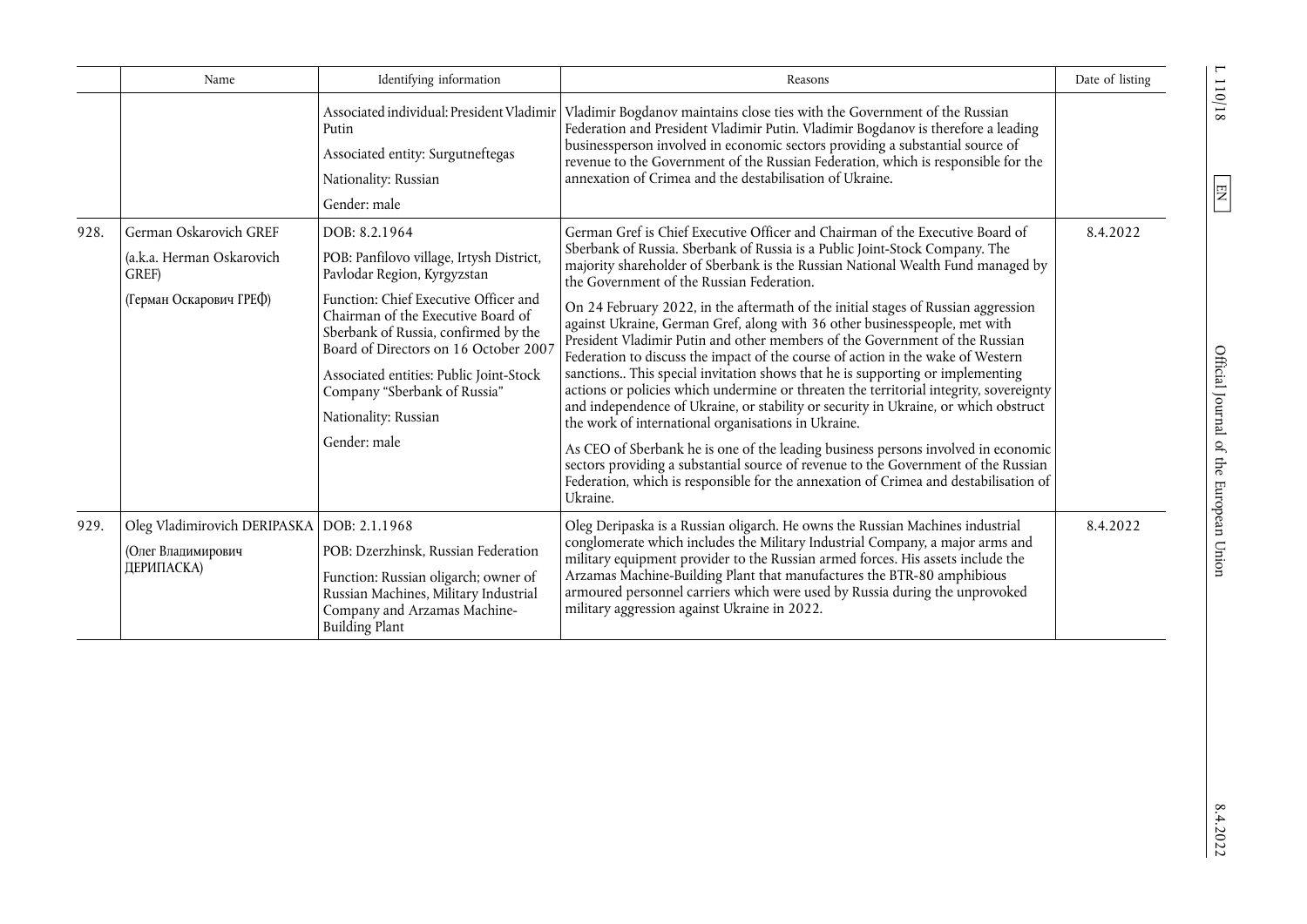|      | Name                                                                                                            | Identifying information                                                                                                                                                                                                                         | Reasons                                                                                                                                                                                                                                                                                                                                                                                                                                                                                                                                                                                                                                                                                                                                                                                                                                                                                                                                     | Date of listing |
|------|-----------------------------------------------------------------------------------------------------------------|-------------------------------------------------------------------------------------------------------------------------------------------------------------------------------------------------------------------------------------------------|---------------------------------------------------------------------------------------------------------------------------------------------------------------------------------------------------------------------------------------------------------------------------------------------------------------------------------------------------------------------------------------------------------------------------------------------------------------------------------------------------------------------------------------------------------------------------------------------------------------------------------------------------------------------------------------------------------------------------------------------------------------------------------------------------------------------------------------------------------------------------------------------------------------------------------------------|-----------------|
|      |                                                                                                                 | Associated entities: Russian Machines.<br>Military Industrial Company and<br>Arzamas Machine-Building Plant                                                                                                                                     | Therefore, he is responsible for supporting or implementing actions or policies<br>which undermine or threaten the territorial integrity, sovereignty and independence<br>of Ukraine, or stability or security in Ukraine.                                                                                                                                                                                                                                                                                                                                                                                                                                                                                                                                                                                                                                                                                                                  |                 |
|      |                                                                                                                 | Nationality: Russian                                                                                                                                                                                                                            |                                                                                                                                                                                                                                                                                                                                                                                                                                                                                                                                                                                                                                                                                                                                                                                                                                                                                                                                             |                 |
|      |                                                                                                                 | Gender: male                                                                                                                                                                                                                                    |                                                                                                                                                                                                                                                                                                                                                                                                                                                                                                                                                                                                                                                                                                                                                                                                                                                                                                                                             |                 |
| 930. | Igor Evgenievich<br><b>KONASHENKOV</b><br>(Игорь Евгеньевич<br>КОНАШЕНКОВ)                                      | DOB: 15.5.1966<br>POB: Chisinau, Republic of Moldova<br>Function: Head of the Department of<br>Information and Communications of the<br>Ministry of Defence of the Russian<br>Federation; Major General<br>Nationality: Russian<br>Gender: male | Igor Evgenievich Konashenkov is Head of the Department of Information and<br>Communications of the Ministry of Defence of the Russian Federation, with the rank<br>of Major General.<br>In his position of Chief Spokesman for the Russian Ministry of Defence he has been<br>responsible for manipulating information and spreading disinformation about<br>Russian military actions in Ukraine. He promoted a positive attitude to the Russian<br>unprovoked military aggression against Ukraine, the annexation of Crimea and the<br>actions of separatists in Donbas, portrayed the situation in Ukraine in a biased<br>manner and spread disinformation about Ukrainian and Western activities.<br>Therefore, he is responsible for actively supporting or implementing actions or<br>policies which undermine or threaten the territorial integrity, sovereignty and<br>independence of Ukraine, or stability or security in Ukraine. | 8.4.2022        |
| 931. | Vladimir Viktorovich<br><b>PAVLENKO</b><br>(Владимир Викторович<br>ПАВЛЕНКО / Володимир<br>Вікторович ПАВЛЕНКО) | DOB: 14.4.1962<br>Gender: male                                                                                                                                                                                                                  | So-called 'Minister of State Security' of the so-called 'Donetsk People's Republic'. In<br>taking on and acting in this capacity, he has actively undermined the territorial<br>integrity, sovereignty and independence of Ukraine.                                                                                                                                                                                                                                                                                                                                                                                                                                                                                                                                                                                                                                                                                                         | 8.4.2022        |
| 932. | Alexander Yevgenevych<br><b>ANANCHENKO</b><br>(Александр Евгеньевич<br>АНАНЧЕНКО)                               | DOB: 2.2.1966<br>Gender: male                                                                                                                                                                                                                   | So-called 'Prime Minister' of the so-called 'Donetsk People's Republic'. In taking on<br>and acting in this capacity, he has actively undermined the territorial integrity,<br>sovereignty and independence of Ukraine.                                                                                                                                                                                                                                                                                                                                                                                                                                                                                                                                                                                                                                                                                                                     | 8.4.2022        |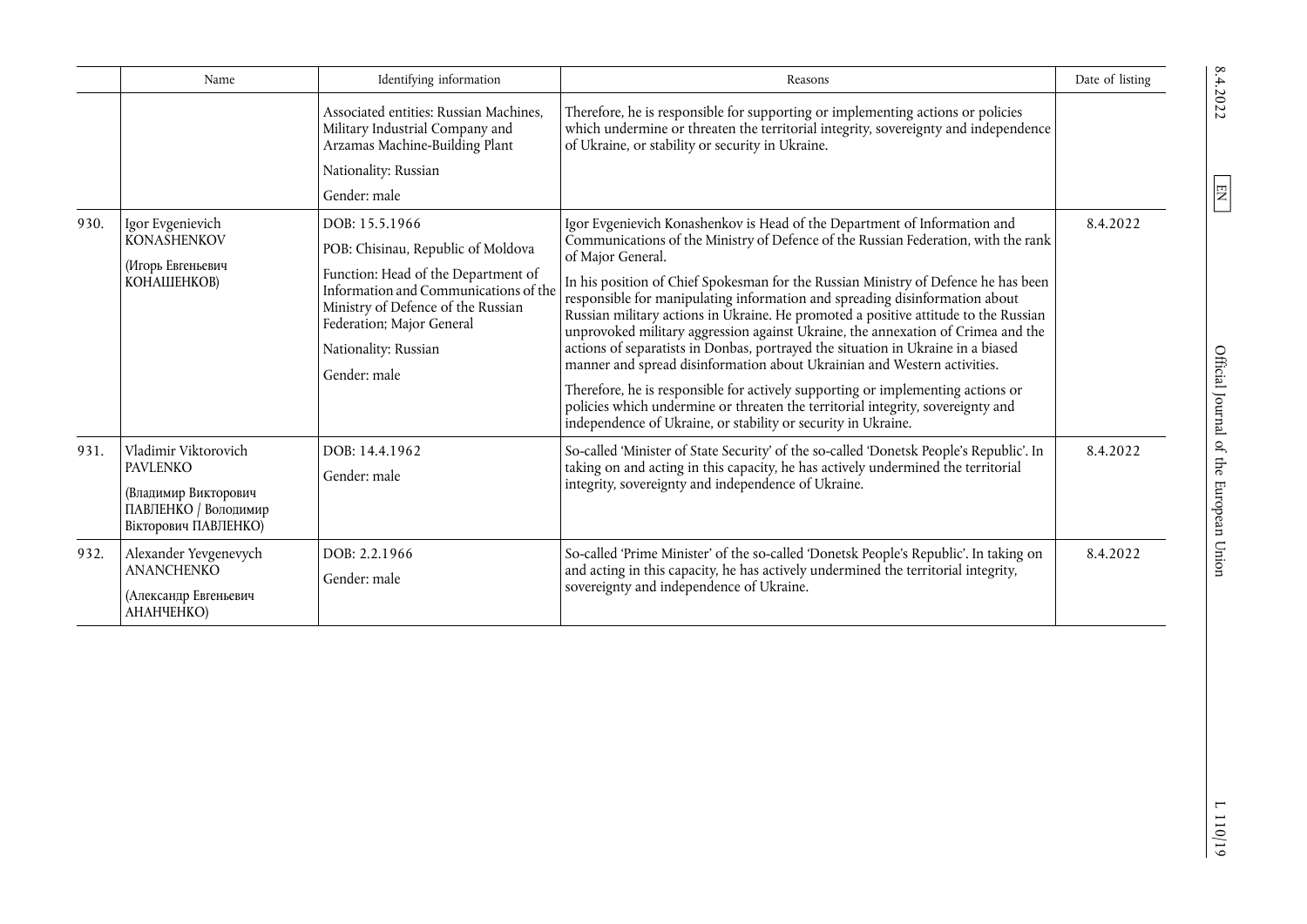|      | Name                                                                                                               | Identifying information                                      | Reasons                                                                                                                                                                                                                                              | Date of listing |
|------|--------------------------------------------------------------------------------------------------------------------|--------------------------------------------------------------|------------------------------------------------------------------------------------------------------------------------------------------------------------------------------------------------------------------------------------------------------|-----------------|
| 933. | Aleksei Alexandrovich DIKIY<br>(Алексей Александрович ДИКИЙ  <br>Олексій Олександрович ДІКІЙ)                      | DOB: 5.7.1974<br>Gender: male                                | So-called 'Minister of Internal Affairs' of the so-called 'Donetsk People's Republic'. In<br>taking on and acting in this capacity, he has actively undermined the territorial<br>integrity, sovereignty and independence of Ukraine.                | 8.4.2022        |
| 934. | Igor Yurievich ANTIPOV<br>(Игорь Юрьевич АНТИПОВ / Ігор<br>Юрійович АНТИПОВ)                                       | DOB: 26.5.1961<br>Gender: male                               | So-called 'Minister of Information' of the so-called 'Donetsk People's Republic'. In<br>taking on and acting in this capacity, he has actively undermined the territorial<br>integrity, sovereignty and independence of Ukraine.                     | 8.4.2022        |
| 935. | Artem Alexandrovich<br><b>KRAMARENKO</b><br>(Артем Александрович<br>KPAMAPEHKO)                                    | DOB: 13.1.1980<br>POB: Pavlov Khutor, Russia<br>Gender: male | So-called 'Minister of Agro-Industrial Policy and Food' of the so-called 'Donetsk<br>People's Republic'. In taking on and acting in this capacity, he has actively<br>undermined the territorial integrity, sovereignty and independence of Ukraine. | 8.4.2022        |
| 936. | Vladimir Nikolaevich<br><b>ANTONOV</b><br>(Владимир Николаевич<br>АНТОНОВ / Володимир<br>Миколайович АНТОНОВ)      | DOB: 24.12.1979<br>Gender: male                              | So-called 'Deputy of the Chair of the Government' of the so-called 'Donetsk People's<br>Republic'. In taking on and acting in this capacity, he has actively undermined the<br>territorial integrity, sovereignty and independence of Ukraine.       | 8.4.2022        |
| 937. | Tatyana Viktorovna<br>PEREVERZEVA<br>(Татьяна Викторовна<br>ПЕРЕВЕРЗЕВА / Тетяна Вікторівна<br><b>ΠΕΡΕΒΕΡ3ΕΒΑ)</b> | DOB: 20.6.1964<br>POB: Donetsk, Ukraine<br>Gender: female    | So-called 'Deputy of the Chair of the Government' of the so-called 'Donetsk People's<br>Republic'. In taking on and acting in this capacity, she has actively undermined the<br>territorial integrity, sovereignty and independence of Ukraine.      | 8.4.2022        |
| 938. | Evgenij Evgenievich LAVRENOV<br>(Евгений Евгеньевич ЛАВРЕНОВ /<br>Євген Євгенович ЛАВРЕНОВ)                        | DOB: 5.12.1979<br>POB: Nikopol<br>Gender: male               | So-called 'Minister of Income and Fees' of the so-called 'Donetsk People's Republic'.<br>In taking on and acting in this capacity, he has actively undermined the territorial<br>integrity, sovereignty and independence of Ukraine.                 | 8.4.2022        |

 $\overline{L}$  110/20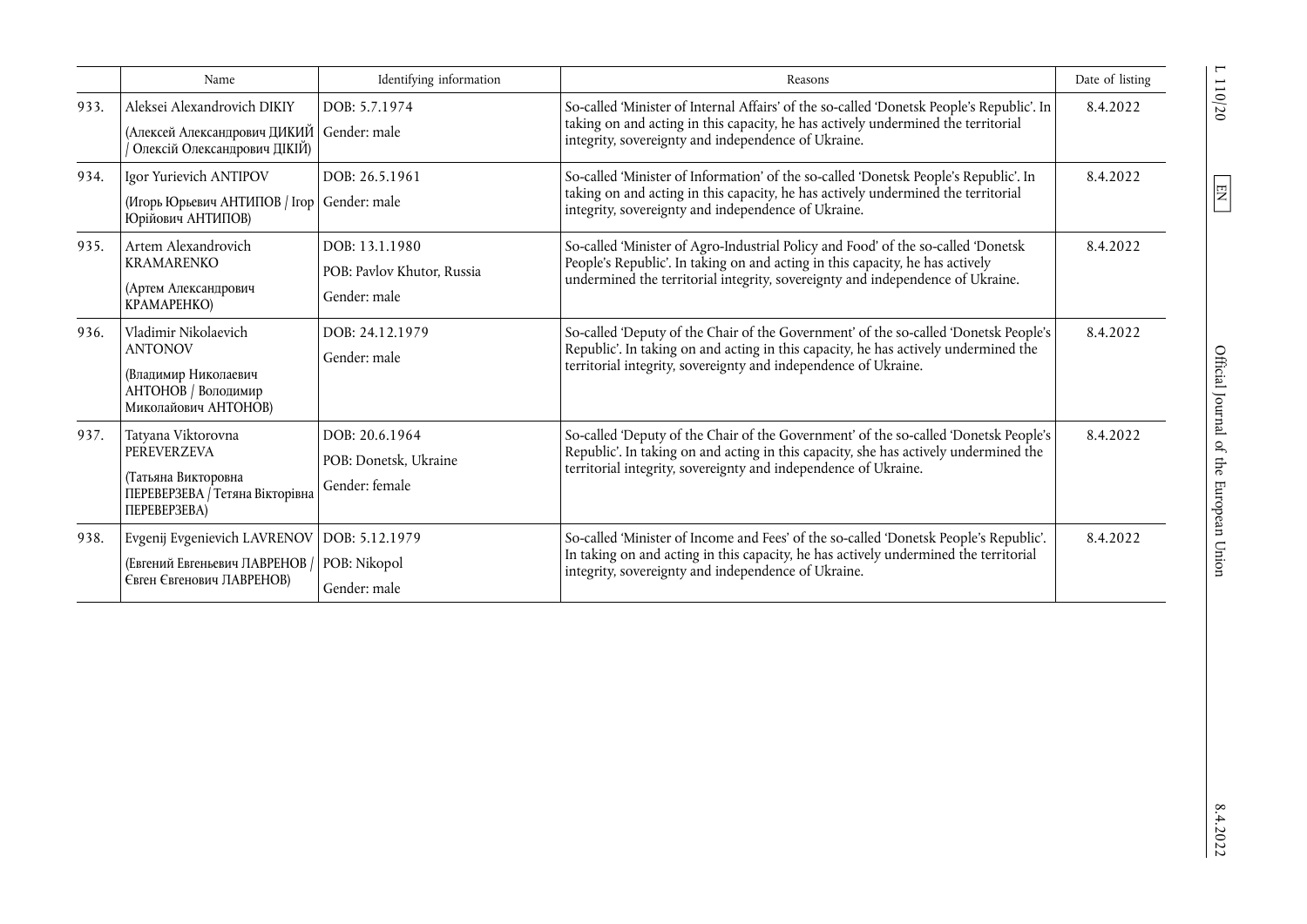|      | Name                                                                                                                                 | Identifying information                                     | Reasons                                                                                                                                                                                                                                                                                                           | Date of listing |
|------|--------------------------------------------------------------------------------------------------------------------------------------|-------------------------------------------------------------|-------------------------------------------------------------------------------------------------------------------------------------------------------------------------------------------------------------------------------------------------------------------------------------------------------------------|-----------------|
| 939. | Aleksandr Aleksandrovich<br><b>OPRISHHENKO</b><br>(Александр Александрович<br>ОПРИЩЕНКО / Олександр<br>Олександрович ОПРИЩЕНКО)      | DOB: 24.4.1976<br>Gender: male                              | So-called 'Acting Minister of Health' of the so-called 'Donetsk People's Republic'. In<br>taking on and acting in this capacity, he has actively undermined the territorial<br>integrity, sovereignty and independence of Ukraine.                                                                                | 8.4.2022        |
| 940. | Natalya Yurevna NIKONOROVA   DOB: 28.9.1984<br>(Наталья Юрьевна<br>НИКОНОРОВА / Наталя Юр'ївна<br>НІКОНОРОВА)                        | POB: Donetsk, Ukraine<br>Gender: female                     | So-called 'Minister of Foreign Affairs' of the so-called 'Donetsk People's Republic'. In<br>taking on and acting in this capacity, she has actively undermined the territorial<br>integrity, sovereignty and independence of Ukraine.                                                                             | 8.4.2022        |
| 941. | Mihail Vasilevich ZHELTYAKOV<br>(Михаил Васильевич ЖЕЛТЯКОВ<br>Иихайло Васильович<br>ЖЕЛТЯКОВ)                                       | DOB: 1.1.1961<br>Gender: male                               | So-called 'Minister of Culture' of the so-called 'Donetsk People's Republic'. In taking<br>on and acting in this capacity, he has actively undermined the territorial integrity,<br>sovereignty and independence of Ukraine.                                                                                      | 8.4.2022        |
| 942. | Aleksandr Yurevich<br><b>GROMAKOV</b><br>(Александр Юрьевич ГРОМАКОВ<br>Олександр Юрійович<br><b>TPOMAKOB)</b>                       | DOB: 4.9.1958<br>POB: Donetsk, Ukraine<br>Gender: male      | So-called 'Minister of Youth, Sports, and Tourism of the so-called 'Donetsk People's<br>Republic'. In taking on and acting in this capacity, he has actively undermined the<br>territorial integrity, sovereignty and independence of Ukraine.                                                                    | 8.4.2022        |
| 943. | Mikhail Nikolaevich<br>KUSHAKOV<br>(Михаил Николаевич КУШАКОВ<br>Михайло Миколайович<br>КУШАКОВ)                                     | DOB: 23.11.1958<br>POB: Republic of Moldova<br>Gender: male | So-called 'Minister of Education and Science' of the so-called 'Donetsk People's<br>Republic'. In taking on and acting in this capacity, he has actively undermined the<br>territorial integrity, sovereignty and independence of Ukraine.                                                                        | 8.4.2022        |
| 944. | Alexei Aleksandrovich<br><b>KOSTRUBITSKIY</b><br>(Алексей Александрович<br>КОСТРУБИЦКИЙ / Олексій<br>Олександрович<br>КОСТРУБИЦЬКИЙ) | DOB: 24.8.1978<br>Gender: male                              | So-called 'Minister for Civil Defence, Emergency Situations and Elimination of<br>Consequences of Natural Disasters' of the so-called 'Donetsk People's Republic'. In<br>taking on and acting in this capacity, he has actively undermined the territorial<br>integrity, sovereignty and independence of Ukraine. | 8.4.2022        |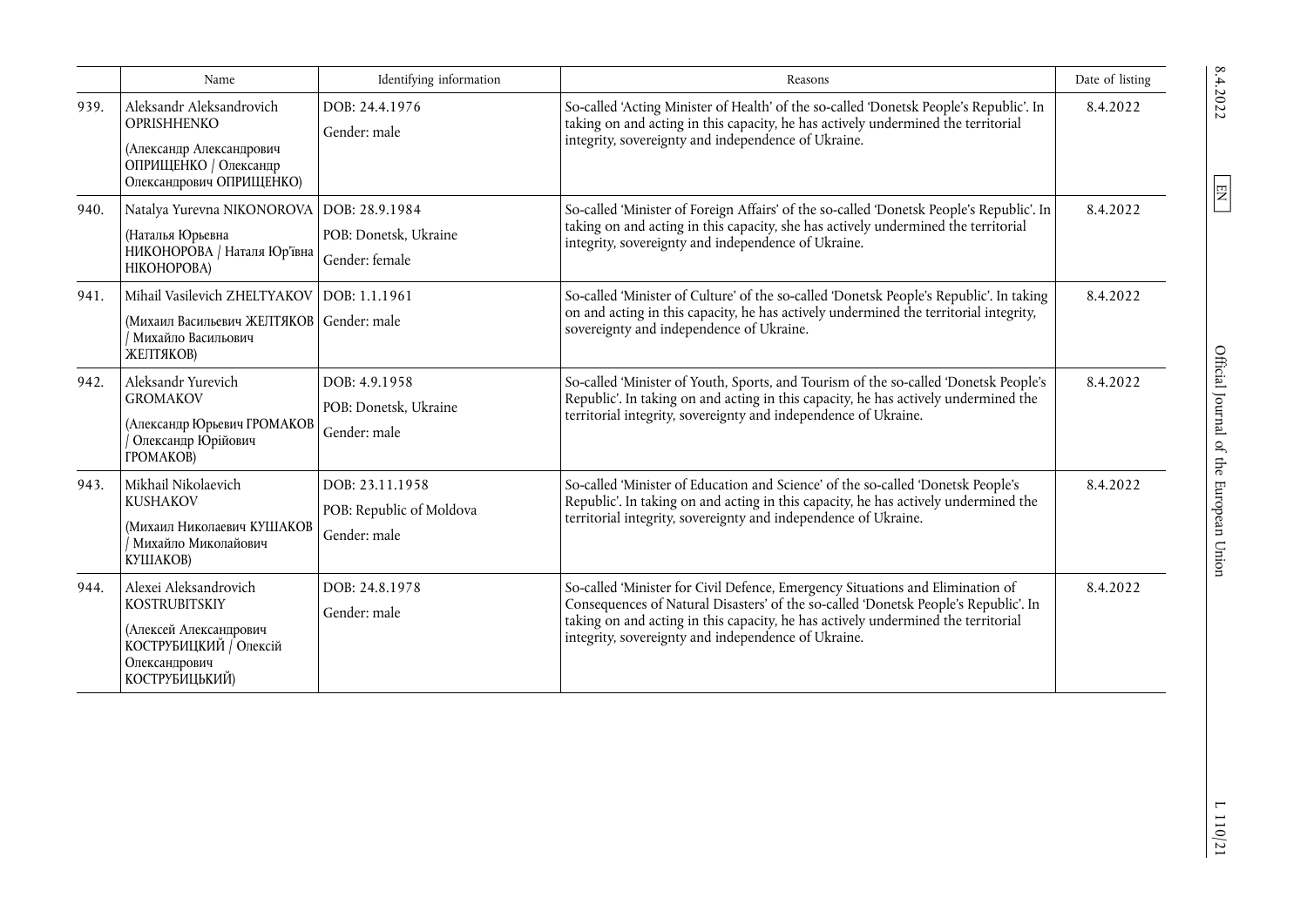|      | Name                                                                                                                | Identifying information          | Reasons                                                                                                                                                                                                                                                              | Date of listing |
|------|---------------------------------------------------------------------------------------------------------------------|----------------------------------|----------------------------------------------------------------------------------------------------------------------------------------------------------------------------------------------------------------------------------------------------------------------|-----------------|
| 945. | Vladimir Mikhailovich<br><b>RUSHHAK</b><br>(Владимир Михайлович РУЩАК /<br>Володимир Михайлович РУЩАК)              | DOB: 2.9.1971<br>Gender: male    | So-called 'Minister of Industry and Trade' of the so-called 'Donetsk People's Republic'.<br>In taking on and acting in this capacity, he has actively undermined the territorial<br>integrity, sovereignty and independence of Ukraine.                              | 8.4.2022        |
| 946. | Igor Nikolaevich HALEPA<br>(Игорь Николаевич ХАЛЕПА /<br>Ігор Миколайович ХАЛЕПА)                                   | DOB: 19.5.1969<br>Gender: male   | So-called 'Acting Minister of Telecommunications' of the so-called 'Donetsk People's<br>Republic'. In taking on and acting in this capacity, he has actively undermined the<br>territorial integrity, sovereignty and independence of Ukraine.                       | 8.4.2022        |
| 947. | Sergei Sergeevich NAUMETS<br>(Сергей Сергеевич НАУМЕЦ /<br>Сергій Сергійович НАУМЕЦЬ)                               | DOB: 13.7.1976<br>Gender: male   | So-called 'Minister of Construction, Housing, and Communal Services' of the<br>so-called 'Donetsk People's Republic'. In taking on and acting in this capacity, he has<br>actively undermined the territorial integrity, sovereignty and independence of<br>Ukraine. | 8.4.2022        |
| 948. | Dmitriy Viktorovich<br><b>PODLIPANOV</b><br>(Дмитрий Викторович<br>ПОДЛИПАНОВ / Дмитро<br>Вікторович ПОДЛИПАНОВ)    | DOB: 28.11.1964<br>Gender: male  | So-called 'Minister of Transport' of the so-called 'Donetsk People's Republic'. In<br>taking on and acting in this capacity, he has actively undermined the territorial<br>integrity, sovereignty and independence of Ukraine.                                       | 8.4.2022        |
| 949. | Larisa Valentinovna<br><b>TOLSTYKINA</b><br>(Лариса Валентиновна<br>ТОЛСТЫКИНА / Лариса<br>Валентинівна ТОЛСТИКІНА) | DOB: 3.10.1967<br>Gender: female | So-called 'Minister of Labour and Social Affairs' of the so-called 'Donetsk People's<br>Republic'. In taking on and acting in this capacity, she has actively undermined the<br>territorial integrity, sovereignty and independence of Ukraine.                      | 8.4.2022        |
| 950. | Ruslan Mihajlovich DUBOVSKIY   DOB: 20.2.1974<br>(Руслан Михайлович<br>ДУБОВСКИЙ / Руслан<br>Михайлович ДУБОВСЬКИЙ) | Gender: male                     | So-called 'Minister of Coal and Energy' of the so-called 'Donetsk People's Republic'. In<br>taking on and acting in this capacity, he has actively undermined the territorial<br>integrity, sovereignty and independence of Ukraine.                                 | 8.4.2022        |

L 110/22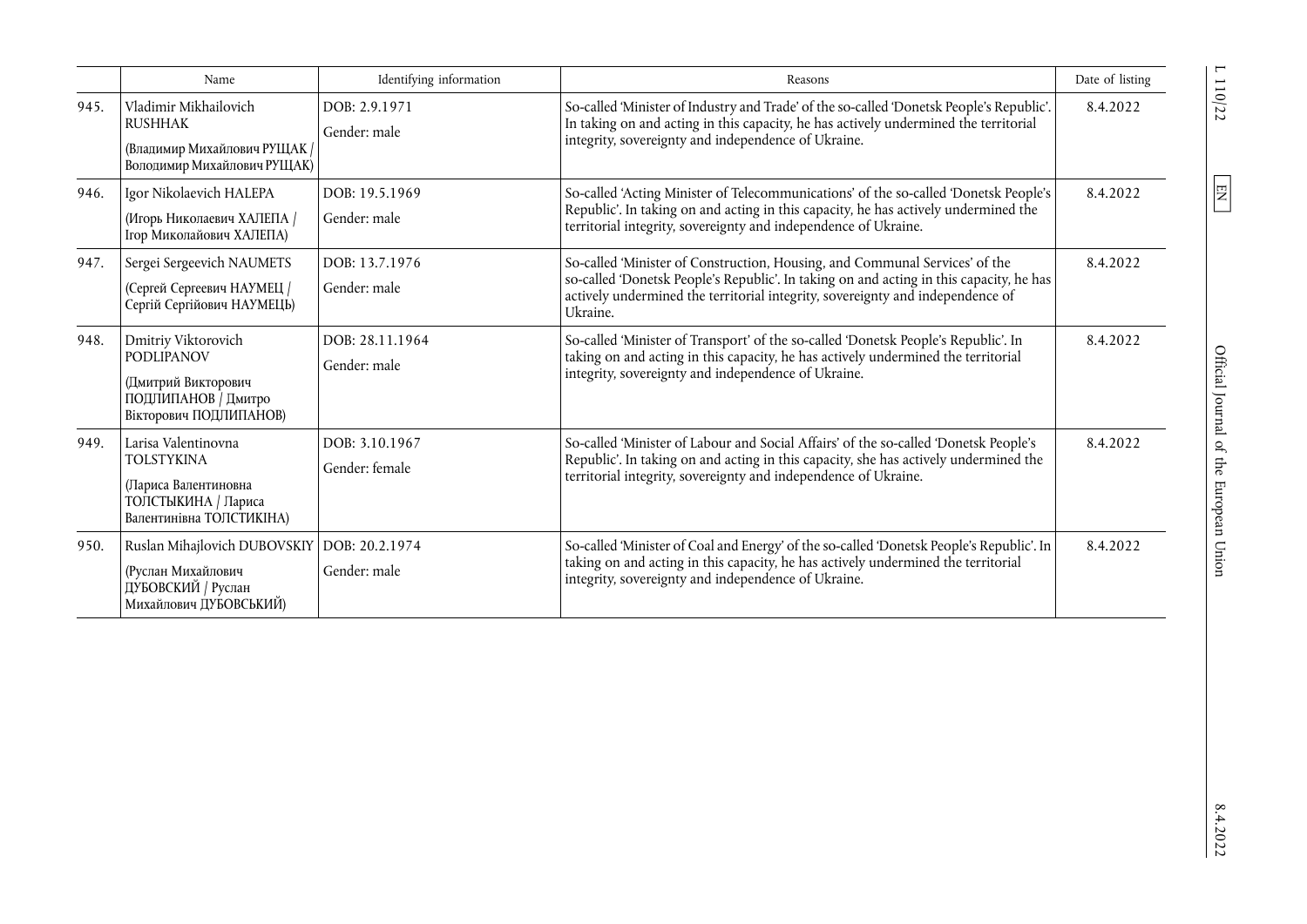|      | Name                                                                                                             | Identifying information           | Reasons                                                                                                                                                                                                                                       | Date of listing |
|------|------------------------------------------------------------------------------------------------------------------|-----------------------------------|-----------------------------------------------------------------------------------------------------------------------------------------------------------------------------------------------------------------------------------------------|-----------------|
| 951. | Yana Sergeevna CHAUSOVA<br>(Яна Сергеевна ЧАУСОВА / Яна<br>Сергіївна ЧАУСОВА)                                    | DOB: 22.9.1980<br>Gender: female  | So-called 'Minister of Finance' of the so-called 'Donetsk People's Republic'. In taking<br>on and acting in this capacity, she has actively undermined the territorial integrity,<br>sovereignty and independence of Ukraine.                 | 8.4.2022        |
| 952. | Aleksei Vladimirovich<br><b>POLOVYAN</b><br>(Алексей Владимирович<br>ПОЛОВЯН / Олексій<br>Володимирович ПОЛОВЯН) | DOB: 3.5.1979<br>Gender: male     | So-called 'Minister of Economic Development' of the so-called 'Donetsk People's<br>Republic'. In taking on and acting in this capacity, he has actively undermined the<br>territorial integrity, sovereignty and independence of Ukraine.     | 8.4.2022        |
| 953. | Yuriy Nikolaevich SIROVATKO<br>(Юрий Николаевич СИРОВАТКО<br>Юрій Миколайович<br>CMPOBATKO)                      | DOB: 17.4.1978<br>Gender: male    | So-called 'Minister of Justice' of the so-called 'Donetsk People's Republic'. In taking<br>on and acting in this capacity, he has actively undermined the territorial integrity,<br>sovereignty and independence of Ukraine.                  | 8.4.2022        |
| 954. | Sergey Ivanovich KOZLOV<br>(Сергей Иванович КОЗЛОВ /<br>Сергій Іванович КОЗЛОВ)                                  | DOB: 7.11.1963<br>Gender: male    | So-called 'Chair of the Government' of the so-called 'Luhansk People's Republic'. In<br>taking on and acting in this capacity, he has actively undermined the territorial<br>integrity, sovereignty and independence of Ukraine.              | 8.4.2022        |
| 955. | Yuriy Nikolaevich GOVTVIN<br>(Юрий Николаевич ГОВТВИН /<br>Юрій Миколайович ГОВТВІН)                             | DOB: 12.4.1968<br>Gender: male    | So-called 'First Deputy Chair of the Government' of the so-called 'Luhansk People's<br>Republic'. In taking on and acting in this capacity, he has actively undermined the<br>territorial integrity, sovereignty and independence of Ukraine. | 8.4.2022        |
| 956. | Elena Nikolaevna KOSTENKO<br>(Елена Николаевна КОСТЕНКО /<br>Олена Миколаївна КОСТЕНКО)                          | DOB: 13.11.1968<br>Gender: female | So-called 'Deputy Chair of the Government' of the so-called 'Luhansk People's<br>Republic'. In taking on and acting in this capacity, she has actively undermined the<br>territorial integrity, sovereignty and independence of Ukraine.      | 8.4.2022        |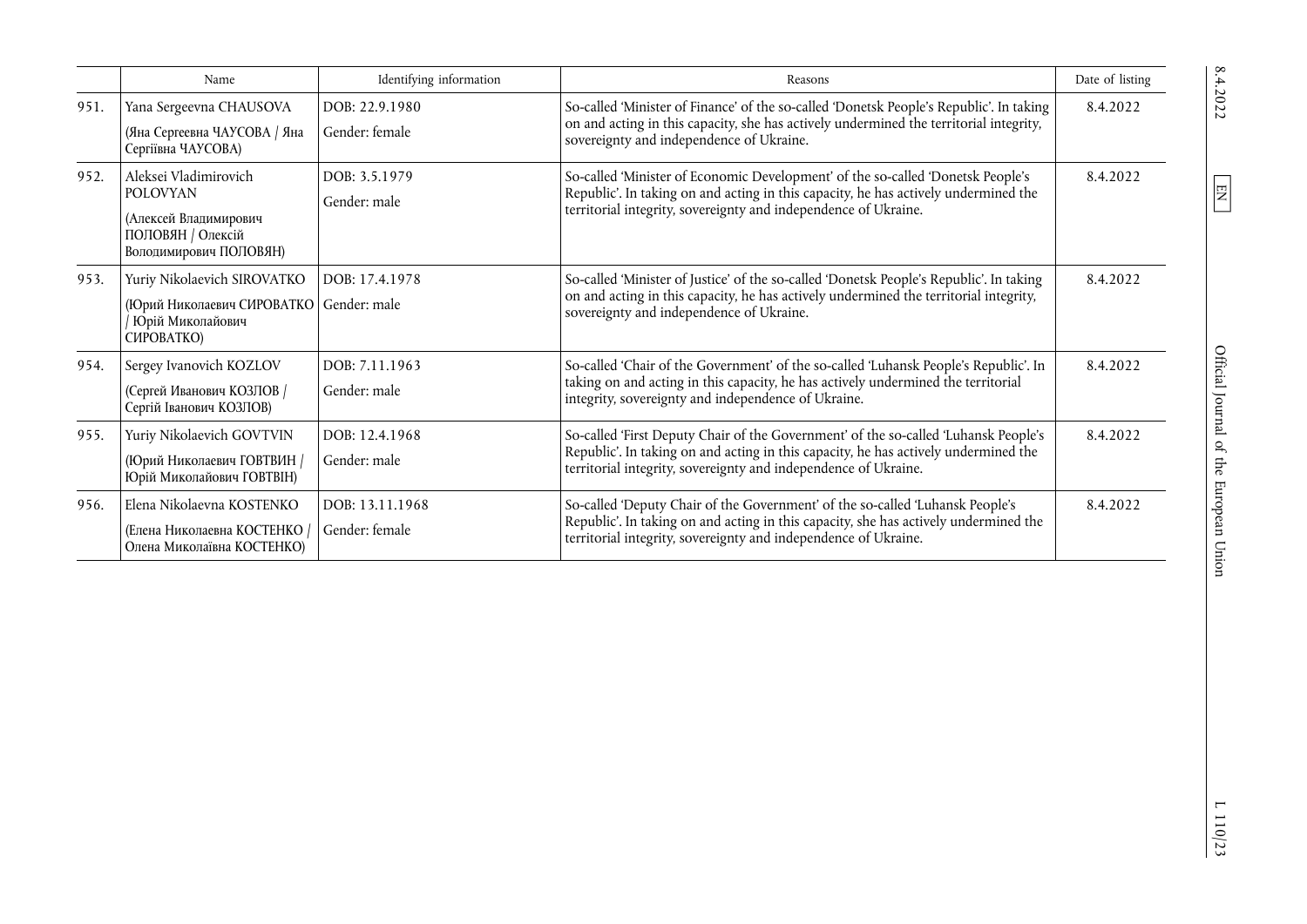|      | Name                                                                                    | Identifying information           | Reasons                                                                                                                                                                                                                                                              | Date of listing |
|------|-----------------------------------------------------------------------------------------|-----------------------------------|----------------------------------------------------------------------------------------------------------------------------------------------------------------------------------------------------------------------------------------------------------------------|-----------------|
| 957. | Anna Yurievna TODOROVA<br>(Анна Юрьевна ТОДОРОВА /<br>Ганна Юріївна ТОДОРОВА)           | DOB: 20.2.1988<br>Gender: female  | So-called 'Deputy Chair of the Government' of the so-called 'Luhansk People's<br>Republic'. In taking on and acting in this capacity, she has actively undermined the<br>territorial integrity, sovereignty and independence of Ukraine.                             | 8.4.2022        |
| 958. | Anatoli Andreevich ANTONOV<br>(Анатолий Андреевич<br>АНТОНОВ)                           | DOB: 6.11.1966<br>Gender: male    | So-called 'Minister of State Security' of the so-called 'Luhansk People's Republic'. In<br>taking on and acting in this capacity, he has actively undermined the territorial<br>integrity, sovereignty and independence of Ukraine.                                  | 8.4.2022        |
| 959. | Igor Aleksandrovich KORNET<br>(Игорь Александрович КОРНЕТ<br>Ігор Олександрович КОРНЕТ) | DOB: 29.4.1973<br>Gender: male    | So-called 'Minister of Interior' of the so-called 'Luhansk People's Republic'. In taking<br>on and acting in this capacity, he has actively undermined the territorial integrity,<br>sovereignty and independence of Ukraine.                                        | 8.4.2022        |
| 960. | Evgeny Anatolievich<br><b>KATSAVALOV</b><br>(Евгений Анатольевич<br>КАЦАВАЛОВ)          | DOB: 11.2.1972<br>Gender: male    | So-called 'Minister of Emergency Situations and Disaster Management' of the<br>so-called 'Luhansk People's Republic'. In taking on and acting in this capacity, he has<br>actively undermined the territorial integrity, sovereignty and independence of<br>Ukraine. | 8.4.2022        |
| 961. | Natalya Alexandrovna<br><b>PASHCHENKO</b><br>(Наталия Александровна<br>ПАЩЕНКО)         | DOB: 10.10.1975<br>Gender: female | So-called 'Minister of Health' of the so-called 'Luhansk People's Republic'. In taking<br>on and acting in this capacity, she has actively undermined the territorial integrity,<br>sovereignty and independence of Ukraine.                                         | 8.4.2022        |
| 962. | Andrey Yurievich LUSTENKO<br>(Андрей Юрьевич ЛУСТЕНКО)                                  | DOB: 16.6.1975<br>Gender: male    | So-called 'Minister of Education and Science' of the so-called 'Luhansk People's<br>Republic'. In taking on and acting in this capacity, he has actively undermined the<br>territorial integrity, sovereignty and independence of Ukraine.                           | 8.4.2022        |
| 963. | Svetlana Anatolievna<br><b>MALAKHOVA</b><br>(Светлана Анатольевна<br>МАЛАХОВА)          | DOB: 27.8.1964<br>Gender: female  | So-called 'Minister of Labour and Social Policy' of the so-called 'Luhansk People's<br>Republic'. In taking on and acting in this capacity, she has actively undermined the<br>territorial integrity, sovereignty and independence of Ukraine.                       | 8.4.2022        |

 $L$  110/24  $\hfill$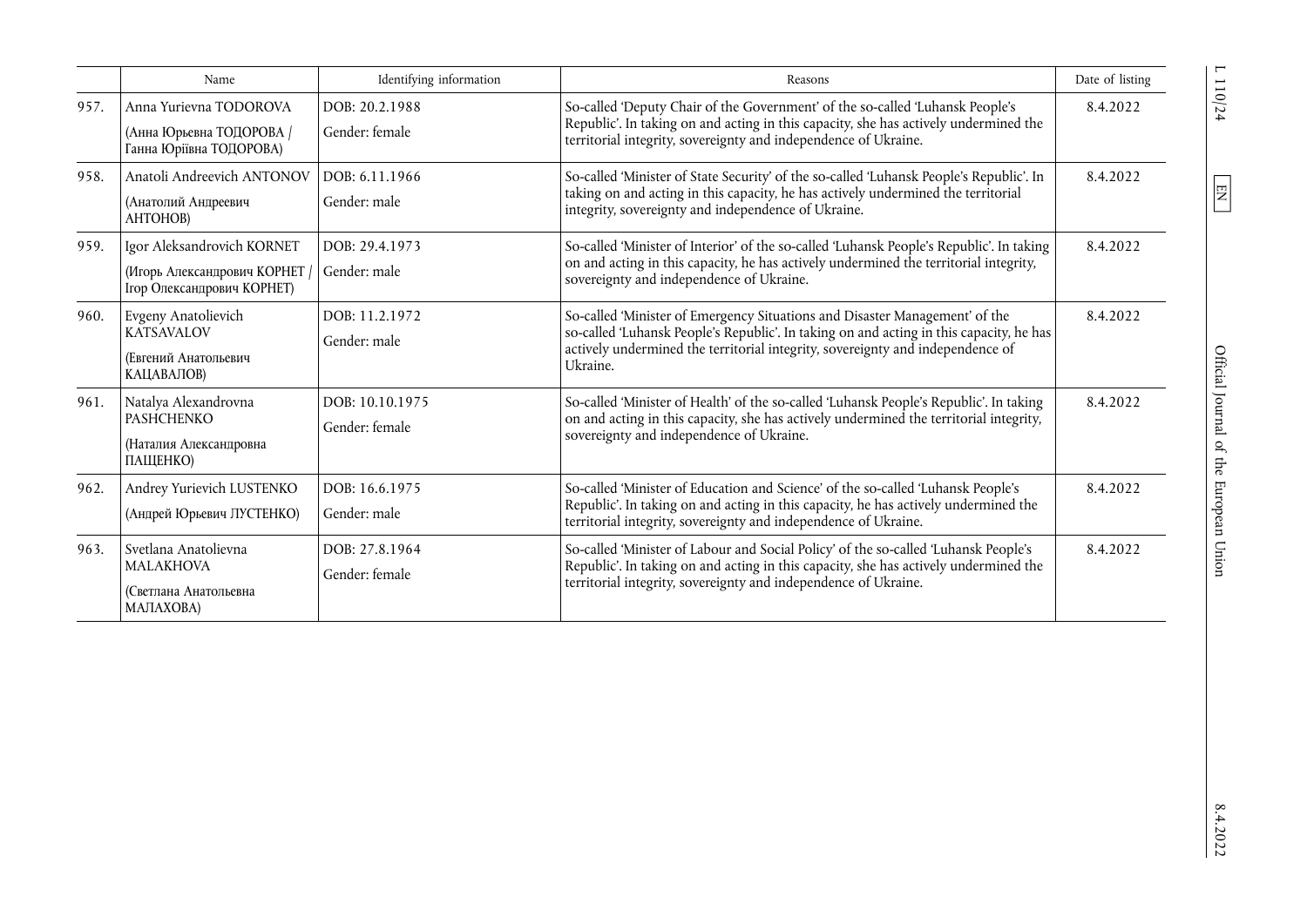|      | Name                                                                            | Identifying information          | Reasons                                                                                                                                                                                                                                                                | Date of listing |
|------|---------------------------------------------------------------------------------|----------------------------------|------------------------------------------------------------------------------------------------------------------------------------------------------------------------------------------------------------------------------------------------------------------------|-----------------|
| 964. | Dmitry Sergeevich SIDOROV<br>(Дмитрий Сергеевич СИДОРОВ)                        | DOB: 2.9.1989<br>Gender: male    | So-called 'Minister of Culture, Sports and Youth' of the so-called 'Luhansk People's<br>Republic'. In taking on and acting in this capacity, he has actively undermined the<br>territorial integrity, sovereignty and independence of Ukraine.                         | 8.4.2022        |
| 965. | Sergey Alekseevich BORODIN<br>(Сергей Алексеевич БОРОДИН)                       | DOB: 15.1.1968<br>Gender: male   | So-called 'Chairman of the State Committee for Taxes and Duties' of the so-called<br>'Luhansk People's Republic'. In taking on and acting in this capacity, he has actively<br>undermined the territorial integrity, sovereignty and independence of Ukraine.          | 8.4.2022        |
| 966. | Vladislav Nikolaevich DEINEGO<br>(Влапислав Николаевич<br>ДЕЙНЕГО)              | DOB: 12.3.1964<br>Gender: male   | So-called 'Minister of Foreign Affairs' of the so-called 'Luhansk People's Republic'. In<br>taking on and acting in this capacity, he has actively undermined the territorial<br>integrity, sovereignty and independence of Ukraine.                                   | 8.4.2022        |
| 967. | Yuriy Alexandrovich PRONKO<br>(Юрий Александрович<br>ПРОНЬКО)                   | DOB: 2.4.1962<br>Gender: male    | So-called 'Minister of Agriculture and Food' of the so-called 'Luhansk People's<br>Republic'. In taking on and acting in this capacity, he has actively undermined the<br>territorial integrity, sovereignty and independence of Ukraine.                              | 8.4.2022        |
| 968. | Svetlana Nikolaevna<br><b>PODLIPAEVA</b><br>(Светлана Николаевна<br>ПОДЛИПАЕВА) | DOB: 16.9.1968<br>Gender: female | So-called 'Minister of Economic Development' of the so-called 'Luhansk People's<br>Republic'. In taking on and acting in this capacity, she has actively undermined the<br>territorial integrity, sovereignty and independence of Ukraine.                             | 8.4.2022        |
| 969. | Maxim Alekseevich PROTASOV<br>(Максим Алексеевич ПРОТАСОВ) Gender: male         | DOB: 21.2.1976                   | So-called 'Minister of Construction and Housing and Communal Services' of the<br>so-called 'Luhansk People's Republic'. In taking on and acting in this capacity, he has<br>actively undermined the territorial integrity, sovereignty and independence of<br>Ukraine. | 8.4.2022        |
| 970. | Oleg Vasilievich FETISOV<br>(Олег Васильевич ФЕТИСОВ)                           | DOB: 30.3.1971<br>Gender: male   | So-called 'Minister of Communications and Mass Communications' of the so-called<br>'Luhansk People's Republic'. In taking on and acting in this capacity, he has actively<br>undermined the territorial integrity, sovereignty and independence of Ukraine.            | 8.4.2022        |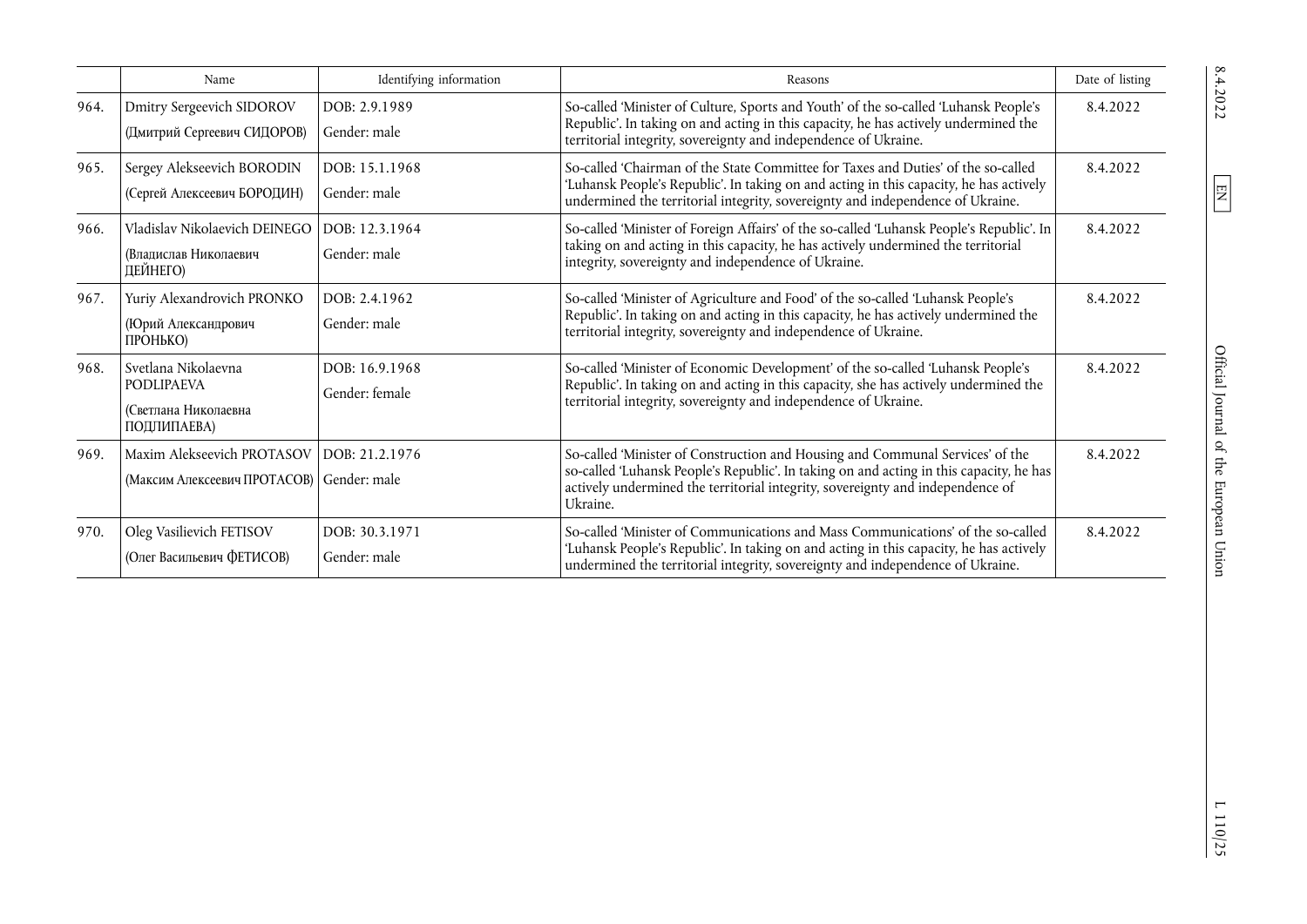|      | Name                                                                                                            | Identifying information           | Reasons                                                                                                                                                                                                                                                                              | Date of listing |
|------|-----------------------------------------------------------------------------------------------------------------|-----------------------------------|--------------------------------------------------------------------------------------------------------------------------------------------------------------------------------------------------------------------------------------------------------------------------------------|-----------------|
| 971. | Yuriy Anatolievich DEGTYAREV<br>(Юрий Анатольевич ДЕГТЯРЕВ)                                                     | DOB: 7.7.1977<br>Gender: male     | So-called 'Minister of Natural Resources and Environmental Security' of the so-called<br>'Luhansk People's Republic'. In taking on and acting in this capacity, he has actively<br>undermined the territorial integrity, sovereignty and independence of Ukraine.                    | 8.4.2022        |
| 972. | Sergey Nikolaevich NEVEROV<br>(Сергей Николаевич НЕВЕРОВ)                                                       | Gender: male                      | So-called 'Minister of Industry and Trade' of the so-called 'Luhansk People's Republic'.<br>In taking on and acting in this capacity, he has actively undermined the territorial<br>integrity, sovereignty and independence of Ukraine.                                              | 8.4.2022        |
| 973. | Yuriy Nikolaevich<br>AFANASEVSKY<br>(Юрий Николаевич<br>АФАНАСЬЕВСКИЙ)                                          | DOB: 12.12.1968<br>Gender: male   | So-called 'Chairman of the State Customs Committee' of the so-called 'Luhansk<br>People's Republic'. In taking on and acting in this capacity, he has actively<br>undermined the territorial integrity, sovereignty and independence of Ukraine.                                     | 8.4.2022        |
| 974. | Olga Alexandrovna MAKEEVA<br>(Ольга Александровна МАКЕЕВА<br>Ольга Олександрівна<br>МАКЄЄВА)                    | DOB: 21.11.1974<br>Gender: female | Member of the so-called 'People's Council' of the so-called 'Donetsk People's<br>Republic'. Has therefore supported and implemented actions and policies which<br>undermine the territorial integrity, sovereignty and independence of Ukraine, and<br>further destabilised Ukraine. | 8.4.2022        |
| 975. | Vitaly Vladimirovich KRAVETS<br>(Виталий Владимирович KPABELI Gender: male<br>Віталій Володимирович<br>КРАВЕЦЬ) | DOB: 7.4.1975                     | Member of the so-called 'People's Council' of the so-called 'Donetsk People's<br>Republic'. Has therefore supported and implemented actions and policies which<br>undermine the territorial integrity, sovereignty and independence of Ukraine, and<br>further destabilised Ukraine. | 8.4.2022        |
| 976. | Yaroslav Gennadievich ANIKA<br>(Ярослав Геннадьевич АНИКА /<br>Ярослав Геннадійович АНІКА)                      | DOB: 26.6.1990<br>Gender: male    | Member of the so-called 'People's Council' of the so-called 'Donetsk People's<br>Republic'. Has therefore supported and implemented actions and policies which<br>undermine the territorial integrity, sovereignty and independence of Ukraine, and<br>further destabilised Ukraine. | 8.4.2022        |
| 977. | Yevgeny Dmitrievich<br><b>GRITSENKO</b><br>(Евгений Дмитриевич ГРИЦЕНКО<br>Євген Дмитрович ГРИЦЕНКО)            | DOB: 26.7.1977<br>Gender: male    | Member of the so-called 'People's Council' of the so-called 'Donetsk People's<br>Republic'. Has therefore supported and implemented actions and policies which<br>undermine the territorial integrity, sovereignty and independence of Ukraine, and<br>further destabilised Ukraine. | 8.4.2022        |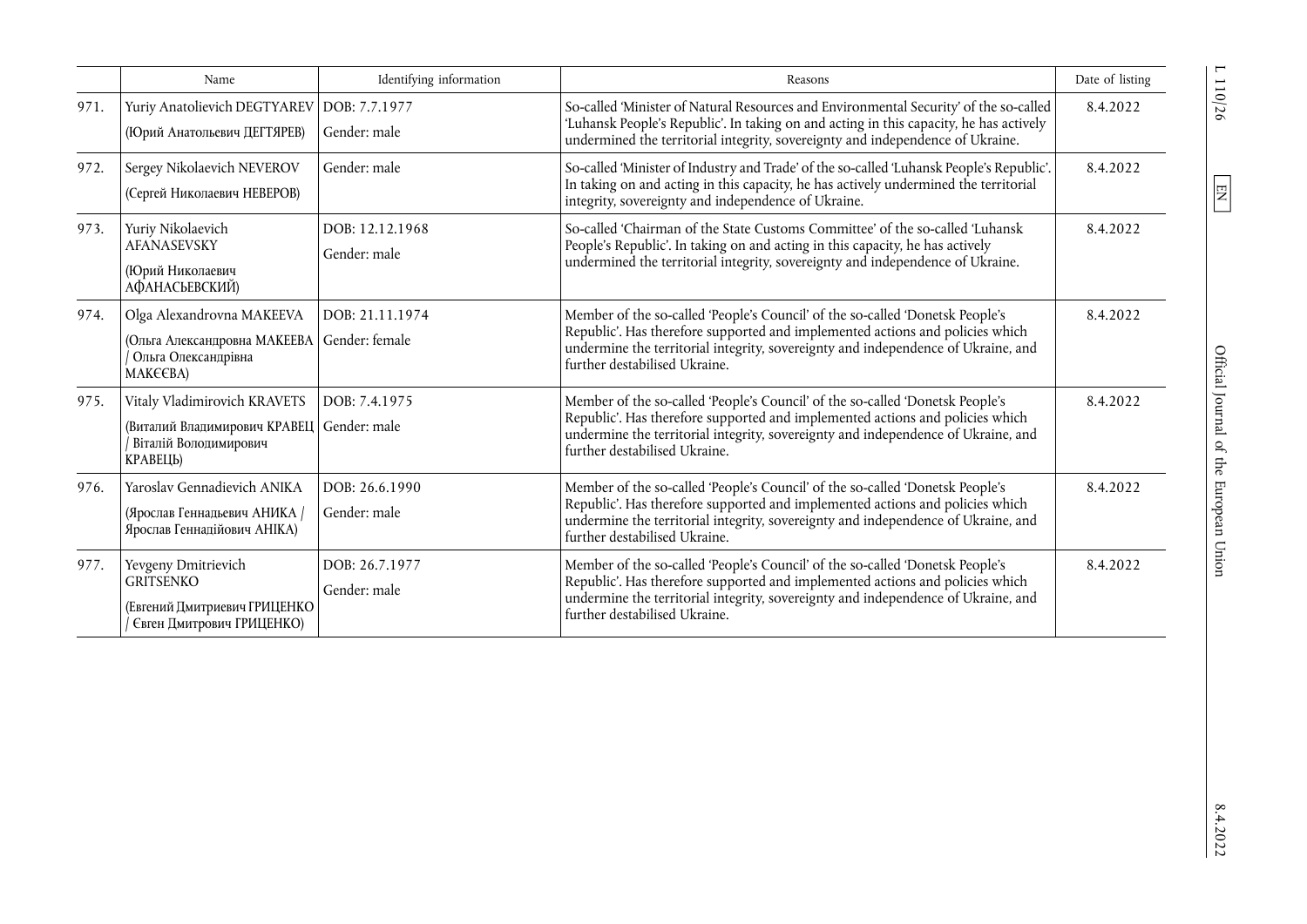|      | Name                                                                                                                           | Identifying information          | Reasons                                                                                                                                                                                                                                                                              | Date of listing |
|------|--------------------------------------------------------------------------------------------------------------------------------|----------------------------------|--------------------------------------------------------------------------------------------------------------------------------------------------------------------------------------------------------------------------------------------------------------------------------------|-----------------|
| 978. | Andrey Sergeevich<br><b>VOROSHILOV</b><br>(Андрей Сергеевич ВОРОШИЛОВ<br>Андрій Сергійович<br>ВОРОШИЛОВ)                       | DOB: 2.4.1978<br>Gender: male    | Member of the so-called 'People's Council' of the so-called 'Donetsk People's<br>Republic'. Has therefore supported and implemented actions and policies which<br>undermine the territorial integrity, sovereignty and independence of Ukraine, and<br>further destabilised Ukraine. | 8.4.2022        |
| 979. | Alexander Pavlovich<br><b>KURENKOV</b><br>(Александр Павлович КУРЕНКОВ<br>Олександр Павлович<br>КУРЄНКОВ)                      | DOB: 1.6.1962<br>Gender: male    | Member of the so-called 'People's Council' of the so-called 'Donetsk People's<br>Republic'. Has therefore supported and implemented actions and policies which<br>undermine the territorial integrity, sovereignty and independence of Ukraine, and<br>further destabilised Ukraine. | 8.4.2022        |
| 980. | Vladislav Leonidovich<br><b>BERDICHEVSKY</b><br>(Владислав Леонидович<br>БЕРДИЧЕВСКИЙ / Владіслав<br>Пеонідович БЕРДІЧЕВСЬКИЙ) | DOB: 10.9.1967<br>Gender: male   | Member of the so-called 'People's Council' of the so-called 'Donetsk People's<br>Republic'. Has therefore supported and implemented actions and policies which<br>undermine the territorial integrity, sovereignty and independence of Ukraine, and<br>further destabilised Ukraine. | 8.4.2022        |
| 981. | Irina Vasilievna POPOVA<br>(Ирина Васильевна ПОПОВА /<br>Ірина Василівна ПОПОВА)                                               | DOB: 7.8.1966<br>Gender: female  | Member of the so-called 'People's Council' of the so-called 'Donetsk People's<br>Republic'. Has therefore supported and implemented actions and policies which<br>undermine the territorial integrity, sovereignty and independence of Ukraine, and<br>further destabilised Ukraine. | 8.4.2022        |
| 982. | Maria Vladimirovna PIROGOVA<br>(Мария Владимировна<br>ПИРОГОВА / Марія<br>Володимирівна ПІРОГОВА)                              | DOB: 13.5.1993<br>Gender: female | Member of the so-called 'People's Council' of the so-called 'Donetsk People's<br>Republic'. Has therefore supported and implemented actions and policies which<br>undermine the territorial integrity, sovereignty and independence of Ukraine, and<br>further destabilised Ukraine. | 8.4.2022        |
| 983. | Sergey Borisovich<br><b>PROKOPENKO</b><br>(Сергей Борисович<br>ПРОКОПЕНКО / Сергій<br>Борисович ПРОКОПЕНКО)                    | DOB: 20.10.1986<br>Gender: male  | Member of the so-called 'People's Council' of the so-called 'Donetsk People's<br>Republic'. Has therefore supported and implemented actions and policies which<br>undermine the territorial integrity, sovereignty and independence of Ukraine, and<br>further destabilised Ukraine. | 8.4.2022        |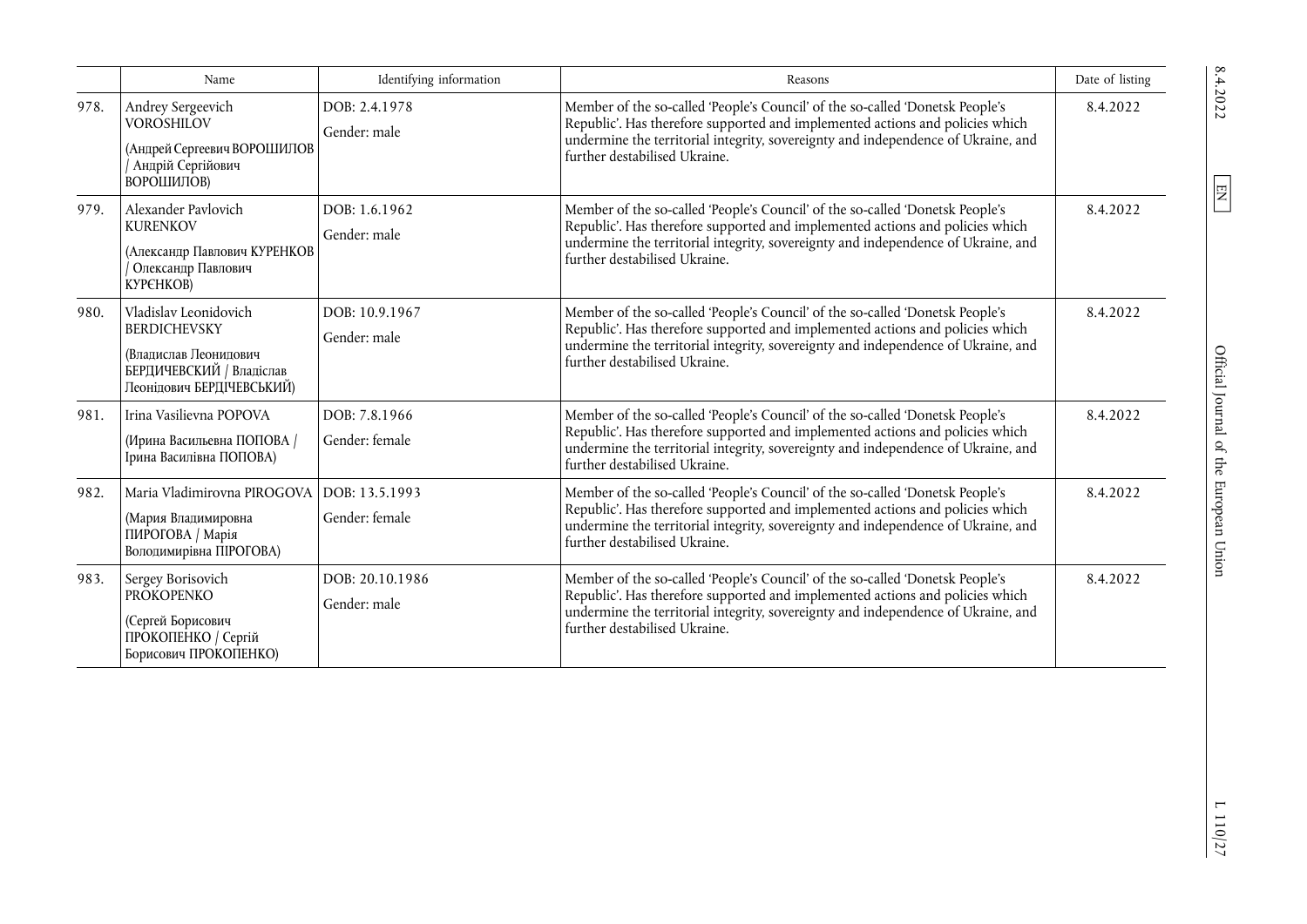|      | Name                                                                                                              | Identifying information          | Reasons                                                                                                                                                                                                                                                                              | Date of listing |
|------|-------------------------------------------------------------------------------------------------------------------|----------------------------------|--------------------------------------------------------------------------------------------------------------------------------------------------------------------------------------------------------------------------------------------------------------------------------------|-----------------|
| 984. | Svetlana Anatolievna<br><b>KUMANOVA</b><br>(Светлана Анатольевна<br>КУМАНОВА / Світлана<br>Анатоліївна КУМАНОВА)  | DOB: 1.11.1966<br>Gender: female | Member of the so-called 'People's Council' of the so-called 'Donetsk People's<br>Republic'. Has therefore supported and implemented actions and policies which<br>undermine the territorial integrity, sovereignty and independence of Ukraine, and<br>further destabilised Ukraine. | 8.4.2022        |
| 985. | Magdalina Marina<br><b>VLADIMIROVNA</b><br>(Магдалина Марина<br>ВЛАДИМИРОВНА / Магдалина<br>Марина ВОЛОДИМИРІВНА) | DOB: 4.1.1984<br>Gender: female  | Member of the so-called 'People's Council' of the so-called 'Donetsk People's<br>Republic'. Has therefore supported and implemented actions and policies which<br>undermine the territorial integrity, sovereignty and independence of Ukraine, and<br>further destabilised Ukraine. | 8.4.2022        |
| 986. | Kirill Borisovich MAKAROV<br>(Кирилл Борисович МАКАРОВ /<br>Кирило Борисович МАКАРОВ)                             | DOB: 6.11.1995<br>Gender: male   | Member of the so-called 'People's Council' of the so-called 'Donetsk People's<br>Republic'. Has therefore supported and implemented actions and policies which<br>undermine the territorial integrity, sovereignty and independence of Ukraine, and<br>further destabilised Ukraine. | 8.4.2022        |
| 987. | Alexander Viktorovich MALKOV<br>(Александр Викторович<br>МАЛЬКОВ / Олександр<br>Вікторович МАЛЬКОВ)               | DOB: 18.7.1953<br>Gender: male   | Member of the so-called 'People's Council' of the so-called 'Donetsk People's<br>Republic'. Has therefore supported and implemented actions and policies which<br>undermine the territorial integrity, sovereignty and independence of Ukraine, and<br>further destabilised Ukraine. | 8.4.2022        |
| 988. | Yury Igorevich MARTYNOV<br>(Игорь Юрьевич МАРТЫНОВ /<br>Ігор Юрійович МАРТИНОВ)                                   | DOB: 22.6.1969<br>Gender: male   | Member of the so-called 'People's Council' of the so-called 'Donetsk People's<br>Republic'. Has therefore supported and implemented actions and policies which<br>undermine the territorial integrity, sovereignty and independence of Ukraine, and<br>further destabilised Ukraine. | 8.4.2022        |
| 989. | Igor Viktorovich MATRUS<br>(Игорь Викторович МАТРУС / Irop   Gender: male<br>Вікторович МАТРУС)                   | DOB: 27.7.1981                   | Member of the so-called 'People's Council' of the so-called 'Donetsk People's<br>Republic'. Has therefore supported and implemented actions and policies which<br>undermine the territorial integrity, sovereignty and independence of Ukraine, and<br>further destabilised Ukraine. | 8.4.2022        |

 $\frac{110}{28}$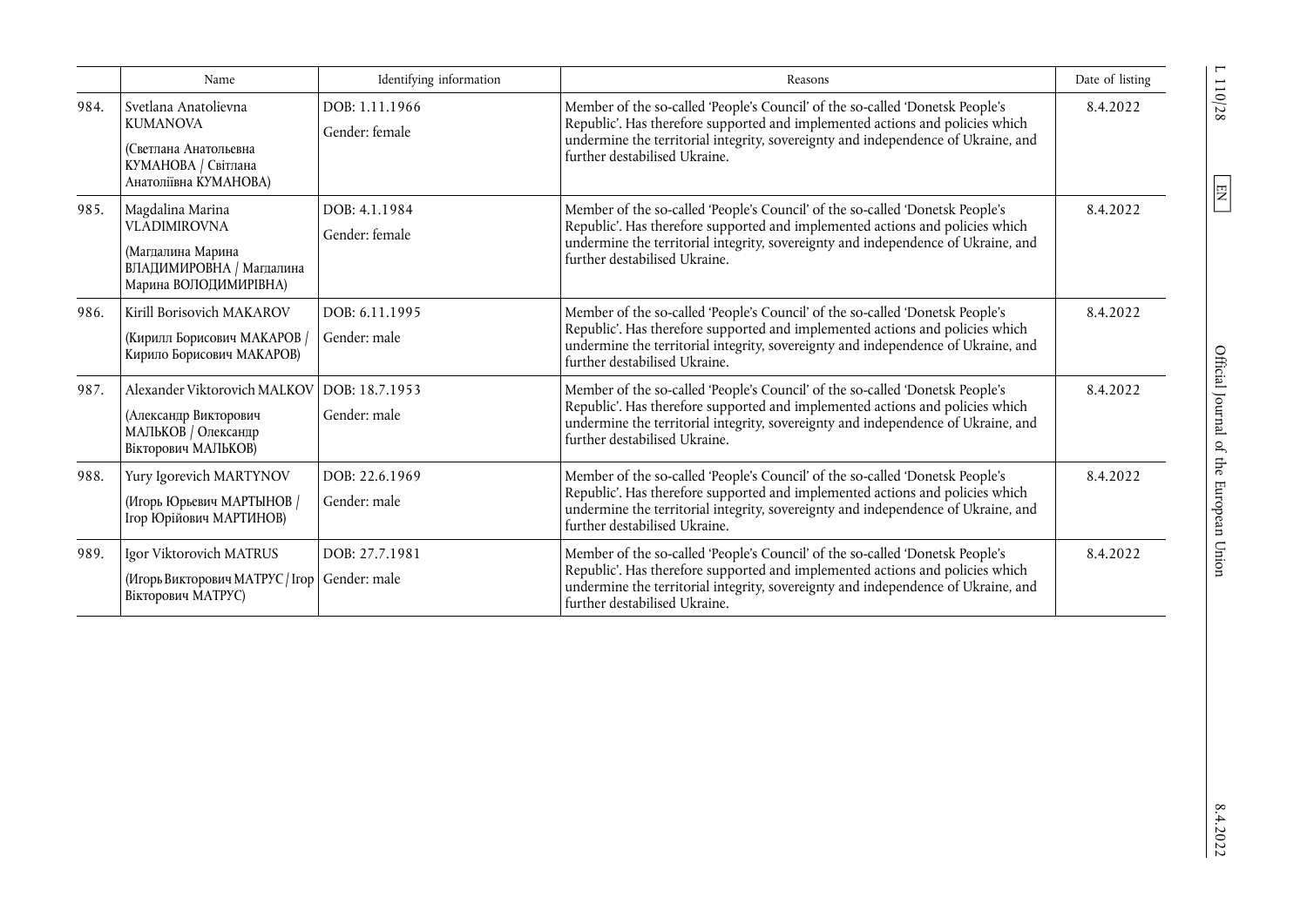|      | Name                                                                                                                        | Identifying information                           | Reasons                                                                                                                                                                                                                                                                              | Date of listing |
|------|-----------------------------------------------------------------------------------------------------------------------------|---------------------------------------------------|--------------------------------------------------------------------------------------------------------------------------------------------------------------------------------------------------------------------------------------------------------------------------------------|-----------------|
| 990. | Vladimir Anatolievich<br><b>MEDVEDEV</b><br>(Владимир Анатольевич<br>МЕДВЕДЕВ / Володимир<br>Анатолійович МЕДВЕДЕВ)         | DOB: 27.10.1980<br>Gender: male                   | Member of the so-called 'People's Council' of the so-called 'Donetsk People's<br>Republic'. Has therefore supported and implemented actions and policies which<br>undermine the territorial integrity, sovereignty and independence of Ukraine, and<br>further destabilised Ukraine. | 8.4.2022        |
| 991. | Yulia Valentinovna<br><b>MIKHAILOVA</b><br>(Юлия Валентиновна<br>МИХАЙЛОВА / Юлія<br>Валентинівн МИХАЙЛОВА)                 | DOB: 14.7.1991 or 14.6.1991<br>Gender: female     | Member of the so-called 'People's Council' of the so-called 'Donetsk People's<br>Republic'. Has therefore supported and implemented actions and policies which<br>undermine the territorial integrity, sovereignty and independence of Ukraine, and<br>further destabilised Ukraine. | 8.4.2022        |
| 992. | Vladimir Evgenievich MOSHKIN   DOB: 25.6.1980<br>(Владимир Евгеньевич МОШКИН Gender: male<br>Володимир Євгенович<br>МОШКІН) |                                                   | Member of the so-called 'People's Council' of the so-called 'Donetsk People's<br>Republic'. Has therefore supported and implemented actions and policies which<br>undermine the territorial integrity, sovereignty and independence of Ukraine, and<br>further destabilised Ukraine. | 8.4.2022        |
| 993. | Alla Ivanovna OBOLENSKAYA<br>(Алла Ивановна ОБОЛЕНСКАЯ /<br>Алла Іванівна ОБОЛЕНСЬКА)                                       | DOB: 26.7.1964<br>Gender: female                  | Member of the so-called 'People's Council' of the so-called 'Donetsk People's<br>Republic'. Has therefore supported and implemented actions and policies which<br>undermine the territorial integrity, sovereignty and independence of Ukraine, and<br>further destabilised Ukraine. | 8.4.2022        |
| 994. | Dmitry Alexandrovich OGILETS<br>(Дмитрий Александрович<br>ОГИЛЕЦ / Дмитро<br>Олександрович ОГІЛЕЦЬ)                         | DOB: 2.9.1968<br>Gender: male                     | Member of the so-called 'People's Council' of the so-called 'Donetsk People's<br>Republic'. Has therefore supported and implemented actions and policies which<br>undermine the territorial integrity, sovereignty and independence of Ukraine, and<br>further destabilised Ukraine. | 8.4.2022        |
| 995. | Oleg Vladimirovich ONOPKO<br>(Олег Владимирович ОНОПКО /<br>Олег Володимирович ОНОПКО)                                      | DOB: 10 October<br>(year unknown)<br>Gender: male | Member of the so-called 'People's Council' of the so-called 'Donetsk People's<br>Republic'. Has therefore supported and implemented actions and policies which<br>undermine the territorial integrity, sovereignty and independence of Ukraine, and<br>further destabilised Ukraine. | 8.4.2022        |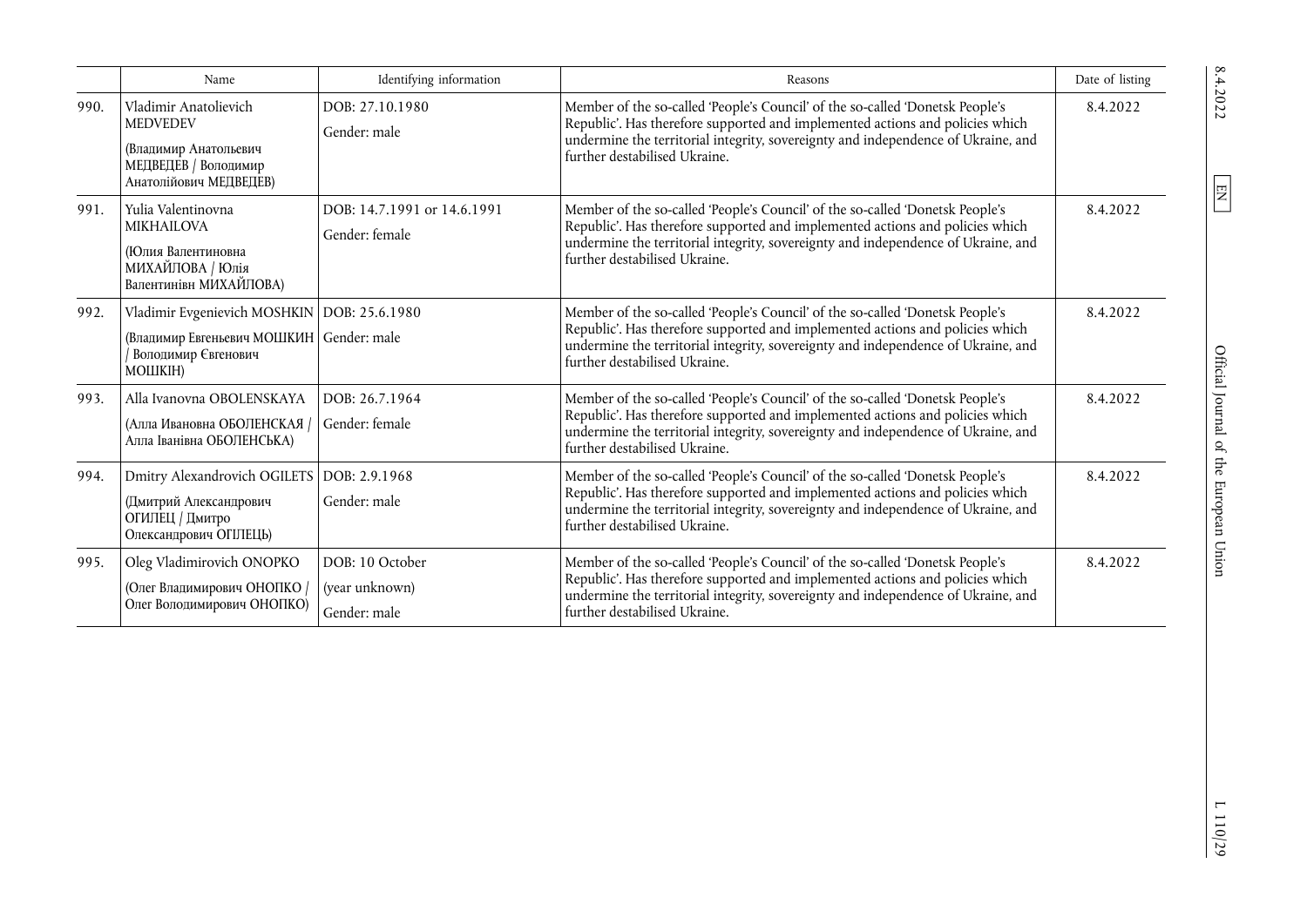|       | Name                                                                                                                 | Identifying information          | Reasons                                                                                                                                                                                                                                                                              | Date of listing |
|-------|----------------------------------------------------------------------------------------------------------------------|----------------------------------|--------------------------------------------------------------------------------------------------------------------------------------------------------------------------------------------------------------------------------------------------------------------------------------|-----------------|
| 996.  | Vladimir Gennadievich<br><b>PAKREEV</b><br>(Владимир Геннадьевич ПАКРЕЕВ<br>Володимир Генадійович<br><b>ΠΑΚΡΕΕΒ)</b> | DOB: 21.7.1977<br>Gender: male   | Member of the so-called 'People's Council' of the so-called 'Donetsk People's<br>Republic'. Has therefore supported and implemented actions and policies which<br>undermine the territorial integrity, sovereignty and independence of Ukraine, and<br>further destabilised Ukraine. | 8.4.2022        |
| 997.  | Maxim Alekseevich PARSHIN<br>(Максим Алексеевич ПАРШИН /<br>Максим Олексійович ПАРШИН)                               | DOB: 3.8.1976<br>Gender: male    | Member of the so-called 'People's Council' of the so-called 'Donetsk People's<br>Republic'. Has therefore supported and implemented actions and policies which<br>undermine the territorial integrity, sovereignty and independence of Ukraine, and<br>further destabilised Ukraine. | 8.4.2022        |
| 998.  | Igor Valentinovich PASHKOV<br>(Игорь Валентинович ПАШКОВ /<br>Ігор Валентинович ПАШКОВ)                              | DOB: 4.2.1961<br>Gender: male    | Member of the so-called 'People's Council' of the so-called 'Donetsk People's<br>Republic'. Has therefore supported and implemented actions and policies which<br>undermine the territorial integrity, sovereignty and independence of Ukraine, and<br>further destabilised Ukraine. | 8.4.2022        |
| 999.  | Vasily Anatolievich PERTSEV<br>(Василий Анатольевич ПЕРЦЕВ /<br>Василь Анатолійович ПЕРЦЕВ)                          | DOB: 9.8.1981<br>Gender: male    | Member of the so-called 'People's Council' of the so-called 'Donetsk People's<br>Republic'. Has therefore supported and implemented actions and policies which<br>undermine the territorial integrity, sovereignty and independence of Ukraine, and<br>further destabilised Ukraine. | 8.4.2022        |
| 1000. | Yuri Ivanovich POKINTELITSA<br>(Юрий Иванович<br>ПОКИНТЕЛИЦА / Юрій Іванович<br>ПОКІНТЕЛИЦЯ)                         | DOB: 21.5.1966<br>Gender: male   | Member of the so-called 'People's Council' of the so-called 'Donetsk People's<br>Republic'. Has therefore supported and implemented actions and policies which<br>undermine the territorial integrity, sovereignty and independence of Ukraine, and<br>further destabilised Ukraine. | 8.4.2022        |
| 1001. | Natalya Alekseevna<br>POLYANSKAYA<br>(Наталья Алексеевна<br>ПОЛЯНСКАЯ / Наталія<br>Олексіївна ПОЛЯНСЬКА)             | DOB: 6.11.1971<br>Gender: female | Member of the so-called 'People's Council' of the so-called 'Donetsk People's<br>Republic'. Has therefore supported and implemented actions and policies which<br>undermine the territorial integrity, sovereignty and independence of Ukraine, and<br>further destabilised Ukraine. | 8.4.2022        |

 $\frac{110}{30}$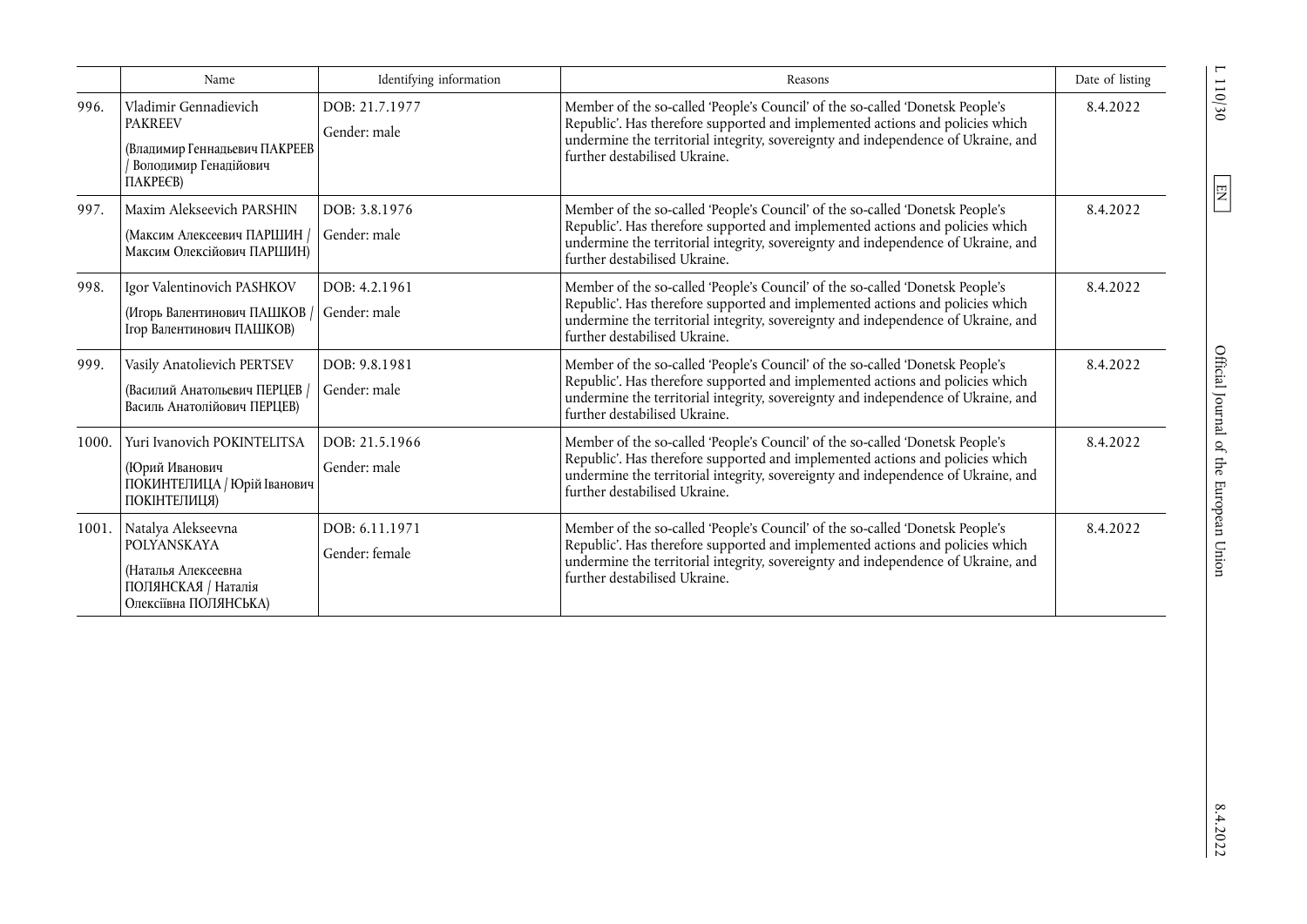|       | Name                                                                                                                     | Identifying information          | Reasons                                                                                                                                                                                                                                                                              | Date of listing |
|-------|--------------------------------------------------------------------------------------------------------------------------|----------------------------------|--------------------------------------------------------------------------------------------------------------------------------------------------------------------------------------------------------------------------------------------------------------------------------------|-----------------|
| 1002. | Leonid Vladimirovich PRISENKO   DOB: 6.7.1961<br>(Леонид Владимирович<br>ПРИСЕНКО / Леонід<br>Володимирович ПРИСЄНКО)    | Gender: male                     | Member of the so-called 'People's Council' of the so-called 'Donetsk People's<br>Republic'. Has therefore supported and implemented actions and policies which<br>undermine the territorial integrity, sovereignty and independence of Ukraine, and<br>further destabilised Ukraine. | 8.4.2022        |
|       | 1003. Natalya Anatolyevna<br><b>PSHENICHNAYA</b><br>(Наталья Анатольевна<br>ПШЕНИЧНАЯ / Наталія<br>Анатоліївна ПШЕНИЧНА) | DOB: 30.6.1981<br>Gender: female | Member of the so-called 'People's Council' of the so-called 'Donetsk People's<br>Republic'. Has therefore supported and implemented actions and policies which<br>undermine the territorial integrity, sovereignty and independence of Ukraine, and<br>further destabilised Ukraine. | 8.4.2022        |
| 1004. | Lyubomir Evgenevich PUSHKIN<br>(Любомир Евгеньевич ПУШКИН /<br>Любомир Євгенійович ПУШКІН)                               | DOB: 27.5.1977<br>Gender: male   | Member of the so-called 'People's Council' of the so-called 'Donetsk People's<br>Republic'. Has therefore supported and implemented actions and policies which<br>undermine the territorial integrity, sovereignty and independence of Ukraine, and<br>further destabilised Ukraine. | 8.4.2022        |
| 1005. | Vladislav Adolfovich RUSANOV<br>(Владислав Адольфович<br>РУСАНОВ / Владислав<br>Адольфович РУСАНОВ)                      | DOB: 12.6.1966<br>Gender: male   | Member of the so-called 'People's Council' of the so-called 'Donetsk People's<br>Republic'. Has therefore supported and implemented actions and policies which<br>undermine the territorial integrity, sovereignty and independence of Ukraine, and<br>further destabilised Ukraine. | 8.4.2022        |
| 1006. | Vladimir Vladimirovich<br><b>SAVELOV</b><br>(Владимир Владимирович<br>САВЕЛОВ / Володимир<br>Володимирович САВЕЛОВ)      | DOB: 24.2.1965<br>Gender: male   | Member of the so-called 'People's Council' of the so-called 'Donetsk People's<br>Republic'. Has therefore supported and implemented actions and policies which<br>undermine the territorial integrity, sovereignty and independence of Ukraine, and<br>further destabilised Ukraine. | 8.4.2022        |
| 1007. | Anastasia Yurievna<br><b>SELIVANOVA</b><br>(Анастасия Юрьевна<br>СЕЛИВАНОВА / Анастасія<br>Юріївна СЕЛІВАНОВА)           | DOB: 5.8.1983<br>Gender: female  | Member of the so-called 'People's Council' of the so-called 'Donetsk People's<br>Republic'. Has therefore supported and implemented actions and policies which<br>undermine the territorial integrity, sovereignty and independence of Ukraine, and<br>further destabilised Ukraine. | 8.4.2022        |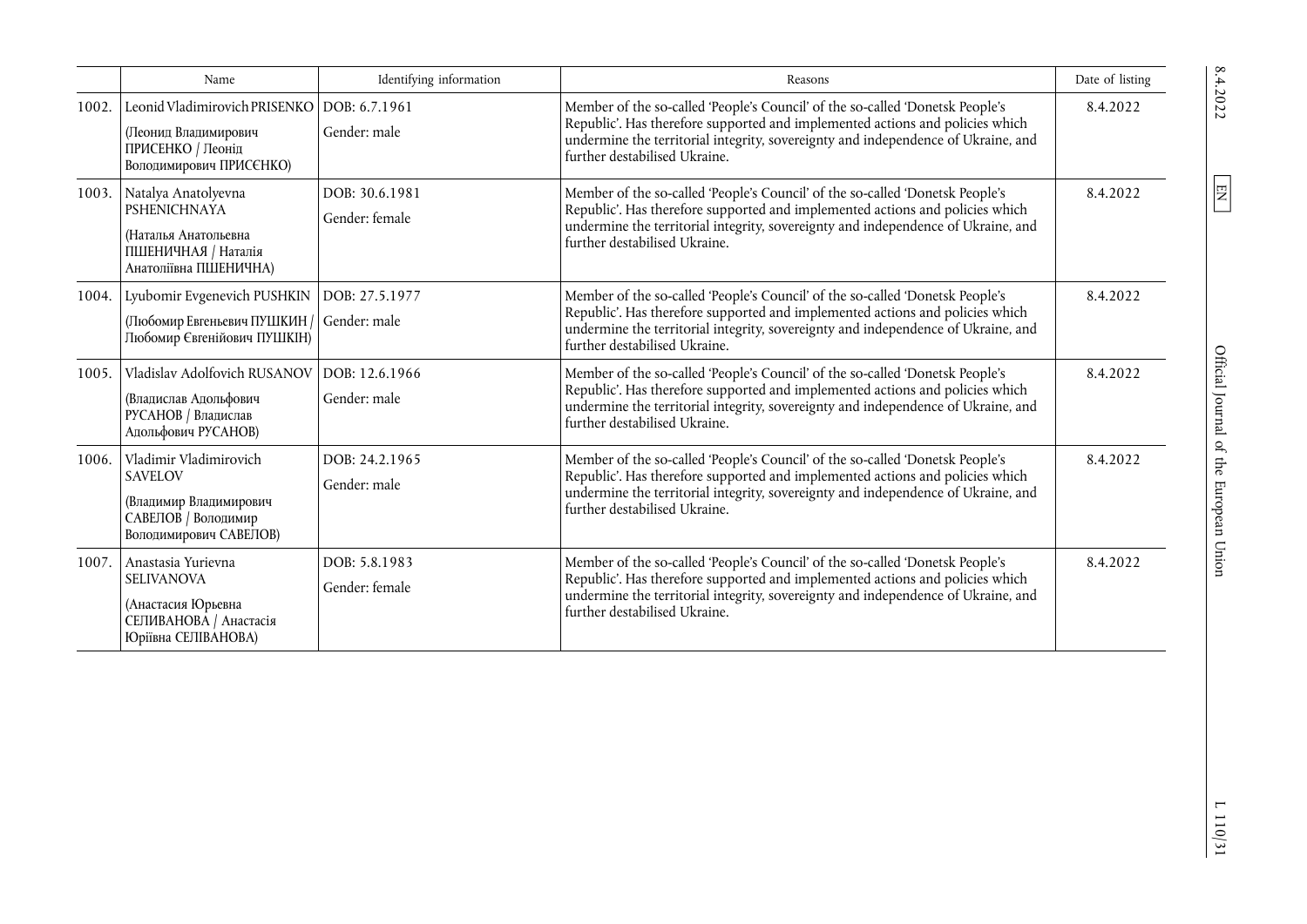|       | Name                                                                                                                        | Identifying information          | Reasons                                                                                                                                                                                                                                                                              | Date of listing |
|-------|-----------------------------------------------------------------------------------------------------------------------------|----------------------------------|--------------------------------------------------------------------------------------------------------------------------------------------------------------------------------------------------------------------------------------------------------------------------------------|-----------------|
| 1008. | Alexander Anatolievich<br><b>SERYOZHENKO</b><br>(Александр Анатольевич<br>СЕРЁЖЕНКО / Олександр<br>Анатолійович СЕРЬОЖЕНКО) | DOB: 17.3.1965<br>Gender: male   | Member of the so-called 'People's Council' of the so-called 'Donetsk People's<br>Republic'. Has therefore supported and implemented actions and policies which<br>undermine the territorial integrity, sovereignty and independence of Ukraine, and<br>further destabilised Ukraine. | 8.4.2022        |
| 1009. | Elena Nikolaevna SHISHKINA<br>(Елена Николаевна ШИШКИНА)<br>Олена Миколаївна ШИШКІНА)                                       | DOB: 19.4.1978<br>Gender: female | Member of the so-called 'People's Council' of the so-called 'Donetsk People's<br>Republic'. Has therefore supported and implemented actions and policies which<br>undermine the territorial integrity, sovereignty and independence of Ukraine, and<br>further destabilised Ukraine. | 8.4.2022        |
| 1010. | Korotkiy Alexander<br><b>VLADIMIROVICH</b><br>(Короткий Александр<br>ВЛАДИМИРОВИЧ)                                          | DOB: 13.3.1925<br>Gender: male   | Member of the so-called 'People's Council' of the so-called 'Donetsk People's<br>Republic'. Has therefore supported and implemented actions and policies which<br>undermine the territorial integrity, sovereignty and independence of Ukraine, and<br>further destabilised Ukraine. | 8.4.2022        |
| 1011. | Oksana Viktorovna SIGIDINA<br>(Оксана Викторовна СИГИДИНА<br>Оксана Вікторівна СІГІДІНА)                                    | DOB: 17.8.1976<br>Gender: female | Member of the so-called 'People's Council' of the so-called 'Donetsk People's<br>Republic'. Has therefore supported and implemented actions and policies which<br>undermine the territorial integrity, sovereignty and independence of Ukraine, and<br>further destabilised Ukraine. | 8.4.2022        |
| 1012. | Valery Vladimirovich<br><b>SKOROKHODOV</b><br>(Валерий Владимирович<br>СКОРОХОДОВ / Валерій<br>Володимирович СКОРОХОДОВ)    | DOB: 22.5.1976<br>Gender: male   | Member of the so-called 'People's Council' of the so-called 'Donetsk People's<br>Republic'. Has therefore supported and implemented actions and policies which<br>undermine the territorial integrity, sovereignty and independence of Ukraine, and<br>further destabilised Ukraine. | 8.4.2022        |
| 1013. | Natalya Ivanovna STRELCHUK<br>(Наталья Ивановна СТРЕЛЬЧУК /<br>Наталія Іванівна СТРЕЛЬЧУК)                                  | DOB: 10.9.1974<br>Gender: female | Member of the so-called 'People's Council' of the so-called 'Donetsk People's<br>Republic'. Has therefore supported and implemented actions and policies which<br>undermine the territorial integrity, sovereignty and independence of Ukraine, and<br>further destabilised Ukraine. | 8.4.2022        |

 $L$  110/32  $\,$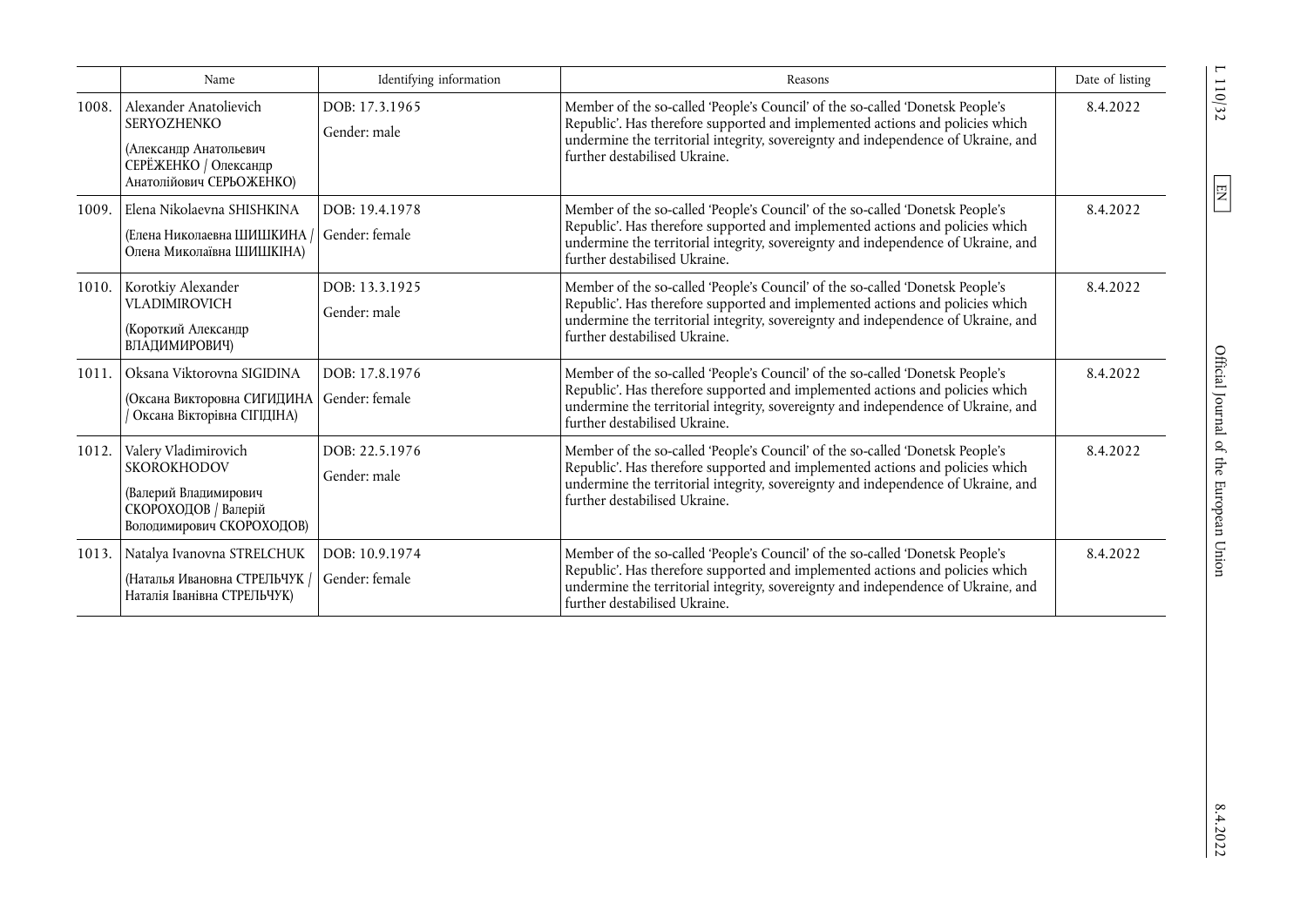|       | Name                                                                                                                     | Identifying information                               | Reasons                                                                                                                                                                                                                                                                              | Date of listing |
|-------|--------------------------------------------------------------------------------------------------------------------------|-------------------------------------------------------|--------------------------------------------------------------------------------------------------------------------------------------------------------------------------------------------------------------------------------------------------------------------------------------|-----------------|
| 1014. | Pavel Alexandrovich SHEPOTKO   DOB: 15.4.1986<br>(Павел Александрович<br>ШЕПОТЬКО / Павло<br>Олександрович ШЕПОТЬКО)     | Gender: male                                          | Member of the so-called 'People's Council' of the so-called 'Donetsk People's<br>Republic'. Has therefore supported and implemented actions and policies which<br>undermine the territorial integrity, sovereignty and independence of Ukraine, and<br>further destabilised Ukraine. | 8.4.2022        |
|       | a.k.a. Pavel Alexandrovich<br><b>ТСНАІКОVSKY</b> (Павел<br>Александрович ЧАЙКОВСКИЙ)                                     |                                                       |                                                                                                                                                                                                                                                                                      |                 |
| 1015. | Sergey Leonidovich TELNYKH<br>(Сергей Леонидович ТЕЛЬНЫХ /<br>Сергій Леонідович ТЕЛЬНИХ)                                 | DOB: 29.4.1972<br>Gender: male                        | Member of the so-called 'People's Council' of the so-called 'Donetsk People's<br>Republic'. Has therefore supported and implemented actions and policies which<br>undermine the territorial integrity, sovereignty and independence of Ukraine, and<br>further destabilised Ukraine. | 8.4.2022        |
| 1016. | Roman Sergeevich UDALOV<br>(Роман Сергеевич УДАЛОВ /<br>Роман Сергійович УДАЛОВ)                                         | DOB: 27.5.1994<br>Gender: male                        | Member of the so-called 'People's Council' of the so-called 'Donetsk People's<br>Republic'. Has therefore supported and implemented actions and policies which<br>undermine the territorial integrity, sovereignty and independence of Ukraine, and<br>further destabilised Ukraine. | 8.4.2022        |
| 1017. | Alexandra Alexandrovna<br><b>USACHEVA</b><br>(Александра Александровна<br>УСАЧЕВА / Олександра<br>Олександрівна УСАЧОВА) | DOB: 28 September<br>(year unknown)<br>Gender: female | Member of the so-called 'People's Council' of the so-called 'Donetsk People's<br>Republic'. Has therefore supported and implemented actions and policies which<br>undermine the territorial integrity, sovereignty and independence of Ukraine, and<br>further destabilised Ukraine. | 8.4.2022        |
| 1018. | Natalya Markovna VOLKOVA<br>(Наталья Марковна ВОЛКОВА /<br>Наталія Марківна ВОЛКОВА)                                     | DOB: 11.10.1976<br>Gender: female                     | Member of the so-called 'People's Council' of the so-called 'Donetsk People's<br>Republic'. Has therefore supported and implemented actions and policies which<br>undermine the territorial integrity, sovereignty and independence of Ukraine, and<br>further destabilised Ukraine. | 8.4.2022        |
| 1019. | Yuri Mikhailovich ZAKABLUK<br>(Юрий Михайлович ЗАКАБЛУК)                                                                 | DOB: 19.8.1957<br>Gender: male                        | Member of the so-called 'People's Council' of the so-called 'Donetsk People's<br>Republic'. Has therefore supported and implemented actions and policies which<br>undermine the territorial integrity, sovereignty and independence of Ukraine, and<br>further destabilised Ukraine. | 8.4.2022        |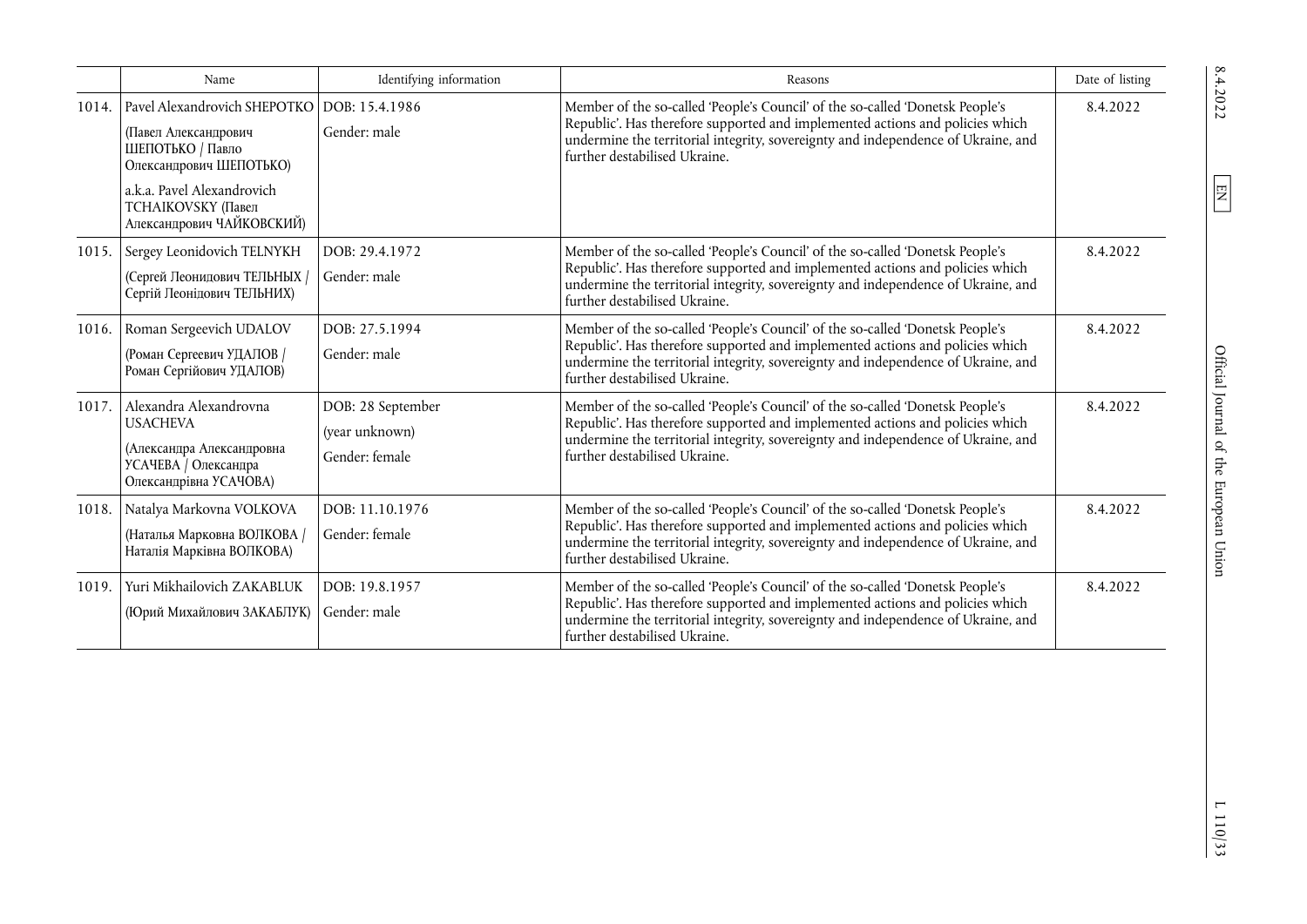|       | Name                                                                                                                    | Identifying information           | Reasons                                                                                                                                                                                                                                                                              | Date of listing |
|-------|-------------------------------------------------------------------------------------------------------------------------|-----------------------------------|--------------------------------------------------------------------------------------------------------------------------------------------------------------------------------------------------------------------------------------------------------------------------------------|-----------------|
| 1020. | Marina Nikolaevna ZHEYNOVA DOB: 15.2.1985<br>(Марина Николаевна ЖЕЙНОВА Gender: female<br>Марина Миколаївна<br>ЖЕЙНОВА) |                                   | Member of the so-called 'People's Council' of the so-called 'Donetsk People's<br>Republic'. Has therefore supported and implemented actions and policies which<br>undermine the territorial integrity, sovereignty and independence of Ukraine, and<br>further destabilised Ukraine. | 8.4.2022        |
| 1021. | Aleksei Mikhailovich ZHIGULIN   DOB: 29.1.1979<br>(Алексей Михайлович<br>ЖИГУЛИН / Олексій<br>Михайлович ЖИГУЛІН)       | Gender: male                      | Member of the so-called 'People's Council' of the so-called 'Donetsk People's<br>Republic'. Has therefore supported and implemented actions and policies which<br>undermine the territorial integrity, sovereignty and independence of Ukraine, and<br>further destabilised Ukraine. | 8.4.2022        |
| 1022. | Mikhail Valerievich ZHUKOV<br>(Михаил Валерьевич ЖУКОВ /<br>Михайло Валерійович ЖУКОВ)                                  | DOB: 1.11.1978<br>Gender: male    | Member of the so-called 'People's Council' of the so-called 'Donetsk People's<br>Republic'. Has therefore supported and implemented actions and policies which<br>undermine the territorial integrity, sovereignty and independence of Ukraine, and<br>further destabilised Ukraine. | 8.4.2022        |
| 1023. | Tatyana Vladimirovna<br><b>ZHURAVLEVA</b><br>(Татьяна Владимировна<br>ЖУРАВЛЕВА / Тетяна<br>Володимирівна ЖУРАВЛЕВА)    | DOB: 19.12.1967<br>Gender: female | Member of the so-called 'People's Council' of the so-called 'Donetsk People's<br>Republic'. Has therefore supported and implemented actions and policies which<br>undermine the territorial integrity, sovereignty and independence of Ukraine, and<br>further destabilised Ukraine. | 8.4.2022        |
| 1024. | Abdu Tamer HASSAN<br>(Абду Тамер ХАССАН)                                                                                | DOB: 12.6.1994<br>Gender: male    | Member of the so-called 'People's Council' of the so-called 'Donetsk People's<br>Republic'. Has therefore supported and implemented actions and policies which<br>undermine the territorial integrity, sovereignty and independence of Ukraine, and<br>further destabilised Ukraine. | 8.4.2022        |
| 1025. | Sergei Navilievich ABUKOV<br>(Сергей Навильевич АБУКОВ)                                                                 | DOB: 17.3.1971<br>Gender: male    | Member of the so-called 'People's Council' of the so-called 'Donetsk People's<br>Republic'. Has therefore supported and implemented actions and policies which<br>undermine the territorial integrity, sovereignty and independence of Ukraine, and<br>further destabilised Ukraine. | 8.4.2022        |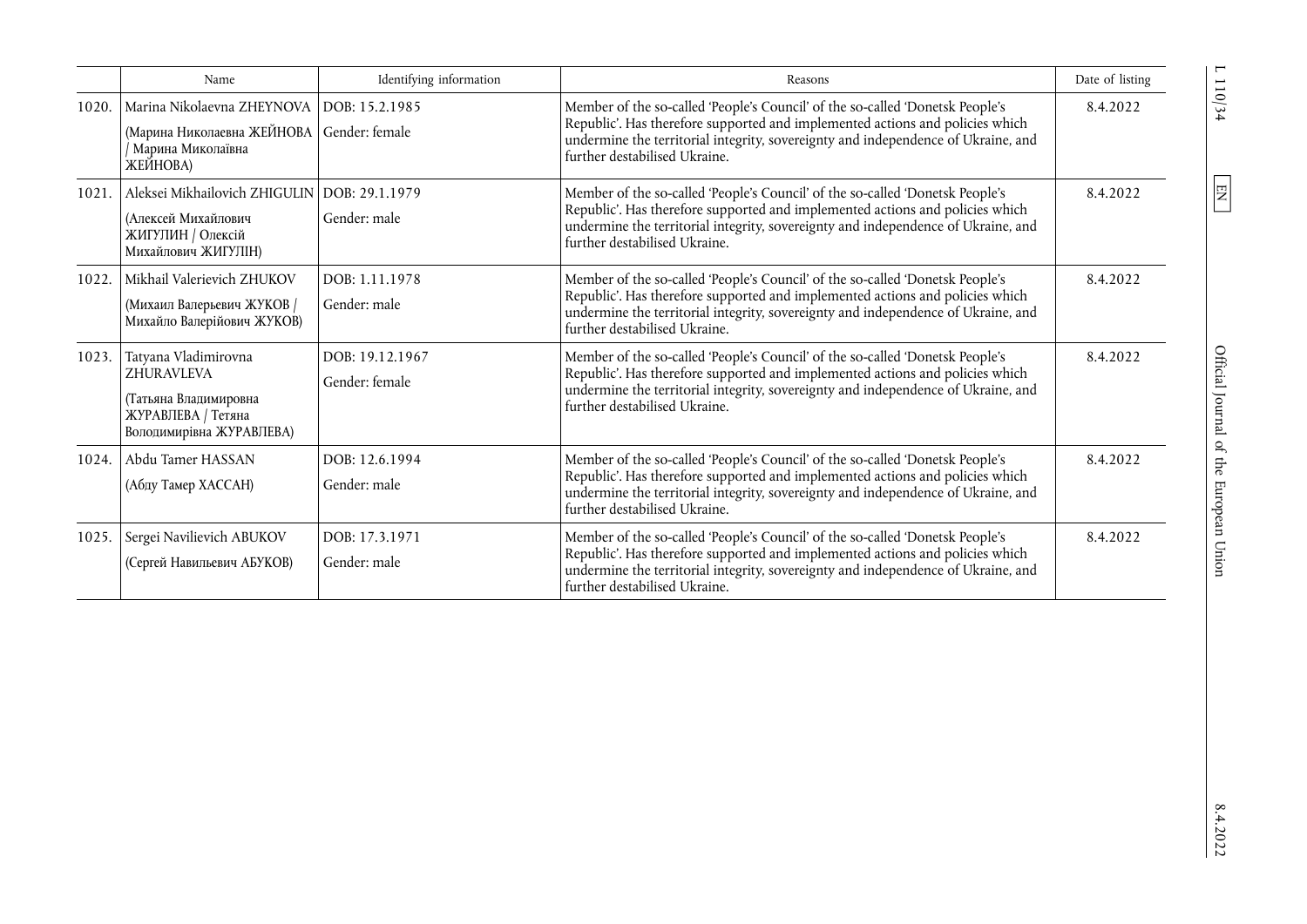|       | Name                                                                                                         | Identifying information          | Reasons                                                                                                                                                                                                                                                                              | Date of listing |
|-------|--------------------------------------------------------------------------------------------------------------|----------------------------------|--------------------------------------------------------------------------------------------------------------------------------------------------------------------------------------------------------------------------------------------------------------------------------------|-----------------|
| 1026. | Vladimir Nikolaevich<br><b>ANDRIENKO</b><br>(Владимир Николаевич<br>АНДРИЕНКО)                               | DOB: 27.4.1957<br>Gender: male   | Member of the so-called 'People's Council' of the so-called 'Donetsk People's<br>Republic'. Has therefore supported and implemented actions and policies which<br>undermine the territorial integrity, sovereignty and independence of Ukraine, and<br>further destabilised Ukraine. | 8.4.2022        |
| 1027. | Alexander Vasilievich AVDEEV<br>(Александр Васильевич АВДЕЕВ)                                                | DOB: 7.12.1958<br>Gender: male   | Member of the so-called 'People's Council' of the so-called 'Donetsk People's<br>Republic'. Has therefore supported and implemented actions and policies which<br>undermine the territorial integrity, sovereignty and independence of Ukraine, and<br>further destabilised Ukraine. | 8.4.2022        |
| 1028. | Oksana Alexandrovna<br><b>BABENKO</b><br>(Оксана Александровна<br>БАБЕНКО / Оксана<br>Олександрівна БАБЕНКО) | DOB: 3.6.1987<br>Gender: female  | Member of the so-called 'People's Council' of the so-called 'Donetsk People's<br>Republic'. Has therefore supported and implemented actions and policies which<br>undermine the territorial integrity, sovereignty and independence of Ukraine, and<br>further destabilised Ukraine. | 8.4.2022        |
| 1029. | Andrey Vasilievich BAEVSKY<br>(Андрей Васильевич БАЕВСКИЙ)                                                   | DOB: 19.8.1972<br>Gender: male   | Member of the so-called 'People's Council' of the so-called 'Donetsk People's<br>Republic'. Has therefore supported and implemented actions and policies which<br>undermine the territorial integrity, sovereignty and independence of Ukraine, and<br>further destabilised Ukraine. | 8.4.2022        |
| 1030. | Alexander Sergeevich BANAKH<br>(Александр Сергеевич БАНАХ)                                                   | DOB: 23.7.1985<br>Gender: male   | Member of the so-called 'People's Council' of the so-called 'Donetsk People's<br>Republic'. Has therefore supported and implemented actions and policies which<br>undermine the territorial integrity, sovereignty and independence of Ukraine, and<br>further destabilised Ukraine. | 8.4.2022        |
| 1031. | Rinat Alievich BILYALOV<br>(Ринат Алиевич БИЛЯЛОВ)                                                           | DOB: 20.10.1969<br>Gender: male  | Member of the so-called 'People's Council' of the so-called 'Donetsk People's<br>Republic'. Has therefore supported and implemented actions and policies which<br>undermine the territorial integrity, sovereignty and independence of Ukraine, and<br>further destabilised Ukraine. | 8.4.2022        |
| 1032. | Maria Viktorovna BOGATOVA<br>(Мария Викторовна БОГАТОВА)                                                     | DOB: 21.4.1997<br>Gender: female | Member of the so-called 'People's Council' of the so-called 'Donetsk People's<br>Republic'. Has therefore supported and implemented actions and policies which<br>undermine the territorial integrity, sovereignty and independence of Ukraine, and<br>further destabilised Ukraine. | 8.4.2022        |

 $L$  110/35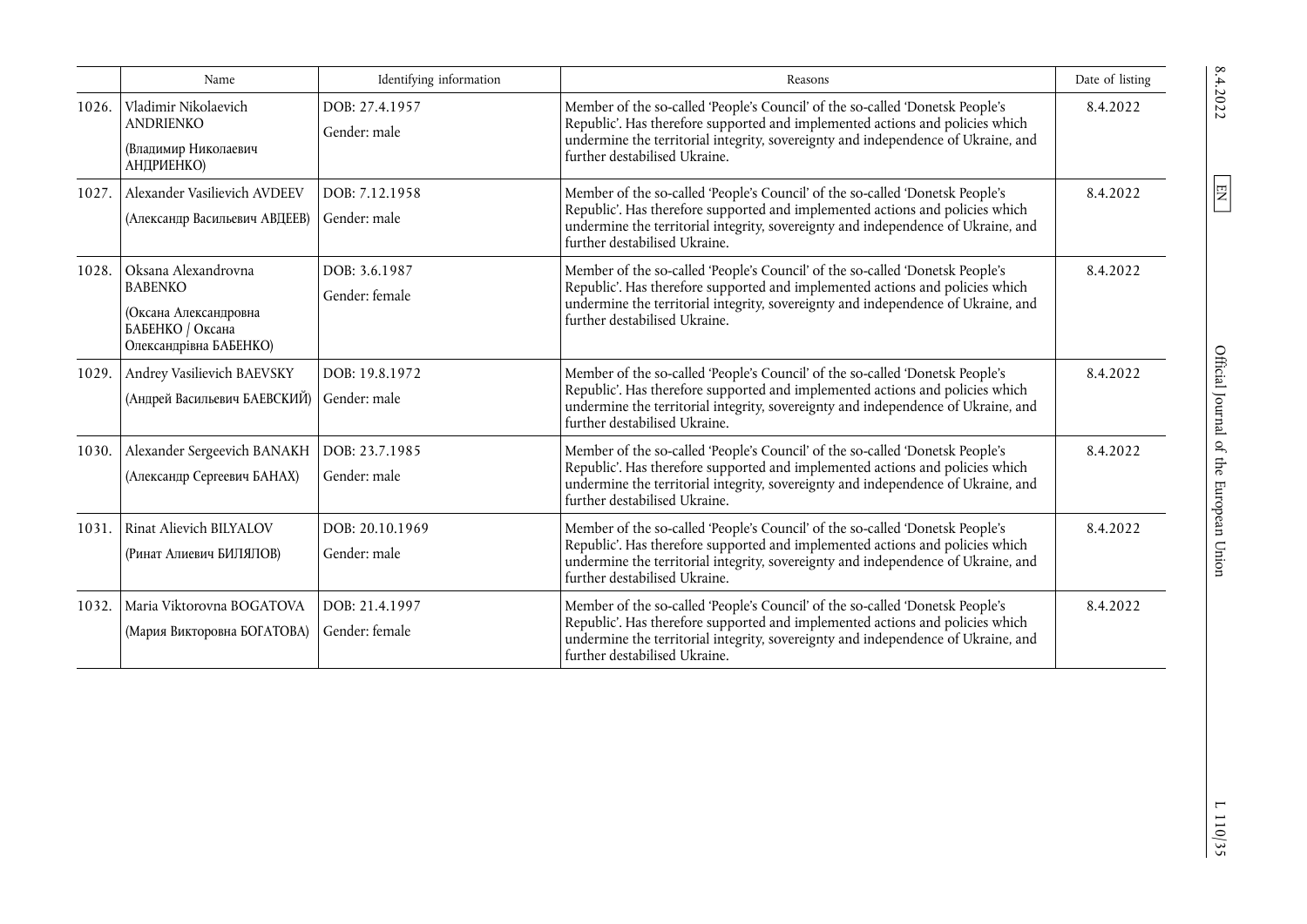|       | Name                                                                                                                                         | Identifying information          | Reasons                                                                                                                                                                                                                                                                              | Date of listing |
|-------|----------------------------------------------------------------------------------------------------------------------------------------------|----------------------------------|--------------------------------------------------------------------------------------------------------------------------------------------------------------------------------------------------------------------------------------------------------------------------------------|-----------------|
| 1033. | Anatoly Vladimirovich<br><b>BONDARCHUK</b><br>(Анатолий Владимирович<br>БОНДАРЧУК / Анатолій<br>Володимирович БОНДАРЧУК)                     | DOB: 1.6.1948<br>Gender: male    | Member of the so-called 'People's Council' of the so-called 'Donetsk People's<br>Republic'. Has therefore supported and implemented actions and policies which<br>undermine the territorial integrity, sovereignty and independence of Ukraine, and<br>further destabilised Ukraine. | 8.4.2022        |
| 1034. | Alexander Alexandrovich<br><b>BONDARENKO</b><br><b>(АЛЕКСАНДР</b><br>АЛЕКСАНДРОВИЧ<br>БОНДАРЕНКО / ОЛЕКСАНДР<br>ОЛЕКСАНДРОВИЧ<br>БОНДАРЕНКО) | DOB: 2.9.1983<br>Gender: male    | Member of the so-called 'People's Council' of the so-called 'Donetsk People's<br>Republic'. Has therefore supported and implemented actions and policies which<br>undermine the territorial integrity, sovereignty and independence of Ukraine, and<br>further destabilised Ukraine. | 8.4.2022        |
| 1035. | Alexander Viktorovich<br><b>BYKADOROV</b><br>(Александр Викторович<br>БЫКАДОРОВ / Олександр<br>Вікторович БИКАДОРОВ)                         | DOB: 28.9.1985<br>Gender: male   | Member of the so-called 'People's Council' of the so-called 'Donetsk People's<br>Republic'. Has therefore supported and implemented actions and policies which<br>undermine the territorial integrity, sovereignty and independence of Ukraine, and<br>further destabilised Ukraine. | 8.4.2022        |
| 1036. | Natalya Dmitrievna<br><b>CHEKAREVA</b><br>(Наталья Дмитриевна ЧЕКАРЕВА<br>Наталя Дмитриевна ЧЕКАРЄВА)                                        | DOB: 13.5.1969<br>Gender: female | Member of the so-called 'People's Council' of the so-called 'Donetsk People's<br>Republic'. Has therefore supported and implemented actions and policies which<br>undermine the territorial integrity, sovereignty and independence of Ukraine, and<br>further destabilised Ukraine. | 8.4.2022        |
| 1037. | Sergey Anatolievich CHUCHIN<br>(Сергей Анатольевич ЧУЧИН /<br>Сергій Анатолійович ЧУЧИН)                                                     | DOB: 11.12.1959<br>Gender: male  | Member of the so-called 'People's Council' of the so-called 'Donetsk People's<br>Republic'. Has therefore supported and implemented actions and policies which<br>undermine the territorial integrity, sovereignty and independence of Ukraine, and<br>further destabilised Ukraine. | 8.4.2022        |
| 1038. | Dmitry Murtazievich<br><b>CHURADZE</b><br>(Дмитрий Муртазиевич ЧУРАДЗЕ<br>Дмитро Муртазійович<br>ЧУРАДЗЕ)                                    | DOB: 24.10.1974<br>Gender: male  | Member of the so-called 'People's Council' of the so-called 'Donetsk People's<br>Republic'. Has therefore supported and implemented actions and policies which<br>undermine the territorial integrity, sovereignty and independence of Ukraine, and<br>further destabilised Ukraine. | 8.4.2022        |

 $L$  110/36  $\,$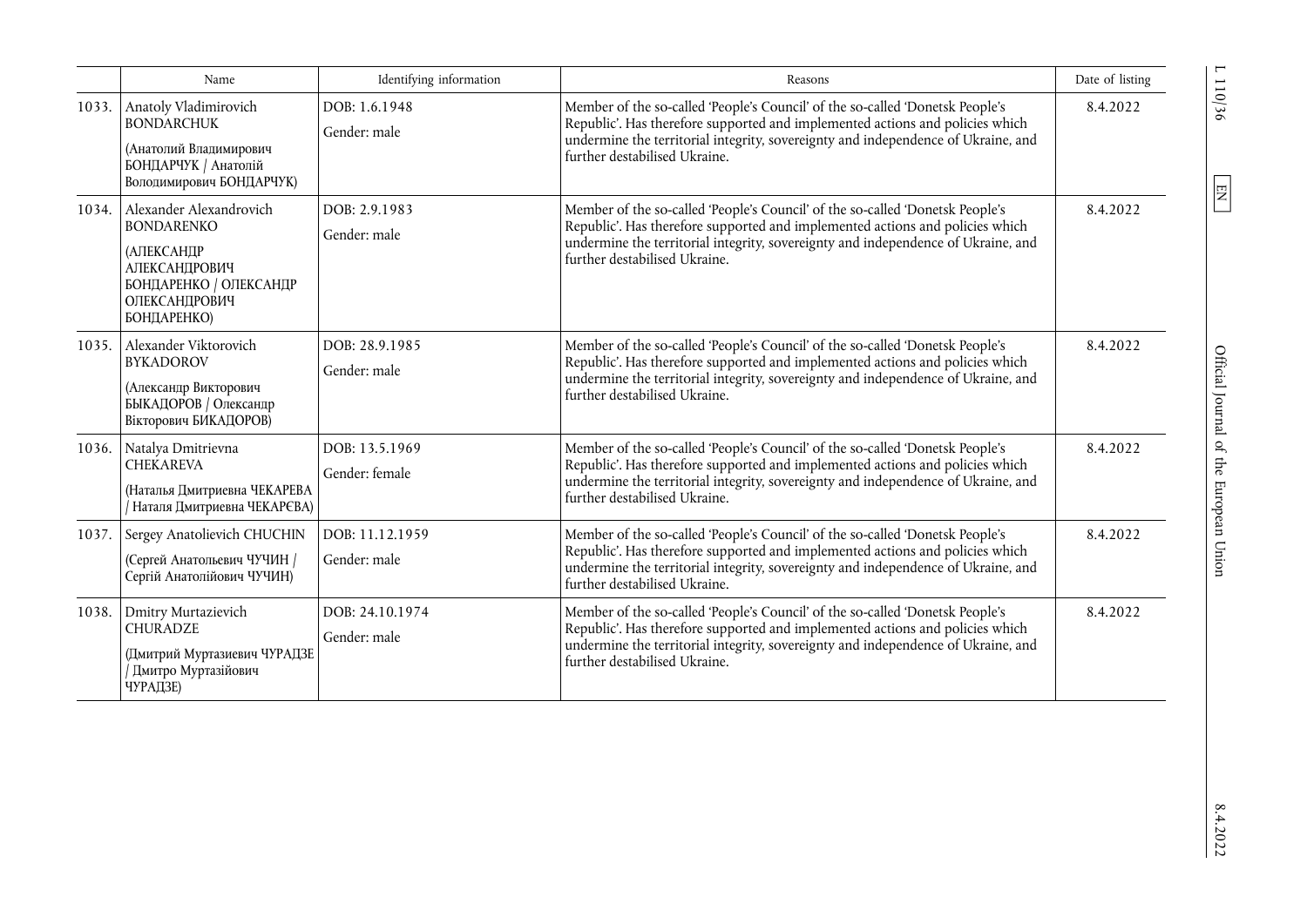|       | Name                                                                                                     | Identifying information           | Reasons                                                                                                                                                                                                                                                                              | Date of listing |
|-------|----------------------------------------------------------------------------------------------------------|-----------------------------------|--------------------------------------------------------------------------------------------------------------------------------------------------------------------------------------------------------------------------------------------------------------------------------------|-----------------|
| 1039. | Dmitry Eduardovich<br><b>DEZORTSEV</b><br>(Дмитрий Эдуардович ДЕЗОРЦЕВ<br>/ Дмитро Едуардович ДЕЗОРЦЕВ)  | DOB: 19.6.1966<br>Gender: male    | Member of the so-called 'People's Council' of the so-called 'Donetsk People's<br>Republic'. Has therefore supported and implemented actions and policies which<br>undermine the territorial integrity, sovereignty and independence of Ukraine, and<br>further destabilised Ukraine. | 8.4.2022        |
| 1040. | Irina Leontievna DIANOVA<br>(Ирина Леонтьевна ДИАНОВА /<br>Ірина Леонтіївна ДІАНОВА)                     | DOB: 13.10.1962<br>Gender: female | Member of the so-called 'People's Council' of the so-called 'Donetsk People's<br>Republic'. Has therefore supported and implemented actions and policies which<br>undermine the territorial integrity, sovereignty and independence of Ukraine, and<br>further destabilised Ukraine. | 8.4.2022        |
| 1041. | Alexey Sergeevich DOROFEEV<br>(Алексей Сергеевич ДОРОФЕЕВ<br>Олексій Сергійович ДОРОФЄЄВ)                | DOB: 11.11.1986<br>Gender: male   | Member of the so-called 'People's Council' of the so-called 'Donetsk People's<br>Republic'. Has therefore supported and implemented actions and policies which<br>undermine the territorial integrity, sovereignty and independence of Ukraine, and<br>further destabilised Ukraine. | 8.4.2022        |
| 1042. | Vladimir Nikolaevich DUBOVKA<br>(Владимир Николаевич<br>ДУБОВКА / Володимир<br>Миколайович ДУБОВКА)      | DOB: 14.9.1982<br>Gender: male    | Member of the so-called 'People's Council' of the so-called 'Donetsk People's<br>Republic'. Has therefore supported and implemented actions and policies which<br>undermine the territorial integrity, sovereignty and independence of Ukraine, and<br>further destabilised Ukraine. | 8.4.2022        |
| 1043. | Alexander Pavlovich<br><b>DYAGOVETS</b><br>(Александр Павлович ДЯГОВЕЦ /<br>Олександр Павлович ДЯГОВЕЦЬ) | DOB: 12.1.1962<br>Gender: male    | Member of the so-called 'People's Council' of the so-called 'Donetsk People's<br>Republic'. Has therefore supported and implemented actions and policies which<br>undermine the territorial integrity, sovereignty and independence of Ukraine, and<br>further destabilised Ukraine. | 8.4.2022        |
| 1044. | Olga Petrovna GRYAZNOVA<br>(Ольга Петровна ГРЯЗНОВА /<br>Ольга Петрівна ГРЯЗНОВА)                        | DOB: 16.5.1983<br>Gender: female  | Member of the so-called 'People's Council' of the so-called 'Donetsk People's<br>Republic'. Has therefore supported and implemented actions and policies which<br>undermine the territorial integrity, sovereignty and independence of Ukraine, and<br>further destabilised Ukraine. | 8.4.2022        |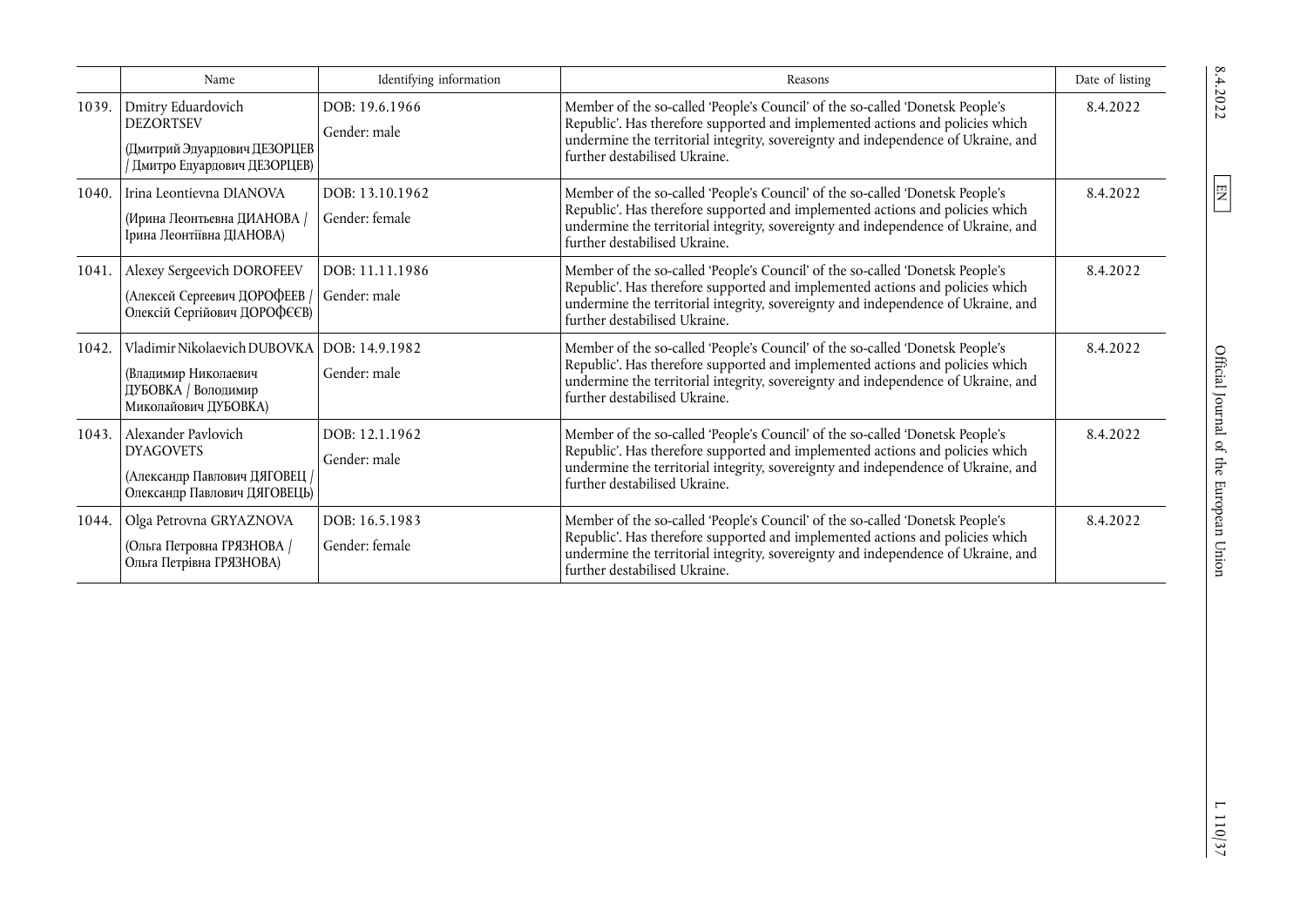|       | Name                                                                                                                   | Identifying information          | Reasons                                                                                                                                                                                                                                                                              | Date of listing |
|-------|------------------------------------------------------------------------------------------------------------------------|----------------------------------|--------------------------------------------------------------------------------------------------------------------------------------------------------------------------------------------------------------------------------------------------------------------------------------|-----------------|
|       | 1045. Natalya Vladimirovna<br><b>GUBAREVA</b><br>(Наталья Владимировна<br>ГУБАРЕВА / Наталя<br>Володимирівна ГУБАРЄВА) | DOB: 23.6.1981<br>Gender: female | Member of the so-called 'People's Council' of the so-called 'Donetsk People's<br>Republic'. Has therefore supported and implemented actions and policies which<br>undermine the territorial integrity, sovereignty and independence of Ukraine, and<br>further destabilised Ukraine. | 8.4.2022        |
|       | 1046. Evgeny Alekseevich ILYENKO<br>(Евгений Алексеевич ИЛЬЕНКО<br>Євгеній Олексійович ІЛЬЄНКО)                        | DOB: 5.11.1995<br>Gender: male   | Member of the so-called 'People's Council' of the so-called 'Donetsk People's<br>Republic'. Has therefore supported and implemented actions and policies which<br>undermine the territorial integrity, sovereignty and independence of Ukraine, and<br>further destabilised Ukraine. | 8.4.2022        |
| 1047. | Viktor Dmitrievich ISHCHENKO<br>(Виктор Дмитриевич ИЩЕНКО /<br>Віктор Дмитрович ШЈЕНКО)                                | DOB: 23.9.1958<br>Gender: male   | Member of the so-called 'People's Council' of the so-called 'Donetsk People's<br>Republic'. Has therefore supported and implemented actions and policies which<br>undermine the territorial integrity, sovereignty and independence of Ukraine, and<br>further destabilised Ukraine. | 8.4.2022        |
| 1048. | German Rustemovich<br><b>KADYROV</b><br>(Герман Рустемович КАДЫРОВ /<br>Герман Рустемович КАДИРОВ)                     | DOB: 15.10.1965<br>Gender: male  | Member of the so-called 'People's Council' of the so-called 'Donetsk People's<br>Republic'. Has therefore supported and implemented actions and policies which<br>undermine the territorial integrity, sovereignty and independence of Ukraine, and<br>further destabilised Ukraine. | 8.4.2022        |
|       | 1049.   Alexander Sergeevich<br><b>KAMYSHOV</b><br>(Александр Сергеевич<br>КАМЫШОВ / Олександр<br>Сергійович КАМИШОВ)  | DOB: 24.5.1987<br>Gender: male   | Member of the so-called 'People's Council' of the so-called 'Donetsk People's<br>Republic'. Has therefore supported and implemented actions and policies which<br>undermine the territorial integrity, sovereignty and independence of Ukraine, and<br>further destabilised Ukraine. | 8.4.2022        |
| 1050. | Maxim Gennadievich Knysh<br>(Максим Геннадиевич Кныш /<br>Максим Геннадійович Книш)                                    | DOB: 27.5.1983<br>Gender: male   | Member of the so-called 'People's Council' of the so-called 'Donetsk People's<br>Republic'. Has therefore supported and implemented actions and policies which<br>undermine the territorial integrity, sovereignty and independence of Ukraine, and<br>further destabilised Ukraine. | 8.4.2022        |

 $L$  110/38  $\,$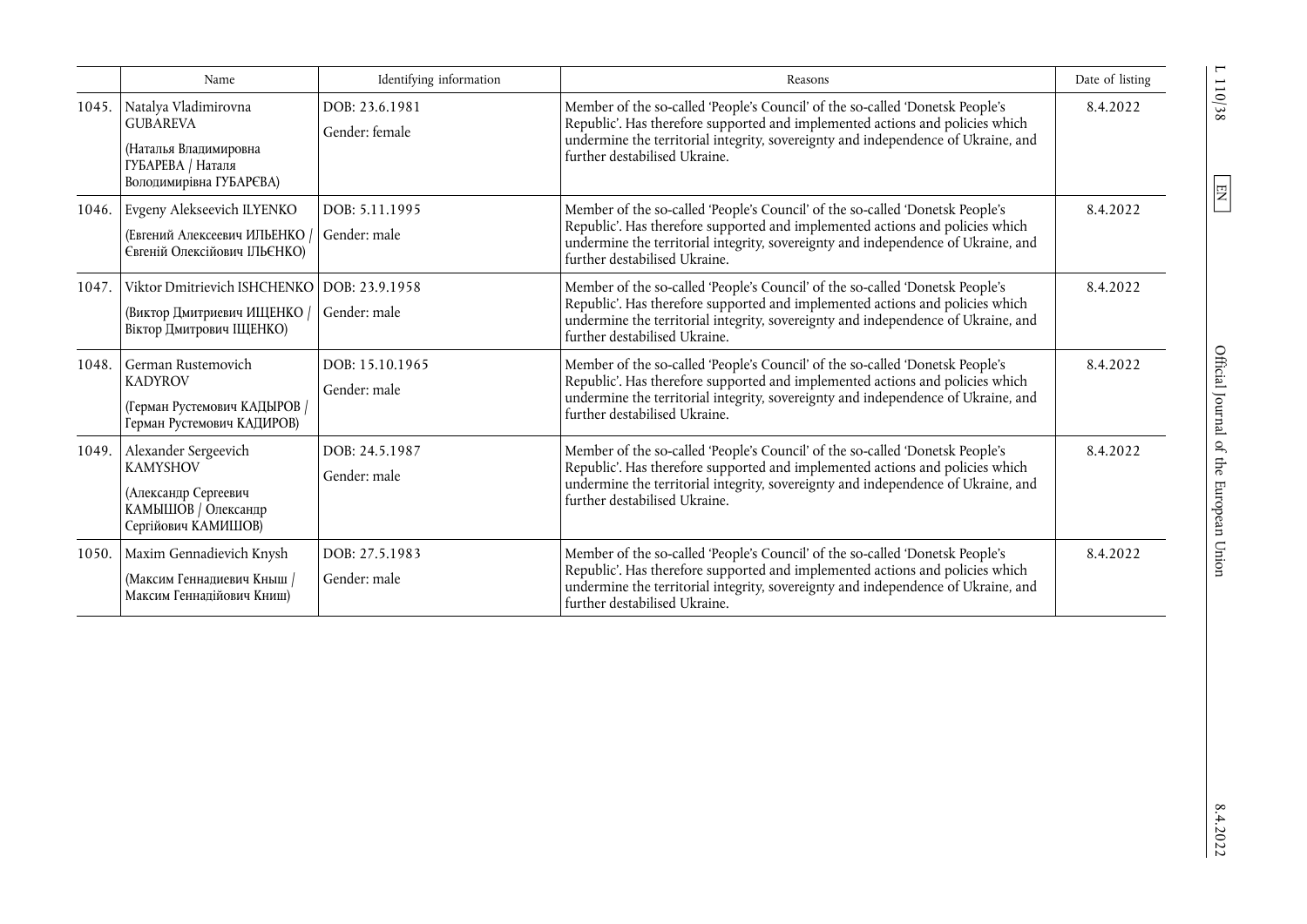|       | Name                                                                                                                      | Identifying information          | Reasons                                                                                                                                                                                                                                                                              | Date of listing |
|-------|---------------------------------------------------------------------------------------------------------------------------|----------------------------------|--------------------------------------------------------------------------------------------------------------------------------------------------------------------------------------------------------------------------------------------------------------------------------------|-----------------|
| 1051. | Maxim Vitalievich KOROLYUK<br>(Максим Витальевич КОРОЛЮК)<br>Максим Віталійович КОРОЛЮК)                                  | DOB: 22.12.1982<br>Gender: male  | Member of the so-called 'People's Council' of the so-called 'Donetsk People's<br>Republic'. Has therefore supported and implemented actions and policies which<br>undermine the territorial integrity, sovereignty and independence of Ukraine, and<br>further destabilised Ukraine. | 8.4.2022        |
| 1052. | Irina Anatolievna KOSTENKO<br>(Ирина Анатольевна КОСТЕНКО<br>Ірина Анатоліївна КОСТЕНКО)                                  | DOB: 4.4.1974<br>Gender: female  | Member of the so-called 'People's Council' of the so-called 'Donetsk People's<br>Republic'. Has therefore supported and implemented actions and policies which<br>undermine the territorial integrity, sovereignty and independence of Ukraine, and<br>further destabilised Ukraine. | 8.4.2022        |
| 1053. | Gennady Evgenievich<br><b>KOVALCHUK</b><br>(Геннадий Евгеньевич<br>КОВАЛЬЧУК / Геннадій<br>Євгенович КОВАЛЬЧУК)           | DOB: 16.9.1969<br>Gender: male   | Member of the so-called 'People's Council' of the so-called 'Donetsk People's<br>Republic'. Has therefore supported and implemented actions and policies which<br>undermine the territorial integrity, sovereignty and independence of Ukraine, and<br>further destabilised Ukraine. | 8.4.2022        |
|       | 1054. Sergey Alexandrovich<br><b>KOVALCHUK</b><br>(Сергей Александрович<br>КОВАЛЬЧУК / Сергій<br>Олександрович КОВАЛЬЧУК) | DOB: 27.1.1966<br>Gender: male   | Member of the so-called 'People's Council' of the so-called 'Donetsk People's<br>Republic'. Has therefore supported and implemented actions and policies which<br>undermine the territorial integrity, sovereignty and independence of Ukraine, and<br>further destabilised Ukraine. | 8.4.2022        |
| 1055. | Alexander Vladimirovich<br><b>KOVTYRIN</b><br>(Александр Владимирович<br>КОВТЫРИН / Олександр<br>Володимирович КОВТИРІН)  | DOB: 10.10.1977<br>Gender: male  | Member of the so-called 'People's Council' of the so-called 'Donetsk People's<br>Republic'. Has therefore supported and implemented actions and policies which<br>undermine the territorial integrity, sovereignty and independence of Ukraine, and<br>further destabilised Ukraine. | 8.4.2022        |
|       | 1056. Olga Alexandrovna<br><b>KRAVTSOVA</b><br>(Ольга Александровна<br>КРАВЦОВА / Ольга<br>Олександрівна КРАВЦОВА)        | DOB: 19.2.1972<br>Gender: female | Member of the so-called 'People's Council' of the so-called 'Donetsk People's<br>Republic'. Has therefore supported and implemented actions and policies which<br>undermine the territorial integrity, sovereignty and independence of Ukraine, and<br>further destabilised Ukraine. | 8.4.2022        |

 $\frac{1110}{39}$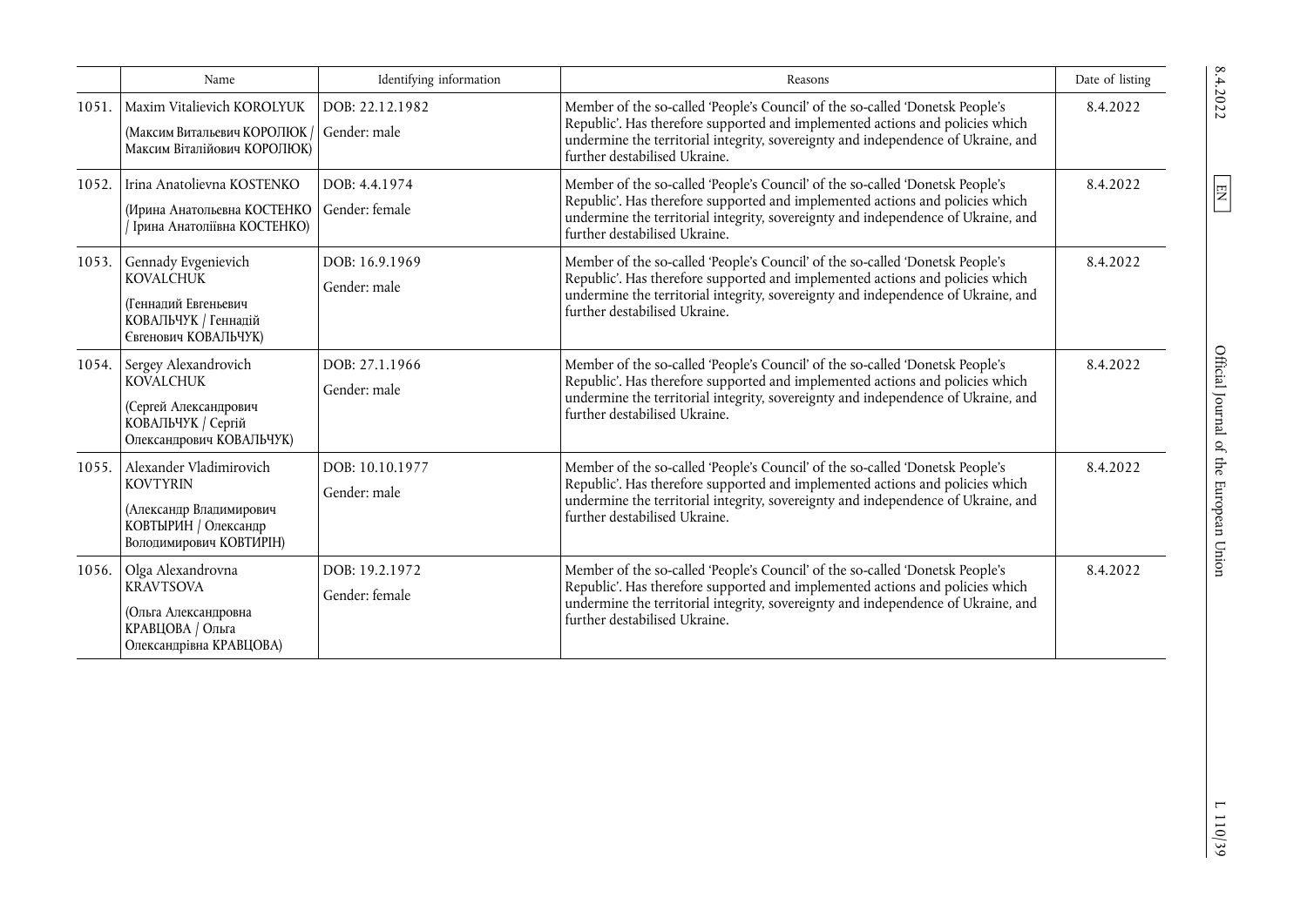|       | Name                                                                                                                    | Identifying information          | Reasons                                                                                                                                                                                                                                                                              | Date of listing |
|-------|-------------------------------------------------------------------------------------------------------------------------|----------------------------------|--------------------------------------------------------------------------------------------------------------------------------------------------------------------------------------------------------------------------------------------------------------------------------------|-----------------|
| 1057. | Julia Mikhailovna KRYUKOVA<br>(Юлия Михайловна КРЮКОВА /<br>Юлія Михайлівна КРЮКОВА)                                    | DOB: 28.5.1978<br>Gender: female | Member of the so-called 'People's Council' of the so-called 'Donetsk People's<br>Republic'. Has therefore supported and implemented actions and policies which<br>undermine the territorial integrity, sovereignty and independence of Ukraine, and<br>further destabilised Ukraine. | 8.4.2022        |
| 1058. | Klavdia Yurievna<br><b>KULBATSKAYA</b><br>(Клавдия Юрьевна КУЛЬБАЦКАЯ<br>Клавдія Юр'ївна КУЛЬБАЦЬКА)                    | DOB: 30.3.1967<br>Gender: female | Member of the so-called 'People's Council' of the so-called 'Donetsk People's<br>Republic'. Has therefore supported and implemented actions and policies which<br>undermine the territorial integrity, sovereignty and independence of Ukraine, and<br>further destabilised Ukraine. | 8.4.2022        |
| 1059. | Konstantin Alexandrovich<br><b>KUZMIN</b><br>(Константин Александрович<br>КУЗЬМИН / Костянтин<br>Олександрович КУЗЬМІН) | DOB: 28.11.1976<br>Gender: male  | Member of the so-called 'People's Council' of the so-called 'Donetsk People's<br>Republic'. Has therefore supported and implemented actions and policies which<br>undermine the territorial integrity, sovereignty and independence of Ukraine, and<br>further destabilised Ukraine. | 8.4.2022        |
| 1060. | Yury Vladimirovich LEONOV<br>(Юрий Владимирович ЛЕОНОВ /<br>Юрій Володимирович ЛЕОНОВ)                                  | DOB: 1.4.1980<br>Gender: male    | Member of the so-called 'People's Council' of the so-called 'Donetsk People's<br>Republic'. Has therefore supported and implemented actions and policies which<br>undermine the territorial integrity, sovereignty and independence of Ukraine, and<br>further destabilised Ukraine. | 8.4.2022        |
| 1061. | Roman Nikolaevich LEPA<br>(Роман Николаевич ЛЕПА / Роман   Gender: male<br>Миколайович ЛЕПА)                            | DOB: 3.6.1974                    | Member of the so-called 'People's Council' of the so-called 'Donetsk People's<br>Republic'. Has therefore supported and implemented actions and policies which<br>undermine the territorial integrity, sovereignty and independence of Ukraine, and<br>further destabilised Ukraine. | 8.4.2022        |
| 1062. | Yaroslav Igorevich LISOBEY<br>(Ярослав Игоревич ЛИСОБЕЙ)                                                                | DOB: 24.1.1988<br>Gender: male   | Member of the so-called 'People's Council' of the so-called 'Donetsk People's<br>Republic'. Has therefore supported and implemented actions and policies which<br>undermine the territorial integrity, sovereignty and independence of Ukraine, and<br>further destabilised Ukraine. | 8.4.2022        |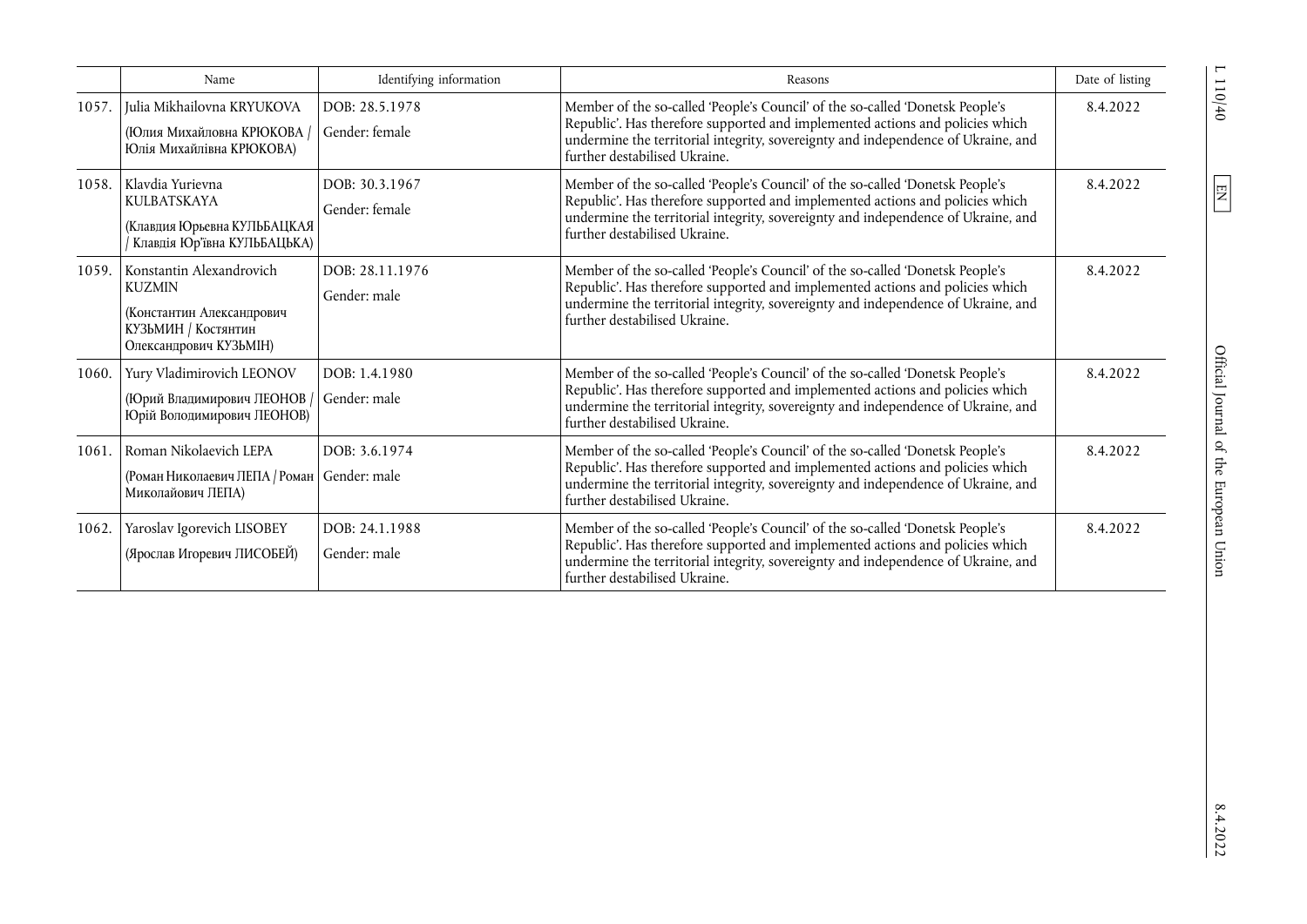|       | Name                                                                        | Identifying information                                   | Reasons                                                                                                                                                                                                                                                                              | Date of listing |
|-------|-----------------------------------------------------------------------------|-----------------------------------------------------------|--------------------------------------------------------------------------------------------------------------------------------------------------------------------------------------------------------------------------------------------------------------------------------------|-----------------|
| 1063. | Irina Ivanovna ANDRUKH<br>(Ирина Ивановна АНДРУХ)                           | DOB: 21.9.1959<br>POB: Luhansk, Ukraine<br>Gender: female | Member of the so-called 'People's Council' of the so-called 'Luhansk People's<br>Republic'. Has therefore supported and implemented actions and policies which<br>undermine the territorial integrity, sovereignty and independence of Ukraine, and<br>further destabilised Ukraine. | 8.4.2022        |
| 1064. | Aleksei Yuryevich BELETSKY<br>(Алексей Юрьевич БЕЛЕЦКИЙ)                    | DOB: 23.7.1988<br>Gender: male                            | Member of the so-called 'People's Council' of the so-called 'Luhansk People's<br>Republic'. Has therefore supported and implemented actions and policies which<br>undermine the territorial integrity, sovereignty and independence of Ukraine, and<br>further destabilised Ukraine. | 8.4.2022        |
| 1065. | Gennadiy Mikhaylovich<br><b>BUNEEV</b><br>(Геннадий Михайлович БУНЕЕВ)      | DOB: 11.2.1958<br>POB: Luhansk, Ukraine<br>Gender: male   | Member of the so-called 'People's Council' of the so-called 'Luhansk People's<br>Republic'. Has therefore supported and implemented actions and policies which<br>undermine the territorial integrity, sovereignty and independence of Ukraine, and<br>further destabilised Ukraine. | 8.4.2022        |
| 1066. | Oleg Viacheslavovich<br><b>DADONOV</b><br>(Олег Вячеславович ДАДОНОВ)       | DOB: 6.7.1968<br>Gender: male                             | Member of the so-called 'People's Council' of the so-called 'Luhansk People's<br>Republic'. Has therefore supported and implemented actions and policies which<br>undermine the territorial integrity, sovereignty and independence of Ukraine, and<br>further destabilised Ukraine. | 8.4.2022        |
| 1067. | Bella Seyranovna DEMESHKO<br>(Бэлла Сейрановна ДЕМЕШКО)                     | DOB: 19.2.1979<br>Gender: female                          | Member of the so-called 'People's Council' of the so-called 'Luhansk People's<br>Republic'. Has therefore supported and implemented actions and policies which<br>undermine the territorial integrity, sovereignty and independence of Ukraine, and<br>further destabilised Ukraine. | 8.4.2022        |
| 1068. | Sergei Mikhaylovich DIDENKO<br>(Сергей Михайлович ДИДЕНКО)                  | DOB: 22.6.1974<br>Gender: male                            | Member of the so-called 'People's Council' of the so-called 'Luhansk People's<br>Republic'. Has therefore supported and implemented actions and policies which<br>undermine the territorial integrity, sovereignty and independence of Ukraine, and<br>further destabilised Ukraine. | 8.4.2022        |
| 1069. | Elena Evgenyevna FARAKHOVA   DOB: 31.12.1984<br>(Елена Евгеньевна ФАРАХОВА) | POB: Luhansk, Ukraine<br>Gender: female                   | Member of the so-called 'People's Council' of the so-called 'Luhansk People's<br>Republic'. Has therefore supported and implemented actions and policies which<br>undermine the territorial integrity, sovereignty and independence of Ukraine, and<br>further destabilised Ukraine. | 8.4.2022        |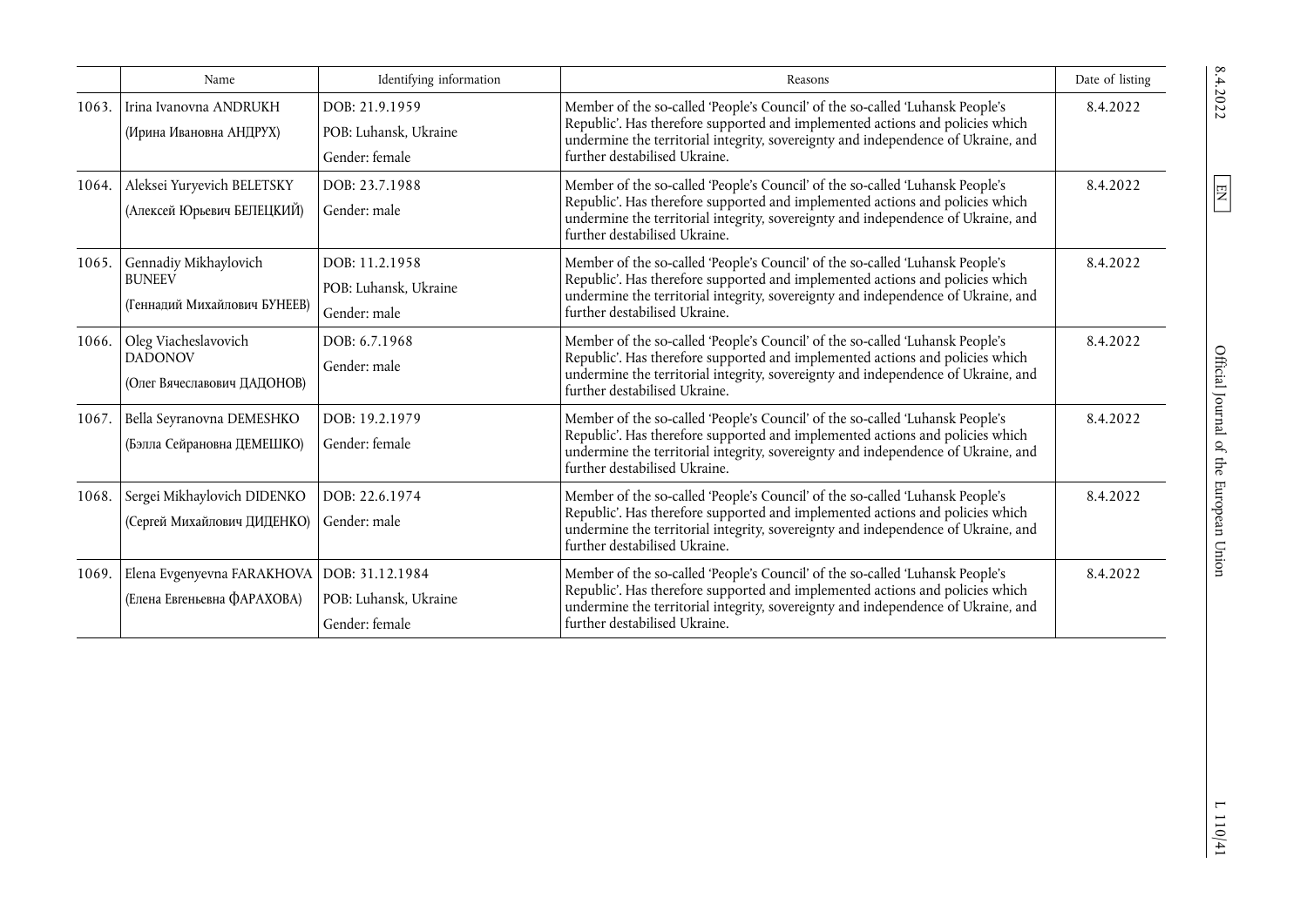|       | Name                                                                          | Identifying information                                      | Reasons                                                                                                                                                                                                                                                                              | Date of listing |
|-------|-------------------------------------------------------------------------------|--------------------------------------------------------------|--------------------------------------------------------------------------------------------------------------------------------------------------------------------------------------------------------------------------------------------------------------------------------------|-----------------|
| 1070. | Valeriy Iosifovich GALINKIN<br>(Валерий Иосифович<br>ГАЛИНКИН)                | DOB: 1.8.1947<br>POB: Luhansk, Ukraine<br>Gender: male       | Member of the so-called 'People's Council' of the so-called 'Luhansk People's<br>Republic'. Has therefore supported and implemented actions and policies which<br>undermine the territorial integrity, sovereignty and independence of Ukraine, and<br>further destabilised Ukraine. | 8.4.2022        |
| 1071. | Svetlana Fiodorovna GIZAY<br>(Светлана Федоровна ГИЗАЙ)                       | DOB: 24.1.1965<br>POB: Kehychivka, Ukraine<br>Gender: female | Member of the so-called 'People's Council' of the so-called 'Luhansk People's<br>Republic'. Has therefore supported and implemented actions and policies which<br>undermine the territorial integrity, sovereignty and independence of Ukraine, and<br>further destabilised Ukraine. | 8.4.2022        |
| 1072. | Dmitry Yuryevich GOLDA<br>(Дмитрий Юрьевич ГОЛДА)                             | DOB: 2.8.1984<br>Gender: male                                | Member of the so-called 'People's Council' of the so-called 'Luhansk People's<br>Republic'. Has therefore supported and implemented actions and policies which<br>undermine the territorial integrity, sovereignty and independence of Ukraine, and<br>further destabilised Ukraine. | 8.4.2022        |
| 1073. | Mikhail Vasilyevich<br><b>GOLUBOVICH</b><br>(Михаил Васильевич<br>ГОЛУБОВИЧ)  | DOB: 21.11.1943<br>POB: Zolotonosha, Ukraine<br>Gender: male | Member of the so-called 'People's Council' of the so-called 'Luhansk People's<br>Republic'. Has therefore supported and implemented actions and policies which<br>undermine the territorial integrity, sovereignty and independence of Ukraine, and<br>further destabilised Ukraine. | 8.4.2022        |
| 1074. | Andrei Anatolyevich GUBAREV<br>(Андрей Анатольевич ГУБАРЕВ)                   | DOB: 22.10.1974<br>POB: Krasnodon, Ukraine<br>Gender: male   | Member of the so-called 'People's Council' of the so-called 'Luhansk People's<br>Republic'. Has therefore supported and implemented actions and policies which<br>undermine the territorial integrity, sovereignty and independence of Ukraine, and<br>further destabilised Ukraine. | 8.4.2022        |
| 1075. | Svetlana Vadimovna<br><b>KHVOROSTIAN</b><br>(Светлана Вадимовна<br>ХВОРОСТЯН) | DOB: 7.3.1990<br>POB: Luhansk, Ukraine<br>Gender: female     | Member of the so-called 'People's Council' of the so-called 'Luhansk People's<br>Republic'. Has therefore supported and implemented actions and policies which<br>undermine the territorial integrity, sovereignty and independence of Ukraine, and<br>further destabilised Ukraine. | 8.4.2022        |
| 1076. | Vitaliy Mikhaylovich<br><b>KISHKINOV</b><br>(Виталий Михайлович<br>КИШКИНОВ)  | DOB: 7.1.1983<br>Gender: male                                | Member of the so-called 'People's Council' of the so-called 'Luhansk People's<br>Republic'. Has therefore supported and implemented actions and policies which<br>undermine the territorial integrity, sovereignty and independence of Ukraine, and<br>further destabilised Ukraine. | 8.4.2022        |

 $L$  110/42  $\,$ 

 $\boxed{\text{EN}}$ 

 $8.4.2022$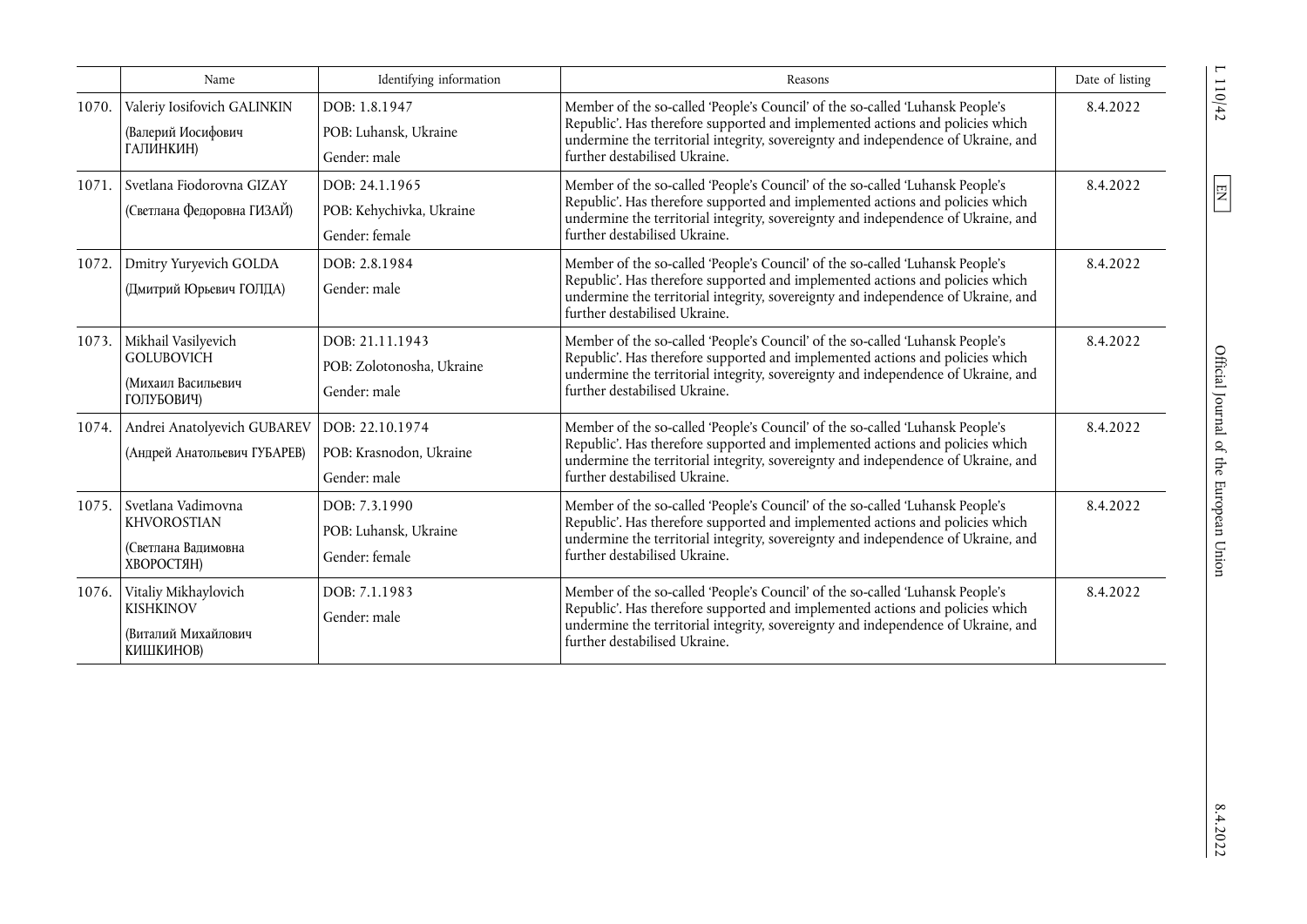|       | Name                                                                              | Identifying information                                             | Reasons                                                                                                                                                                                                                                                                              | Date of listing |
|-------|-----------------------------------------------------------------------------------|---------------------------------------------------------------------|--------------------------------------------------------------------------------------------------------------------------------------------------------------------------------------------------------------------------------------------------------------------------------------|-----------------|
| 1077. | Olga Anatolyevna KOBTSEVA<br>(Ольга Анатольевна КОБЦЕВА)                          | DOB: 6.9.1966<br>POB: Rubizhne, Ukraine<br>Gender: female           | Member of the so-called 'People's Council' of the so-called 'Luhansk People's<br>Republic'. Has therefore supported and implemented actions and policies which<br>undermine the territorial integrity, sovereignty and independence of Ukraine, and<br>further destabilised Ukraine. | 8.4.2022        |
| 1078. | Denis Sergeevich KOLESNIKOV<br>(Денис Сергеевич КОЛЕСНИКОВ)                       | DOB: 1.6.1980<br>POB: Luhansk, Ukraine<br>Gender: male              | Member of the so-called 'People's Council' of the so-called 'Luhansk People's<br>Republic'. Has therefore supported and implemented actions and policies which<br>undermine the territorial integrity, sovereignty and independence of Ukraine, and<br>further destabilised Ukraine. | 8.4.2022        |
| 1079. | Aleksandra Sergeevna<br><b>KOVALENKO</b><br>(Александра Сергеевна<br>КОВАЛЕНКО)   | DOB: 6.9.1988<br>POB: Luhansk, Ukraine<br>Gender: female            | Member of the so-called 'People's Council' of the so-called 'Luhansk People's<br>Republic'. Has therefore supported and implemented actions and policies which<br>undermine the territorial integrity, sovereignty and independence of Ukraine, and<br>further destabilised Ukraine. | 8.4.2022        |
| 1080. | Aleksandr Valeryevich<br><b>KRIYERENKO</b><br>(Александр Валерьевич<br>КРИЕРЕНКО) | DOB: 14.10.1993<br>POB: Luhansk, Ukraine<br>Gender: male            | Member of the so-called 'People's Council' of the so-called 'Luhansk People's<br>Republic'. Has therefore supported and implemented actions and policies which<br>undermine the territorial integrity, sovereignty and independence of Ukraine, and<br>further destabilised Ukraine. | 8.4.2022        |
| 1081. | Dmitry Leonidovich KUKARSKY<br>(Дмитрий Леонидович<br>КУКАРСКИЙ)                  | DOB: 20.1.1982<br>POB: Antipino, Russian Federation<br>Gender: male | Member of the so-called 'People's Council' of the so-called 'Luhansk People's<br>Republic'. Has therefore supported and implemented actions and policies which<br>undermine the territorial integrity, sovereignty and independence of Ukraine, and<br>further destabilised Ukraine. | 8.4.2022        |
| 1082. | Andrei Viktorovich LITSOEV<br>(Андрей Викторович ЛИЦОЕВ)                          | DOB: 6.2.1967<br>POB: Luhansk, Ukraine<br>Gender: male              | Member of the so-called 'People's Council' of the so-called 'Luhansk People's<br>Republic'. Has therefore supported and implemented actions and policies which<br>undermine the territorial integrity, sovereignty and independence of Ukraine, and<br>further destabilised Ukraine. | 8.4.2022        |
| 1083. | Roman Grigoryevich LYSENKO<br>(Роман Григорьевич ЛЫСЕНКО)                         | DOB: 13.8.1962<br>POB: Alchevsk, Ukraine<br>Gender: male            | Member of the so-called 'People's Council' of the so-called 'Luhansk People's<br>Republic'. Has therefore supported and implemented actions and policies which<br>undermine the territorial integrity, sovereignty and independence of Ukraine, and<br>further destabilised Ukraine. | 8.4.2022        |

 $\boxed{\text{EN}}$ 

 $\frac{110}{43}$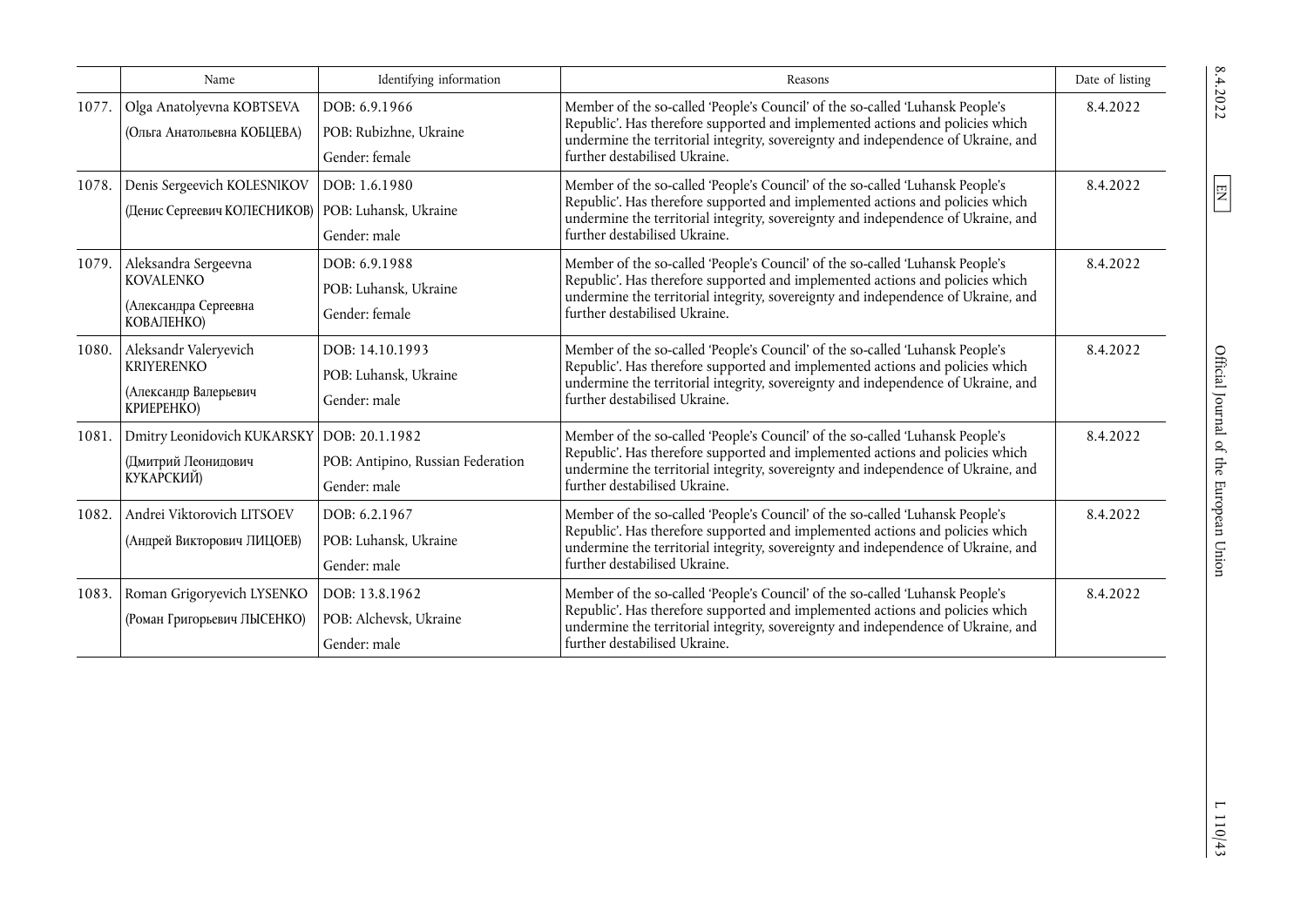|       | Name                                                                                              | Identifying information                                     | Reasons                                                                                                                                                                                                                                                                              | Date of listing |
|-------|---------------------------------------------------------------------------------------------------|-------------------------------------------------------------|--------------------------------------------------------------------------------------------------------------------------------------------------------------------------------------------------------------------------------------------------------------------------------------|-----------------|
| 1084. | Pavel Georgievich MALY<br>(Павел Георгиевич МАЛЫЙ)                                                | DOB: 5.11.1968<br>POB: Debaltseve, Ukraine<br>Gender: male  | Member of the so-called 'People's Council' of the so-called 'Luhansk People's<br>Republic'. Has therefore supported and implemented actions and policies which<br>undermine the territorial integrity, sovereignty and independence of Ukraine, and<br>further destabilised Ukraine. | 8.4.2022        |
| 1085. | Ruslan Raisovich MARDANOV<br>(Руслан Раисович МАРДАНОВ)                                           | DOB: 22.9.1980<br>Gender: male                              | Member of the so-called 'People's Council' of the so-called 'Luhansk People's<br>Republic'. Has therefore supported and implemented actions and policies which<br>undermine the territorial integrity, sovereignty and independence of Ukraine, and<br>further destabilised Ukraine. | 8.4.2022        |
| 1086. | Zhanna Viktorovna MARFINA<br>(Жанна Викторовна МАРФИНА)                                           | DOB: 31.1.1974<br>POB: Bile. Ukraine<br>Gender: female      | Member of the so-called 'People's Council' of the so-called 'Luhansk People's<br>Republic'. Has therefore supported and implemented actions and policies which<br>undermine the territorial integrity, sovereignty and independence of Ukraine, and<br>further destabilised Ukraine. | 8.4.2022        |
| 1087. | Anna Mikhaylovna MOSINA<br>(Анна Михайловна МОСИНА)                                               | DOB: 27.10.1957<br>POB: Luhansk, Ukraine<br>Gender: female  | Member of the so-called 'People's Council' of the so-called 'Luhansk People's<br>Republic'. Has therefore supported and implemented actions and policies which<br>undermine the territorial integrity, sovereignty and independence of Ukraine, and<br>further destabilised Ukraine. | 8.4.2022        |
| 1088. | Zinaida Gavrilovna NADEN<br>(Зинаида Гавриловна НАДЕН)                                            | DOB: 22.7.1947<br>Gender: female                            | Member of the so-called 'People's Council' of the so-called 'Luhansk People's<br>Republic'. Has therefore supported and implemented actions and policies which<br>undermine the territorial integrity, sovereignty and independence of Ukraine, and<br>further destabilised Ukraine. | 8.4.2022        |
| 1089. | Pavel Aristievich PILAVOV<br>(Павел Аристиевич ПИЛАВОВ)                                           | DOB: 17.2.1969<br>POB: Alekseyevka, Georgia<br>Gender: male | Member of the so-called 'People's Council' of the so-called 'Luhansk People's<br>Republic'. Has therefore supported and implemented actions and policies which<br>undermine the territorial integrity, sovereignty and independence of Ukraine, and<br>further destabilised Ukraine. | 8.4.2022        |
| 1090. | Alla Arkadyevna PODTYNNAYA   DOB: 8.6.1953<br>(Алла Аркадьевна ПОДТЫННАЯ)   POB: Luhansk, Ukraine | Gender: female                                              | Member of the so-called 'People's Council' of the so-called 'Luhansk People's<br>Republic'. Has therefore supported and implemented actions and policies which<br>undermine the territorial integrity, sovereignty and independence of Ukraine, and<br>further destabilised Ukraine. | 8.4.2022        |

 $\frac{10}{4}$ 

 $\boxed{\text{EN}}$ 

 $8.4.2022$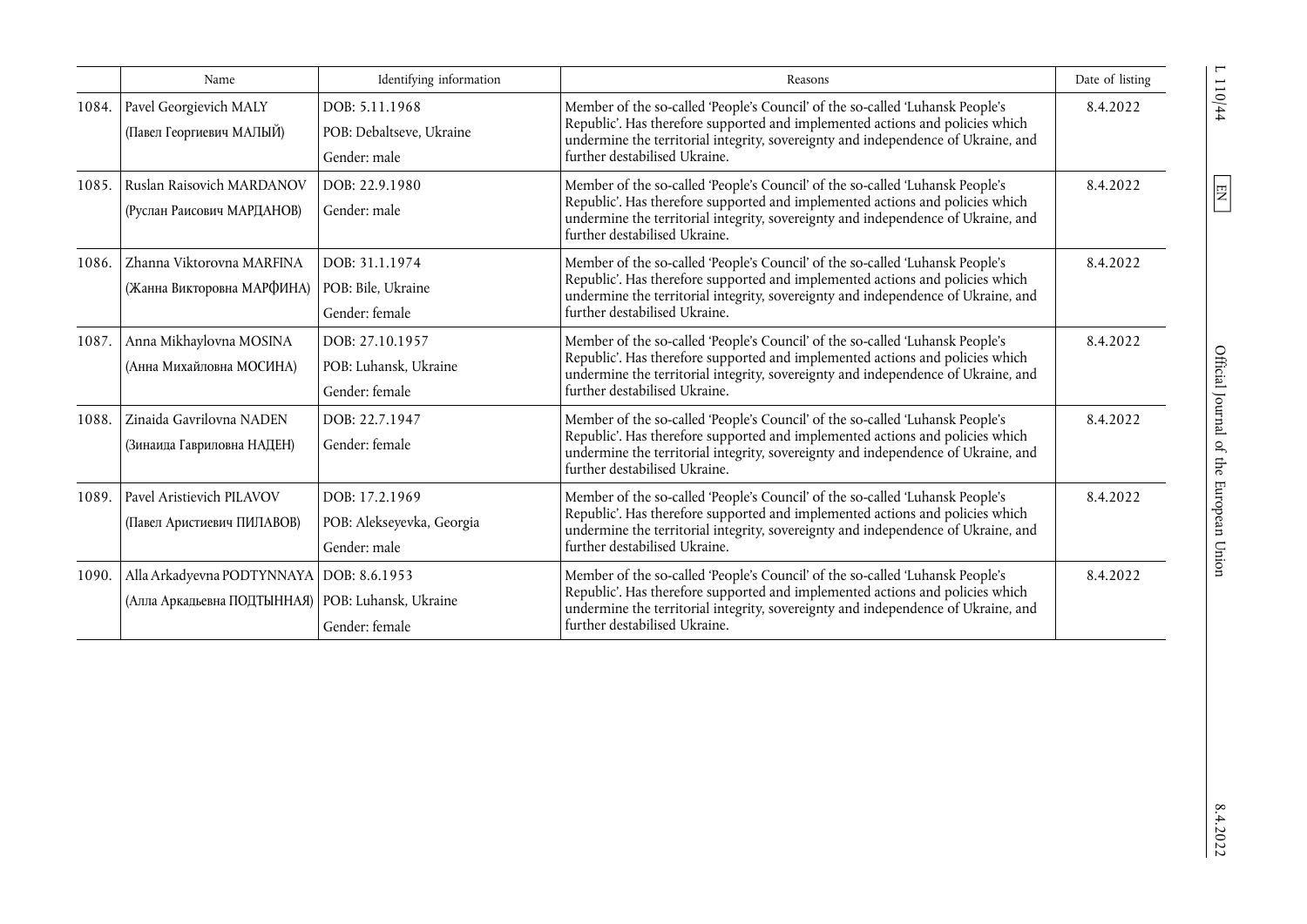|       | Name                                                                        | Identifying information                                         | Reasons                                                                                                                                                                                                                                                                              | Date of listing |
|-------|-----------------------------------------------------------------------------|-----------------------------------------------------------------|--------------------------------------------------------------------------------------------------------------------------------------------------------------------------------------------------------------------------------------------------------------------------------------|-----------------|
| 1091. | Vladimir Nikolaevich<br><b>POLYAKOV</b><br>(Владимир Николаевич<br>ПОЛЯКОВ) | DOB: 7.4.1987<br>POB: Perevalsk, Ukraine<br>Gender: male        | Member of the so-called 'People's Council' of the so-called 'Luhansk People's<br>Republic'. Has therefore supported and implemented actions and policies which<br>undermine the territorial integrity, sovereignty and independence of Ukraine, and<br>further destabilised Ukraine. | 8.4.2022        |
| 1092. | Oleg Nikolaevich POPOV<br>(Олег Николаевич ПОПОВ)                           | DOB: 16.4.1972<br>POB: Luhansk, Ukraine<br>Gender: male         | Member of the so-called 'People's Council' of the so-called 'Luhansk People's<br>Republic'. Has therefore supported and implemented actions and policies which<br>undermine the territorial integrity, sovereignty and independence of Ukraine, and<br>further destabilised Ukraine. | 8.4.2022        |
| 1093. | Elena Ivanovna RAKHMUKOVA<br>(Елена Ивановна РАХМУКОВА)                     | DOB: 25.9.1956<br>POB: Antratsyt, Ukraine<br>Gender: female     | Member of the so-called 'People's Council' of the so-called 'Luhansk People's<br>Republic'. Has therefore supported and implemented actions and policies which<br>undermine the territorial integrity, sovereignty and independence of Ukraine, and<br>further destabilised Ukraine. | 8.4.2022        |
| 1094. | Igor Nikolaevich RYABUSHKIN<br>(Игорь Николаевич РЯБУШКИН)                  | DOB: 5.5.1970<br>POB: Rovenky, Ukraine<br>Gender: male          | Member of the so-called 'People's Council' of the so-called 'Luhansk People's<br>Republic'. Has therefore supported and implemented actions and policies which<br>undermine the territorial integrity, sovereignty and independence of Ukraine, and<br>further destabilised Ukraine. | 8.4.2022        |
| 1095. | Ivan Vladimirovich SANAYEV<br>(Иван Владимирович САНАЕВ)                    | DOB: 10.6.1986<br>POB: Molodohvardiisk, Ukraine<br>Gender: male | Member of the so-called 'People's Council' of the so-called 'Luhansk People's<br>Republic'. Has therefore supported and implemented actions and policies which<br>undermine the territorial integrity, sovereignty and independence of Ukraine, and<br>further destabilised Ukraine. | 8.4.2022        |
| 1096. | Vladimir Vladimirovich SANKIN<br>(Владимир Владимирович<br>САНКИН)          | DOB: 7.6.1984<br>POB: Luhansk, Ukraine<br>Gender: male          | Member of the so-called 'People's Council' of the so-called 'Luhansk People's<br>Republic'. Has therefore supported and implemented actions and policies which<br>undermine the territorial integrity, sovereignty and independence of Ukraine, and<br>further destabilised Ukraine. | 8.4.2022        |
| 1097. | Natalya Vladimirovna SERGUN<br>(Наталья Владимировна СЕРГУН)                | DOB: 20.9.1973<br>Gender: female                                | Member of the so-called 'People's Council' of the so-called 'Luhansk People's<br>Republic'. Has therefore supported and implemented actions and policies which<br>undermine the territorial integrity, sovereignty and independence of Ukraine, and<br>further destabilised Ukraine. | 8.4.2022        |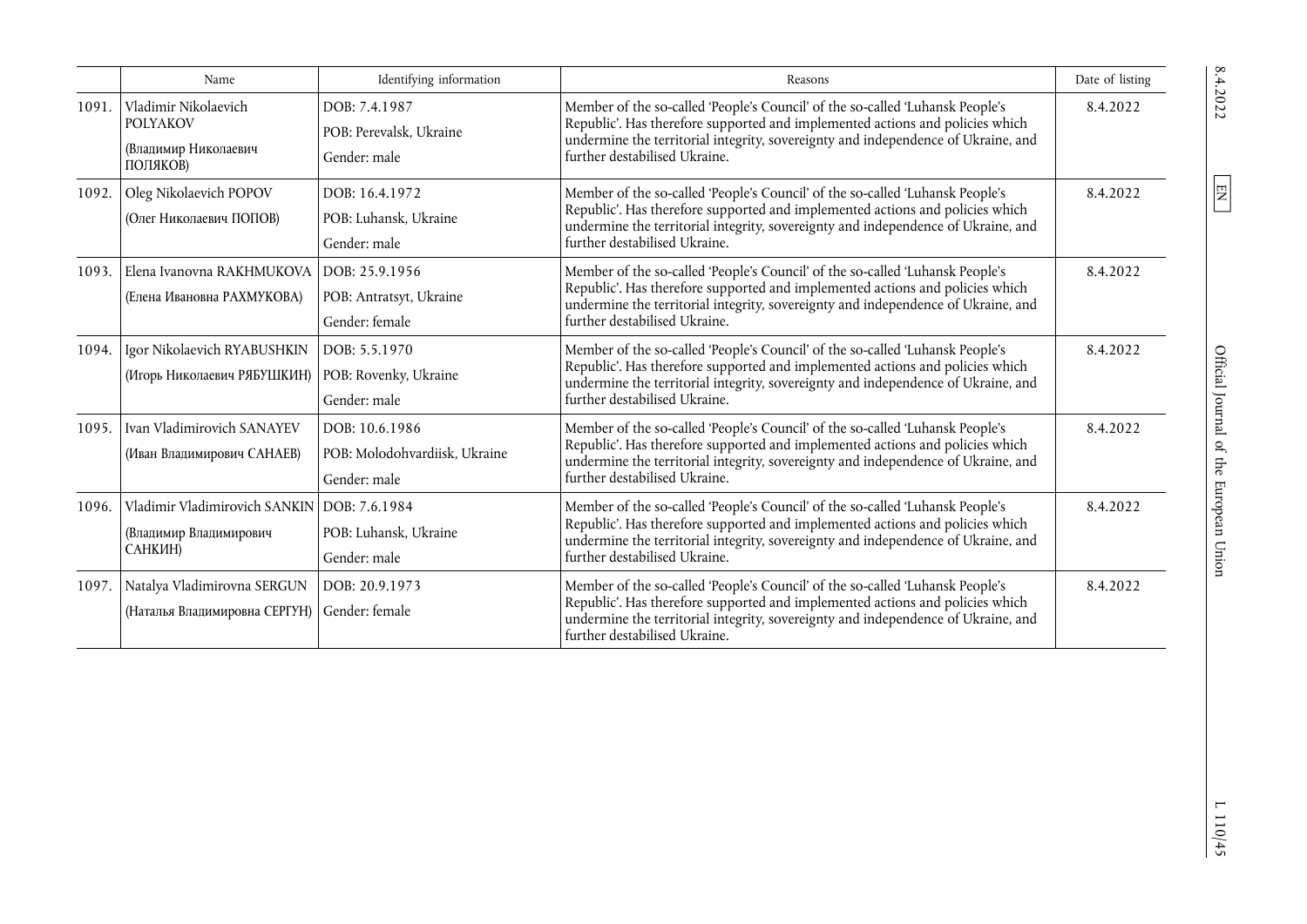|       | Name                                                                              | Identifying information                                    | Reasons                                                                                                                                                                                                                                                                              | Date of listing |
|-------|-----------------------------------------------------------------------------------|------------------------------------------------------------|--------------------------------------------------------------------------------------------------------------------------------------------------------------------------------------------------------------------------------------------------------------------------------------|-----------------|
| 1098. | Sergei Viktorovich SEROV<br>(Сергей Викторович СЕРОВ)                             | DOB: 13.12.1967<br>Gender: male                            | Member of the so-called 'People's Council' of the so-called 'Luhansk People's<br>Republic'. Has therefore supported and implemented actions and policies which<br>undermine the territorial integrity, sovereignty and independence of Ukraine, and<br>further destabilised Ukraine. | 8.4.2022        |
| 1099. | Konstantin Evgenevich<br><b>SKRYPNYK</b><br>(Константин Евгеньевич<br>СКРЫПНИК)   | DOB: 15.4.1974<br>Gender: male                             | Member of the so-called 'People's Council' of the so-called 'Luhansk People's<br>Republic'. Has therefore supported and implemented actions and policies which<br>undermine the territorial integrity, sovereignty and independence of Ukraine, and<br>further destabilised Ukraine. | 8.4.2022        |
| 1100. | Viacheslav Evgenyevich<br><b>SVETLOV</b><br>(Вячеслав Евгеньевич СВЕТЛОВ)         | DOB: 27.1.1970<br>Gender: male                             | Member of the so-called 'People's Council' of the so-called 'Luhansk People's<br>Republic'. Has therefore supported and implemented actions and policies which<br>undermine the territorial integrity, sovereignty and independence of Ukraine, and<br>further destabilised Ukraine. | 8.4.2022        |
| 1101. | Andrei Mikhaylovich<br><b>TAMBOVTSEV</b><br>(Андрей Михайлович<br>ТАМБОВЦЕВ)      | DOB: 6.8.1986<br>POB: Luhansk, Ukraine<br>Gender: male     | Member of the so-called 'People's Council' of the so-called 'Luhansk People's<br>Republic'. Has therefore supported and implemented actions and policies which<br>undermine the territorial integrity, sovereignty and independence of Ukraine, and<br>further destabilised Ukraine. | 8.4.2022        |
| 1102. | Yuriy Nikolaevich TELIKANOV<br>(Юрий Николаевич<br>ТЕЛИКАНОВ)                     | DOB: 10.5.1955<br>POB: Yenakiyeve, Ukraine<br>Gender: male | Member of the so-called 'People's Council' of the so-called 'Luhansk People's<br>Republic'. Has therefore supported and implemented actions and policies which<br>undermine the territorial integrity, sovereignty and independence of Ukraine, and<br>further destabilised Ukraine. | 8.4.2022        |
| 1103. | Maksim Anatolyevich UVAROV<br>(Максим Анатольевич УВАРОВ)                         | DOB: 14.8.1980<br>Gender: male                             | Member of the so-called 'People's Council' of the so-called 'Luhansk People's<br>Republic'. Has therefore supported and implemented actions and policies which<br>undermine the territorial integrity, sovereignty and independence of Ukraine, and<br>further destabilised Ukraine. | 8.4.2022        |
| 1104. | Aleksandr Viktorovich<br><b>YERMOLENKO</b><br>(Александр Викторович<br>ЕРМОЛЕНКО) | DOB: 20.12.1985<br>POB: Snezhnoe, Ukraine<br>Gender: male  | Member of the so-called 'People's Council' of the so-called 'Luhansk People's<br>Republic'. Has therefore supported and implemented actions and policies which<br>undermine the territorial integrity, sovereignty and independence of Ukraine, and<br>further destabilised Ukraine. | 8.4.2022        |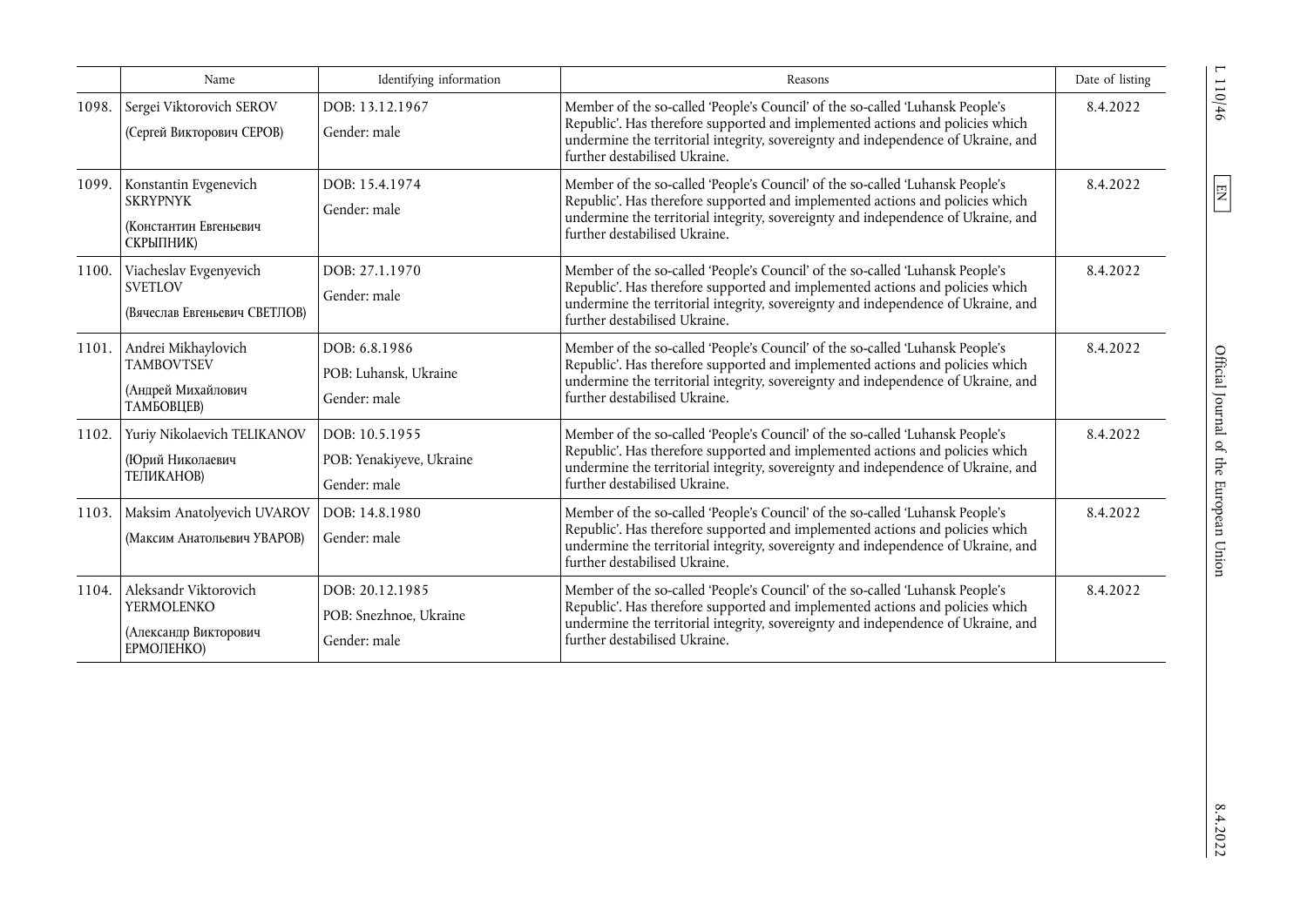|       | Name                                                                                                            | Identifying information                                                                                                                                                       | Reasons                                                                                                                                                                                                                                                                                                                                                                                                                                                                                                                                                                                                                                                                                                                                                                             | Date of listing |
|-------|-----------------------------------------------------------------------------------------------------------------|-------------------------------------------------------------------------------------------------------------------------------------------------------------------------------|-------------------------------------------------------------------------------------------------------------------------------------------------------------------------------------------------------------------------------------------------------------------------------------------------------------------------------------------------------------------------------------------------------------------------------------------------------------------------------------------------------------------------------------------------------------------------------------------------------------------------------------------------------------------------------------------------------------------------------------------------------------------------------------|-----------------|
| 1105. | Yuriy Pavlovich YUROV<br>(Юрий Павлович ЮРОВ)                                                                   | DOB: 17.6.1969<br>POB: Luhansk, Ukraine<br>Gender: male                                                                                                                       | Member of the so-called 'People's Council' of the so-called 'Luhansk People's<br>Republic'. Has therefore supported and implemented actions and policies which<br>undermine the territorial integrity, sovereignty and independence of Ukraine, and<br>further destabilised Ukraine.                                                                                                                                                                                                                                                                                                                                                                                                                                                                                                | 8.4.2022        |
| 1106. | Nelli Akopovna ZADIRAKA<br>(Нелли Акоповна ЗАДИРАКА)                                                            | DOB: 24.8.1949<br>POB: Akhaltsikhe, Georgia<br>Gender: female                                                                                                                 | Member of the so-called 'People's Council' of the so-called 'Luhansk People's<br>Republic'. Has therefore supported and implemented actions and policies, which<br>undermine the territorial integrity, sovereignty and independence of Ukraine, and<br>further destabilised Ukraine.                                                                                                                                                                                                                                                                                                                                                                                                                                                                                               | 8.4.2022        |
| 1107. | Dmitry Aleksandrovich<br>KHOROSHILOV<br>(Дмитрий Александрович<br>ХОРОШИЛОВ; Дмитро<br>Олександрович ХОРОШИЛОВ) | DOB: 20.12.1982<br>Gender: male                                                                                                                                               | Member of the so-called 'People's Council' of the so-called 'Luhansk People's<br>Republic'. Has therefore supported and implemented actions and policies which<br>undermine the territorial integrity, sovereignty and independence of Ukraine, and<br>further destabilised Ukraine.                                                                                                                                                                                                                                                                                                                                                                                                                                                                                                | 8.4.2022        |
| 1108. | Andrei Fiodorovich SOPELNIK<br>(Андрей Федорович<br>СОПЕЛЬНИК; Андрій Федорович<br>СОПЕЛЬНИК)                   | DOB: 16.3.1975<br>Gender: male                                                                                                                                                | Member of the so-called 'People's Council' of the so-called 'Luhansk People's<br>Republic'. Has therefore supported and implemented actions and policies which<br>undermine the territorial integrity, sovereignty and independence of Ukraine, and<br>further destabilised Ukraine.                                                                                                                                                                                                                                                                                                                                                                                                                                                                                                | 8.4.2022        |
| 1109. | Oleg Valeryevich KOVAL<br>(Олег Валерьевич КОВАЛЬ; Олег<br>Валерійович КОВАЛЬ)                                  | DOB: 29.9.1974<br>Gender: male                                                                                                                                                | Member of the so-called 'People's Council' of the so-called 'Luhansk People's<br>Republic'. Has therefore supported and implemented actions and policies which<br>undermine the territorial integrity, sovereignty and independence of Ukraine, and<br>further destabilised Ukraine.                                                                                                                                                                                                                                                                                                                                                                                                                                                                                                | 8.4.2022        |
| 1110. | Gulbakhor ISMAILOVA<br>(a.k.a. Ismailova GULBAKHOR)<br>Гульбахор ИСМАИЛОВА                                      | DOB: 22.12.1959<br>POB: Uzbekistan<br>Address: Apartment 81-83, 79<br>Ustabayeva Street 1000187 Tashkent,<br>Uzbekistan<br>Associated individual: Alisher Usmanov,<br>brother | Gulbakhor Ismailova is a sister of Alisher Usmanov, a pro-Kremlin oligarch listed<br>under Decision 2014/145/CFSP. Investigations by the German Federal Criminal<br>Police Office (Bundeskriminalamt) revealed that Alisher Usmanov indirectly<br>transferred assets to his sister Gulbakhor Ismailova. In particular, the owner of the<br>yacht "Dilbar" is Navis Marine Ltd. (Cayman Islands), whose shareholder is Almenor<br>Holdings Ltd. (Cyprus). All shares in that holding company are held by Pomerol<br>Capital SA (Switzerland) in trust for the benefit of "The Sisters Trust". Since 2017,<br>Alisher Usmanov has no longer been a shareholder of this trust company, leaving his<br>sister, Gulbakhor Ismailova, as the only beneficial owner of the yacht "Dilbar". | 8.4.2022        |

 $L\ 110/47$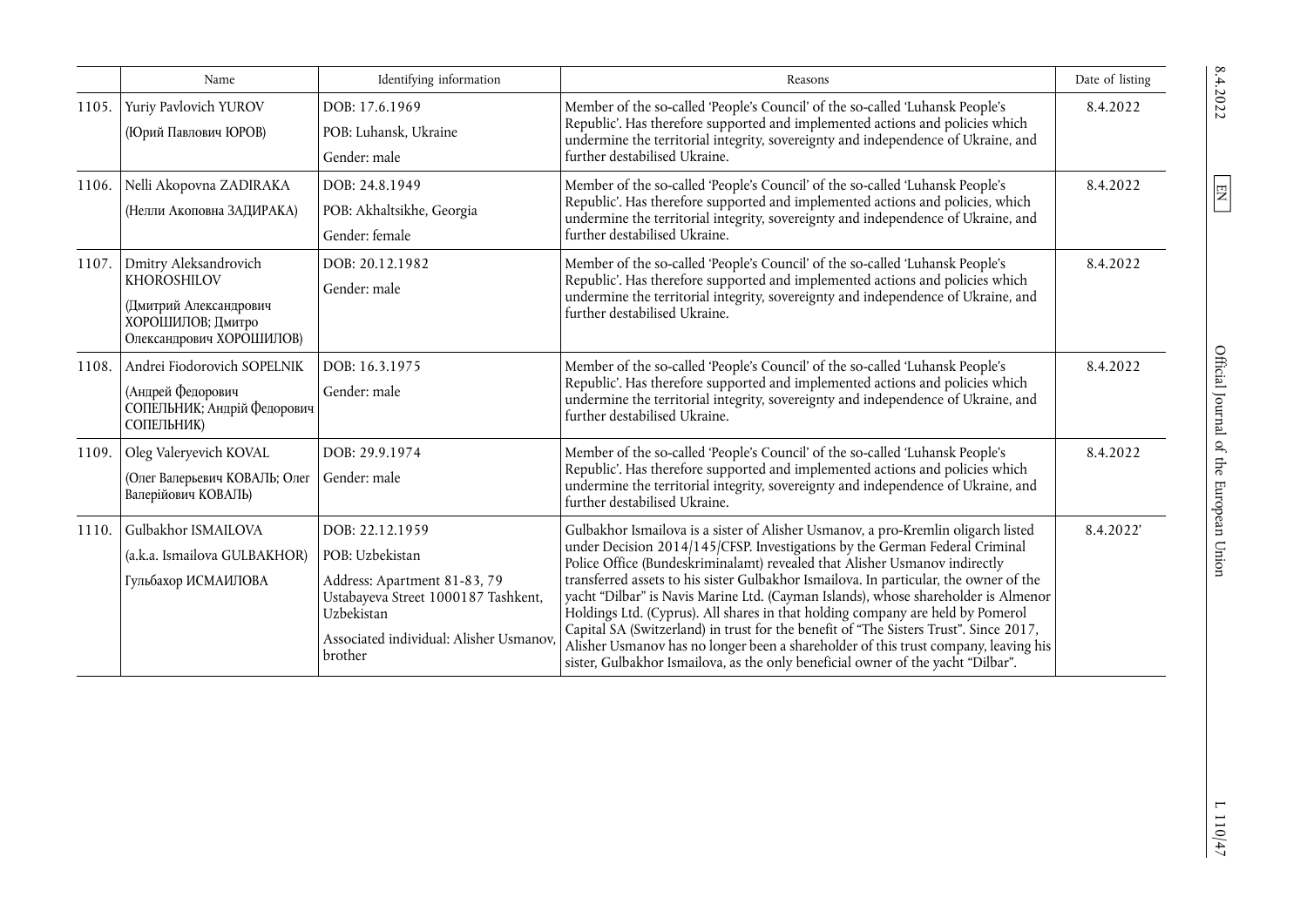| Name | Identifying information                                                     | Reasons                                                                                                                                                                                                                                                                                                                                                                                                                                                               | Date of listing |
|------|-----------------------------------------------------------------------------|-----------------------------------------------------------------------------------------------------------------------------------------------------------------------------------------------------------------------------------------------------------------------------------------------------------------------------------------------------------------------------------------------------------------------------------------------------------------------|-----------------|
|      | Nationality: Russian<br>Passport No: 71 3059195 (Russian)<br>Gender: female | She has also been linked to luxury real estate in Italy and Latvia, that can be linked to<br>her brother Alisher Usmanov. She is therefore a natural person associated with<br>Alisher Usmanov (her brother), who actively supported materially or financially<br>Russian decision-makers responsible for the annexation of Crimea and the<br>destabilisation of Ukraine and actively supported the Russian government's policies<br>l of destabilisation of Ukraine. |                 |

## **Entities**

|              | Name                                                                                 | Identifying information                                                                                                                                                                | Reasons                                                                                                                                                                                                                                                                                                                                                                                                                                                                                                                                                                                                                                                                                                                                        | Date of listing |
|--------------|--------------------------------------------------------------------------------------|----------------------------------------------------------------------------------------------------------------------------------------------------------------------------------------|------------------------------------------------------------------------------------------------------------------------------------------------------------------------------------------------------------------------------------------------------------------------------------------------------------------------------------------------------------------------------------------------------------------------------------------------------------------------------------------------------------------------------------------------------------------------------------------------------------------------------------------------------------------------------------------------------------------------------------------------|-----------------|
| <i>'</i> 66. | JSC Arzamas Machine-Building<br>Plant (АО "Арзамасский<br>машиностроительный завод") | Address: Ulitsa 9 Maya, 2, Arzamas,<br>Nizhny Novgorod Oblast, 607220<br>Russian Federation<br>Telephone: +7 831 4740780<br>Website: amz.ru<br>Email: oao_amz@amz.ru                   | Arzamas Machine-Building Plant is part of Oleg Deripaska's Military Industrial<br>Company. It manufactures the BTR-80 amphibious armoured personnel carriers,<br>which were used by Russia during the unprovoked military aggression against<br>Ukraine in 2022.<br>Therefore, Arzamas Machine-Building Plant is responsible for supporting materially<br>or financially actions which undermined or threatened the territorial integrity,<br>sovereignty and independence of Ukraine.                                                                                                                                                                                                                                                         | 8.4.2022        |
| 67.          | JSC Ruselectronics (AO<br>'Росэлектроника")                                          | Address: Vereiskaya Str., 29, p. 141.,<br>Moscow 115184, Russian Federation<br>Telephone: +7 495 777 42 82<br>Website: https://www.ruselectronics.ru/<br>Email: info@ruselectronics.ru | Ruselectronics is a Russian electronics holding company owned by Rostec.<br>The Borisoglebsk-2 multi-functional electronic warfare weapon system units<br>developed and manufactured by JSC Sozvezdie Concern, which is part of the<br>Ruselectronics holding, were used by the Russian Armed Forces during Russia's<br>unprovoked military aggression against Ukraine in 2022. Prior to that, the<br>Borisoglebsk-2 system was employed on the territory of the separatist so-called<br>"Luhansk People's Republic" in Eastern Ukraine.<br>Therefore, Ruselectronics is responsible for supporting materially or financially<br>actions which undermined or threatened the territorial integrity, sovereignty and<br>independence of Ukraine. | 8.4.2022        |
| 68.          | JSC Tactical Missiles Corporation<br>(KTRV)                                          | Address: 141080, Moscow region,<br>Korolev, Ilyicha str., 7, Russian<br>Federation                                                                                                     | Tactical Missiles Corporation develops, manufactures, modernises, repairs and<br>maintains strategic and tactical aviation high-precision air-to-surface and air-to-air<br>weapon systems and unified maritime weapon systems of the Russian armed forces.<br>Weapons manufactured by Tactical Missiles Corporation were used by Russia during<br>the unprovoked military aggression against Ukraine in 2022.                                                                                                                                                                                                                                                                                                                                  | 8.4.2022        |

E  $\frac{10(16)}{8}$  and  $\frac{10(16)}{8}$  and  $\frac{10(16)}{8}$  and  $\frac{10(16)}{8}$  complision of the European Union complision complision of the Function complision complision of the Function complision complision complision compl Official Journal of the European Union

 $\_110/48$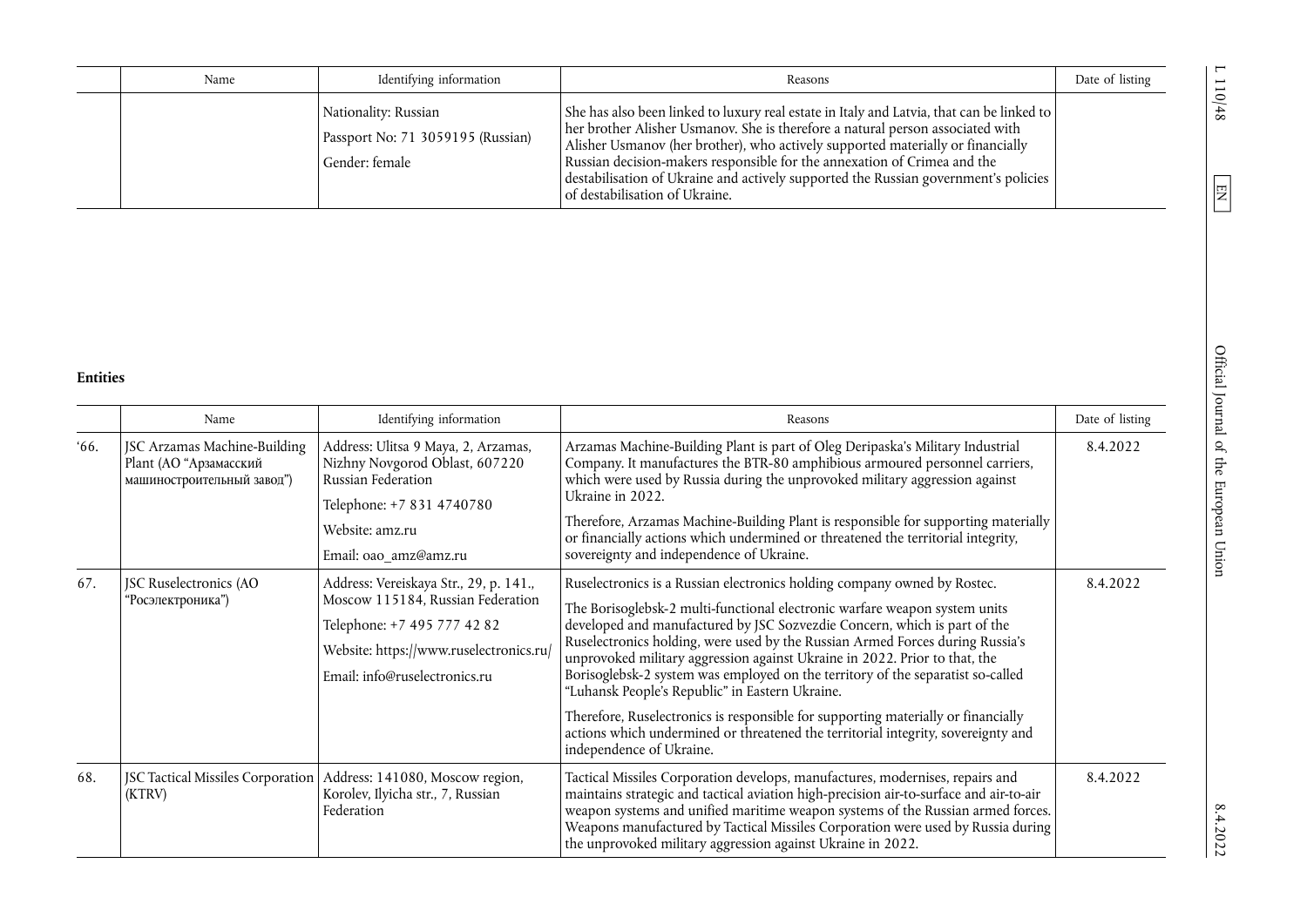|     | Name                                                                     | Identifying information                                                                                                                                                                                    | Reasons                                                                                                                                                                                                                                                                                                                                                                                                                                                                                                                                                                                                  | Date of listing |
|-----|--------------------------------------------------------------------------|------------------------------------------------------------------------------------------------------------------------------------------------------------------------------------------------------------|----------------------------------------------------------------------------------------------------------------------------------------------------------------------------------------------------------------------------------------------------------------------------------------------------------------------------------------------------------------------------------------------------------------------------------------------------------------------------------------------------------------------------------------------------------------------------------------------------------|-----------------|
|     | (АО "Корпорация Тактическое<br>Ракетное Вооружение", КТРВ)               | Telephone: +7 (495) 542-57-09; Fax: +7<br>$(495)$ 511-94-39<br>Website: http://www.ktrv.ru<br>Email: kmo@ktrv.ru                                                                                           | Therefore, it is responsible for supporting materially or financially actions which<br>undermine or threaten the territorial integrity, sovereignty and independence of<br>Ukraine.                                                                                                                                                                                                                                                                                                                                                                                                                      |                 |
| 69. | <b>JSC Kalashnikov Concern</b><br>(АО Концерн "Калашников")              | Address: Deryabina avenue, 3B, Izhevsk<br>394018, Russian Federation<br>Telephone: +7 341 250 47 47<br>Website: https://kalashnikovgroup.ru/<br>Email: personal@kalashnikovconcern.ru                      | Kalashnikov Concern is a Russian developer and manufacturer of army equipment,<br>including personal rifles, missiles and vehicles. It is directly controlled by Rostec.<br>Vikhr-1 guided aircraft missiles and AK-12 assault rifles produced by Kalashnikov<br>Concern were used by the Russian Armed Forces during Russia's unprovoked<br>military aggression against Ukraine in 2022.<br>Therefore, JSC Kalashnikov Concern is responsible for supporting materially or<br>financially actions which undermined or threatened the territorial integrity,<br>sovereignty and independence of Ukraine. | 8.4.2022        |
| 70. | <b>JSC UEC Klimov</b><br>(АО "ОДК-Климов")                               | Address: 11, Kantemirovskaya st., St.<br>Petersburg 194100, Russian Federation<br>Telephone: +7 (812) 454 71 00<br>Fax: +7 (812) 647 00 29<br>Website: https://www.klimov.ru/en<br>Email: klimov@klimov.ru | JSC UEC Klimov is a leading Russian designer and producer of gas-turbine engines<br>for military and civil aircrafts. It is part of United Engine Corporation.<br>It manufactures engines mounted in the Ka-52 helicopters that were used by Russia<br>during the unprovoked military aggression against Ukraine in 2022, including<br>during the battle of Hostomel.<br>Therefore, JSC UEC Klimov is responsible for supporting materially or financially<br>actions which undermined or threatened the territorial integrity, sovereignty and<br>independence of Ukraine.                              | 8.4.2022        |
| 71. | LLC Military Industrial Company<br>(ООО Военно-промышленная<br>компания) | Address: Rochdelskaya st., 15/8, 3 floor,<br>r. 10-14, Moscow, 123376, Russian<br>Federation<br>Telephone: +7 (495) 662-10-57                                                                              | Military Industrial Company is a major arms and military equipment provider to the<br>Russian armed forces. It is part of Russian Machines and is owned by Oleg Deripaska.<br>Arzamas Machine-Building Plant, which forms part of Military Industrial Company,<br>manufactures the BTR-80 amphibious armoured personnel carriers that were used<br>by Russia during the unprovoked military aggression against Ukraine in 2022.                                                                                                                                                                          | 8.4.2022        |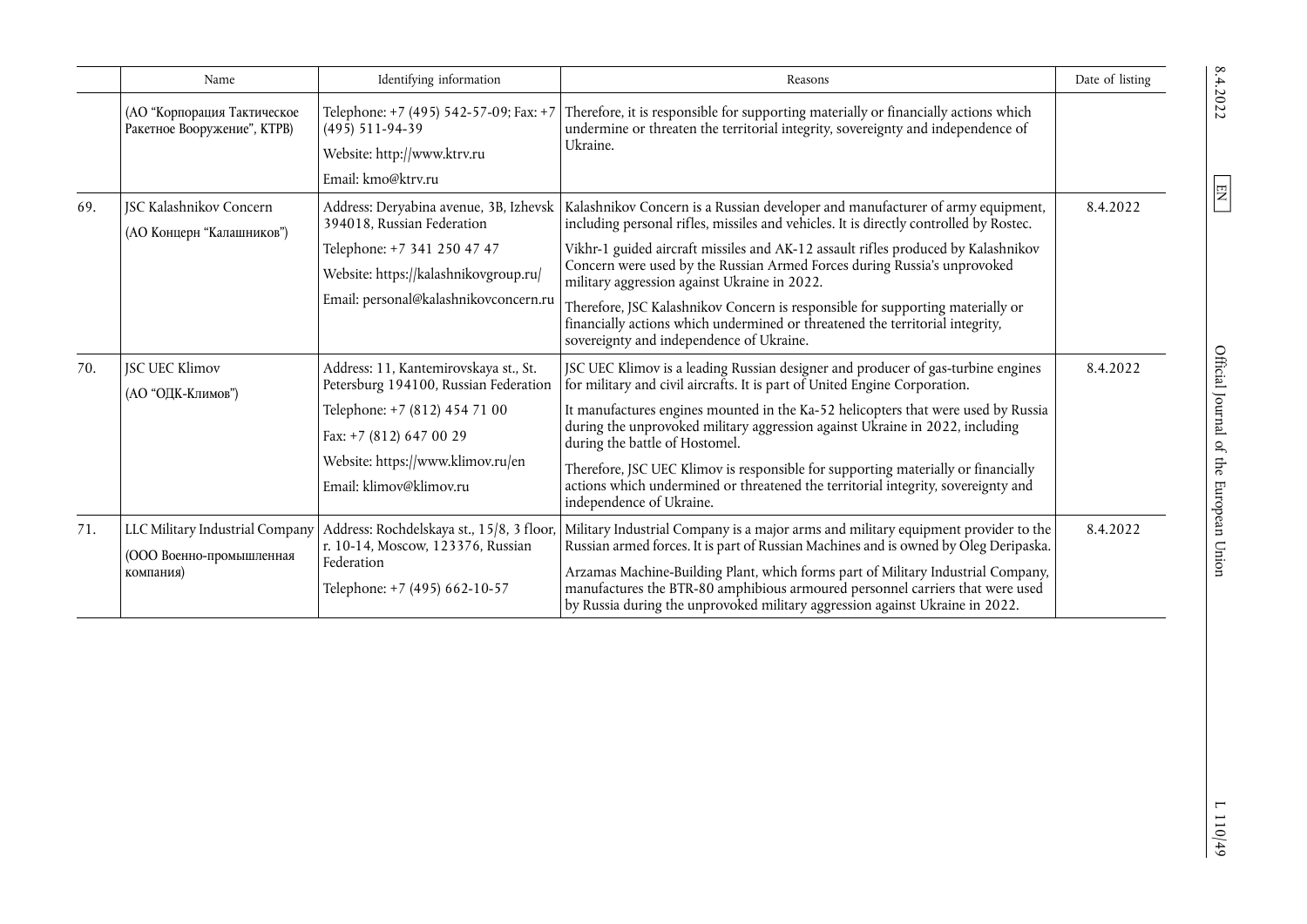|     | Name                                                                        | Identifying information                                                                                                               | Reasons                                                                                                                                                                                                                                                                                                                                                                                                    | Date of listing |
|-----|-----------------------------------------------------------------------------|---------------------------------------------------------------------------------------------------------------------------------------|------------------------------------------------------------------------------------------------------------------------------------------------------------------------------------------------------------------------------------------------------------------------------------------------------------------------------------------------------------------------------------------------------------|-----------------|
|     |                                                                             | Website: https://milindcom.ru<br>Email: secrvpk@milindcom.ru                                                                          | Therefore, Military Industrial Company is responsible for supporting materially or<br>financially actions which undermined or threatened the territorial integrity,<br>sovereignty and independence of Ukraine.                                                                                                                                                                                            |                 |
| 72. | PO More Shipyard<br>(Акционерное Общество<br>Судостроительный Завод "Море") | Address: Desantnikov 1, Primorskiy,<br>Fedosia, Crimea, 298176<br>Telephone: +7 (36562) 29-3-22<br>Website: https://moreship.ru/main/ | More Shipyard is the military warships provider to the Russian Navy. After the illegal<br>annexation of the Crimean Peninsula by the Russian Federation, it was nationalised<br>by the Russian Federation, and granted a Russian state license for the development,<br>production, testing, installation, assembly, technical maintenance, repair, disposal<br>and sale of weapons and military equipment. | 8.4.2022        |
|     |                                                                             | Email: office@moreship.ru                                                                                                             | It built project 22800 corvettes for the Russian Navy, which contributed to the<br>militarisation of illegally annexed Crimea. Moreover, the logo of the company makes<br>use of the "Z" military symbol which has been employed by Russian propaganda to<br>promote Russia's unprovoked military aggression against Ukraine.                                                                              |                 |
|     |                                                                             |                                                                                                                                       | Therefore, it is responsible for supporting materially or financially actions which<br>undermined or threatened the territorial integrity, sovereignty and independence of<br>Ukraine. Furthermore, its ownership was transferred contrary to Ukrainian law.                                                                                                                                               |                 |
| 73. | JSC Omsk Transport Machine<br>Factory Omsktransmash                         | Address: Krasnyy Pereulok 2, 644020<br>Omsk, Russian Federation                                                                       | Omsktransmash is a state-owned engineering company based in Omsk (Russia). It<br>manufactures the TOS-1A multiple rocket launchers that fire thermobaric rockets.                                                                                                                                                                                                                                          | 8.4.2022        |
|     | (АО Омский завод транспортного<br>машиностроения<br>"OMCKTPAHCMAIII")       | Telephone: +7 (3812) 44 61 03<br>Website: http://transmash-omsk.ru<br>Email: info@transmash-omsk.ru                                   | Omsktransmash delivered the TOS-1A to the Russian Armed Forces. In 2022 Russia<br>used the TOS-1A during the unprovoked military aggression against Ukraine.<br>Therefore, it is responsible for supporting materially or financially actions which<br>undermine or threaten the territorial integrity, sovereignty and independence of<br>Ukraine.                                                        |                 |
| 74. | <b>JSC Russian Machines</b><br>(ООО "Русские машины")                       | Address: Rochdelskaya 15, building 8,<br>Moscow 123022, Russian Federation<br>Telephone: +7 (495) 653 82 07<br>Website: rm.ru         | JSC Russian Machines is an industrial conglomerate owned by Oleg Deripaska. It<br>includes Military Industrial Company and Arzamas Machine-Building Plant, which<br>manufactures the BTR-80 amphibious armoured personnel carriers that were used<br>by Russia during the unprovoked military aggression against Ukraine in 2022.                                                                          | 8.4.2022        |

 $0\frac{\xi}{10}$  1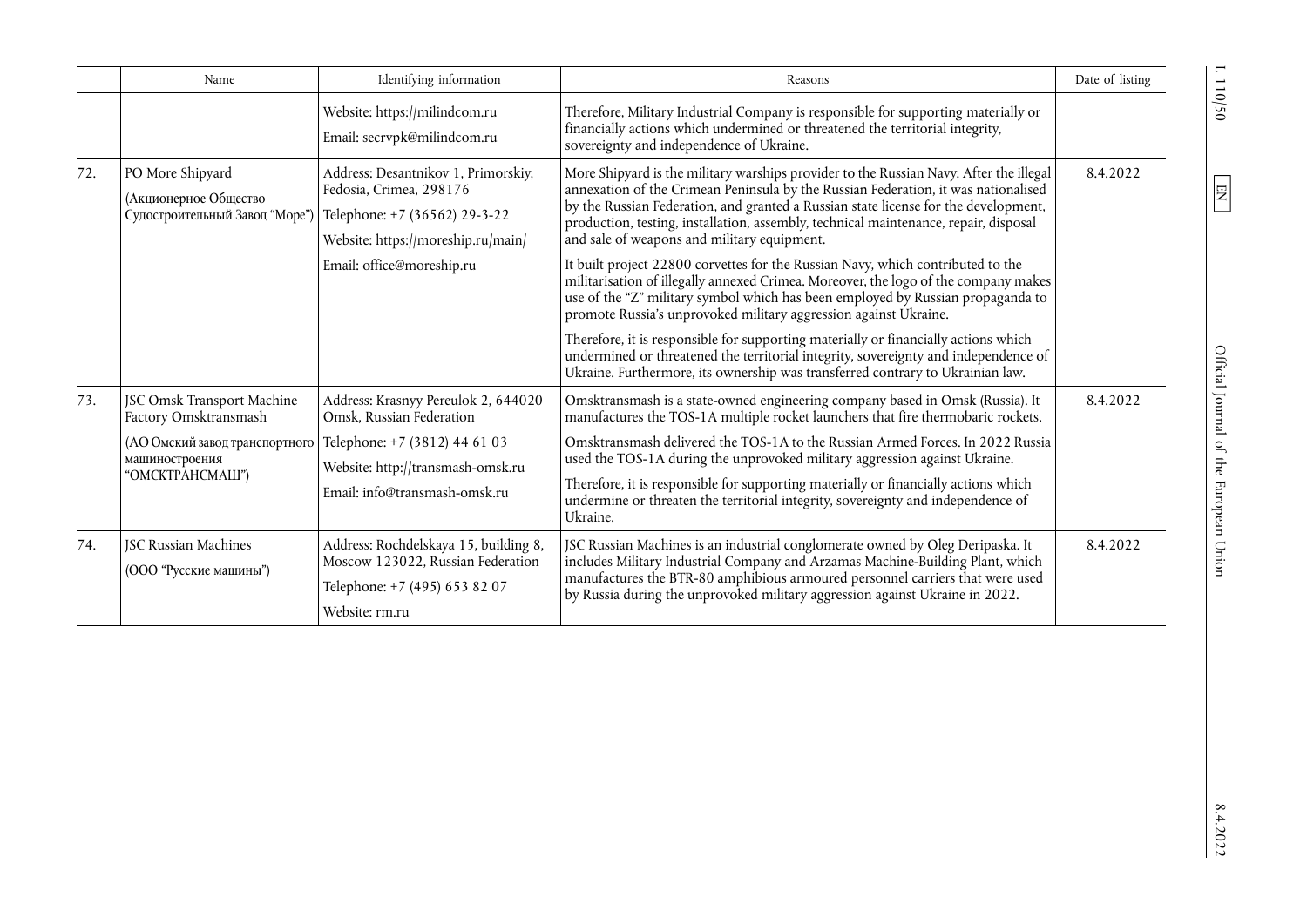|     | Name                                                                                                                                                                                                              | Identifying information                                                                                                                                             | Reasons                                                                                                                                                                                                                                                                                                                                                                                                                                                                                                                                                                                                                                                                                                                                                  | Date of listing      |
|-----|-------------------------------------------------------------------------------------------------------------------------------------------------------------------------------------------------------------------|---------------------------------------------------------------------------------------------------------------------------------------------------------------------|----------------------------------------------------------------------------------------------------------------------------------------------------------------------------------------------------------------------------------------------------------------------------------------------------------------------------------------------------------------------------------------------------------------------------------------------------------------------------------------------------------------------------------------------------------------------------------------------------------------------------------------------------------------------------------------------------------------------------------------------------------|----------------------|
|     |                                                                                                                                                                                                                   | Email: info@rm.ru                                                                                                                                                   | Therefore, JSC Russian Machines is responsible for supporting materially or<br>financially actions which undermined or threatened the territorial integrity,<br>sovereignty and independence of Ukraine.                                                                                                                                                                                                                                                                                                                                                                                                                                                                                                                                                 |                      |
| 75. | <b>ISC Sozvezdie Concern</b><br>(АО Концерн "Созвездие")                                                                                                                                                          | Address: Plekhanovskaya Str., 14,<br>Voronezh 394018, Russian Federation                                                                                            | JSC Sozvezdie Concern is a developer and manufacturer of electronic warfare, radio<br>communications, electronic countermeasures systems and equipment.                                                                                                                                                                                                                                                                                                                                                                                                                                                                                                                                                                                                  | 8.4.2022             |
|     |                                                                                                                                                                                                                   | Telephone: +7 473 252 52 52<br>Website: https://www.sozvezdie.su<br>Email: office@sozvezdie.su                                                                      | The Borisoglebsk-2 multi-functional electronic warfare weapon system units<br>developed and manufactured by JSC Sozvezdie Concern were used by the Russian<br>armed forces during Russia's unprovoked military aggression against Ukraine<br>in 2022. Prior to this Borisoglebsk-2 system was employed on the territory of the<br>separatist so-called "Luhansk People's Republic" in Eastern Ukraine.                                                                                                                                                                                                                                                                                                                                                   | 8.4.2022<br>8.4.2022 |
|     |                                                                                                                                                                                                                   |                                                                                                                                                                     | Therefore, JSC Sozvezdie Concern is responsible for supporting materially or<br>financially actions which undermined or threatened the territorial integrity,<br>sovereignty and independence of Ukraine.                                                                                                                                                                                                                                                                                                                                                                                                                                                                                                                                                |                      |
| 76. | <b>JSC Research and Industrial</b><br>Concern "Machine Engineering<br>Technologies" - JSC RIC<br><b>TECMASH</b><br>(Холпинговая компания АО<br>"Научно-производственный<br>концерн Технологии<br>машиностроения") | Address: Bolshaya Tatarskaya Str. 35/5,<br>Moscow 115184, Russian Federation<br>Telephone: +7 495 459 98 81<br>Website: http://tecmash.ru<br>Email: info@tecmash.ru | Tecmash Concern is a key designer and manufacturer of missiles and munitions used<br>by the Russian armed forces. It is a Rostec subsidiary.<br>Its subordinate company, NPO Splav, manufactures BM-27 Uragan and BM-30<br>Smerch multiple rocket launchers that were used by Russia during the unprovoked<br>military aggression against Ukraine in 2022. Russian Armed Forces employed<br>BM-27 Uragan and BM-30 Smerch multiple rocket launchers in cluster munitions<br>strikes against civilian targets in Ukraine which caused multiple casualties.<br>Therefore, Tecmash is responsible for supporting materially or financially actions<br>which undermined or threatened the territorial integrity, sovereignty and<br>independence of Ukraine. |                      |
| 77. | PJSC United Engine Corporation<br>(АО "Объединенная<br>двигателестроительная<br>корпорация")                                                                                                                      | Address: 16, Budyonny Avenue,<br>Moscow, 105118, Russian Federation<br>Telephone: +7(495) 232-55-02, +7(499)<br>558-18-94                                           | United Engine Corporation is a Rostec subsidiary which designs, manufactures and<br>services military aviation, rocket engines and marine gas-turbine engines.                                                                                                                                                                                                                                                                                                                                                                                                                                                                                                                                                                                           |                      |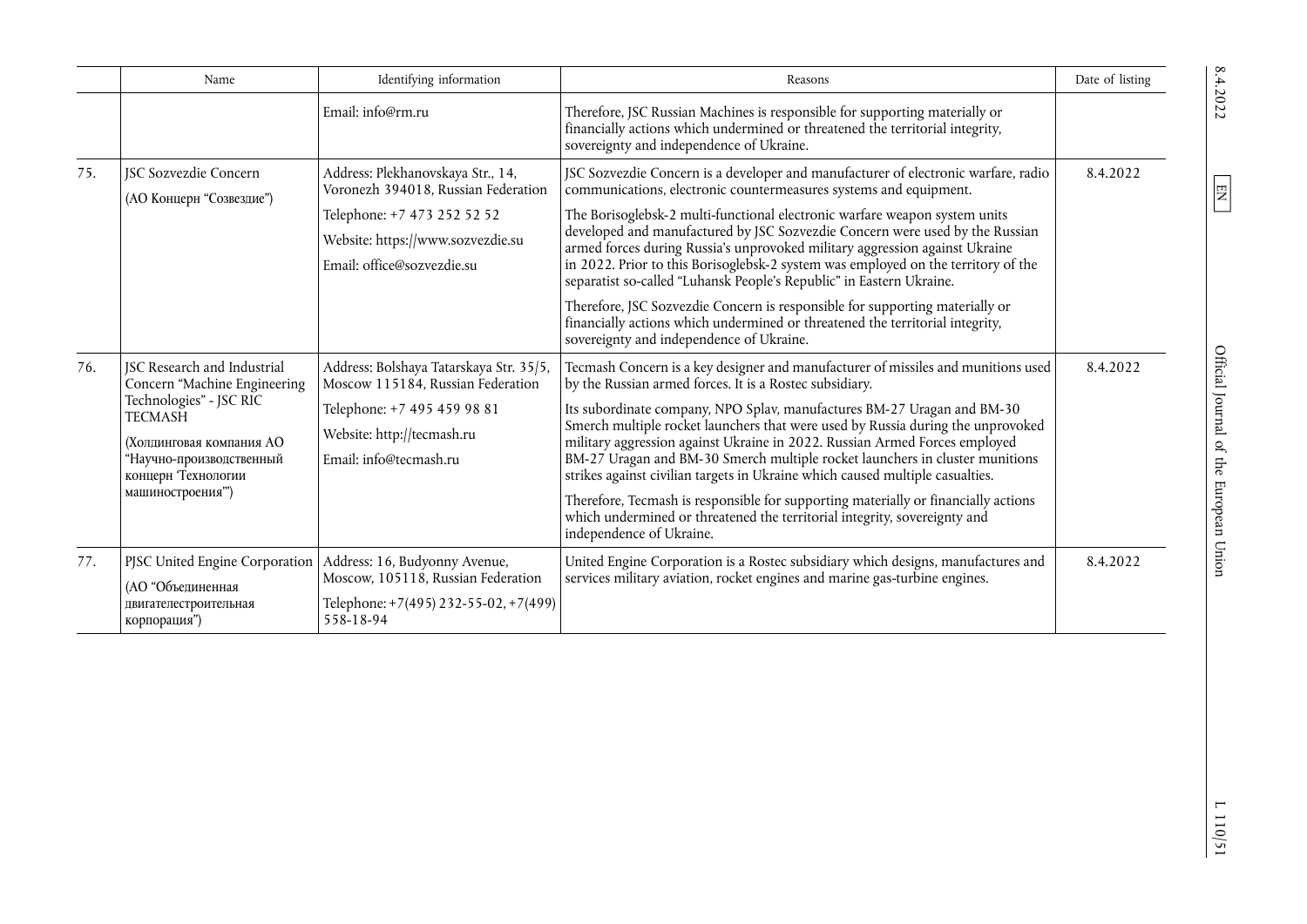|     | Name                                                                            | Identifying information                                                                                                                                                                                                                                                                                                                                                                                                                              | Reasons                                                                                                                                                                                                                                                                                                                                                                                                                                                                                                                                                                                                                                                                                                                                                                                                                                                                                                                                                                                           | Date of listing |
|-----|---------------------------------------------------------------------------------|------------------------------------------------------------------------------------------------------------------------------------------------------------------------------------------------------------------------------------------------------------------------------------------------------------------------------------------------------------------------------------------------------------------------------------------------------|---------------------------------------------------------------------------------------------------------------------------------------------------------------------------------------------------------------------------------------------------------------------------------------------------------------------------------------------------------------------------------------------------------------------------------------------------------------------------------------------------------------------------------------------------------------------------------------------------------------------------------------------------------------------------------------------------------------------------------------------------------------------------------------------------------------------------------------------------------------------------------------------------------------------------------------------------------------------------------------------------|-----------------|
|     |                                                                                 | Website:<br>https://www.uecrus.com<br>Email: info@uecrus.com                                                                                                                                                                                                                                                                                                                                                                                         | JSC UEC Klimov, one of the companies that forms part of Official United Engine<br>Corporation, manufactures engines mounted in the Ka-52 helicopters that were used<br>by Russia during the unprovoked military aggression against Ukraine in 2022,<br>including during the battle of Hostomel.                                                                                                                                                                                                                                                                                                                                                                                                                                                                                                                                                                                                                                                                                                   |                 |
|     |                                                                                 |                                                                                                                                                                                                                                                                                                                                                                                                                                                      | Therefore, United Engine Corporation is responsible for supporting materially or<br>financially actions which undermined or threatened the territorial integrity,<br>sovereignty and independence of Ukraine.                                                                                                                                                                                                                                                                                                                                                                                                                                                                                                                                                                                                                                                                                                                                                                                     |                 |
| 78. | Yantar Shipyard<br><b>(Прибалтийский</b><br>судостроительный завод<br>"Янтарь") | Address: 1 Guskova square, 236005,<br>Kaliningrad, Russian Federation<br>Telephone: +7 (4012) 61 30 83                                                                                                                                                                                                                                                                                                                                               | Yantar Shipyard is part of the United Shipbuilding Corporation, a Russian state-<br>owned shipbuilding conglomerate which is the main provider of the military<br>warships to the Russian Navy.                                                                                                                                                                                                                                                                                                                                                                                                                                                                                                                                                                                                                                                                                                                                                                                                   | 8.4.2022        |
|     |                                                                                 | Website: https://shipyard-yantar.ru/en                                                                                                                                                                                                                                                                                                                                                                                                               | It built "Pyotr Morgunov" project 11711 large landing ship, which was used by<br>Russia during the unprovoked military aggression against Ukraine in 2022.                                                                                                                                                                                                                                                                                                                                                                                                                                                                                                                                                                                                                                                                                                                                                                                                                                        |                 |
|     |                                                                                 | Email: office@shipyard-yantar.ru                                                                                                                                                                                                                                                                                                                                                                                                                     | Therefore, it is responsible for supporting materially or financially actions which<br>undermined or threatened the territorial integrity, sovereignty and independence of<br>Ukraine.                                                                                                                                                                                                                                                                                                                                                                                                                                                                                                                                                                                                                                                                                                                                                                                                            |                 |
| 79. | Otkritie FC Bank<br>(formerly known as NOMOS<br>Bank)                           | Type of company: Public Joint Stock<br>Company<br>Address: D. 2, str. 4, ul. Letnikovskaya,<br>115114, Moscow, Russian Federation<br>Date of registration: 15.12.1999<br>Registration number: 1027739019208<br>Tax ID number: 7706092528<br>SWIFT/BIC: JSNMRUMM<br>Associated individual: Igor Finogenov,<br>Co-founder (now CEO of the Eurasian<br>Development Bank)<br>Associated: Central Bank of Russia;<br>Government of the Russian Federation | Otkritie FC Bank, formerly known as NOMOS Bank, is one of Russia's 10 largest<br>banks and a systemically important financial institution for the Government of the<br>Russian Federation. The Central Bank of Russia is the main investor of Otkritie Bank,<br>holding 99-100 % of the shares. As one of Russia's leading State-owned financial<br>institutions, Otkritie Bank generates high revenue for the Russian Central Bank and<br>the Government of the Russian Federation. Otkritie Bank is therefore an entity or<br>body supporting, materially or financially, or benefitting from the Government of<br>the Russian Federation, which is responsible for the annexation of Crimea and the<br>destabilisation of Ukraine as well as a legal person, entity or body involved in<br>economic sectors providing a substantial source of revenue to the Government of the<br>Russian Federation, which is responsible for the annexation of Crimea and the<br>destabilisation of Ukraine. | 8.4.2022        |

 $L$  110/52  $\,$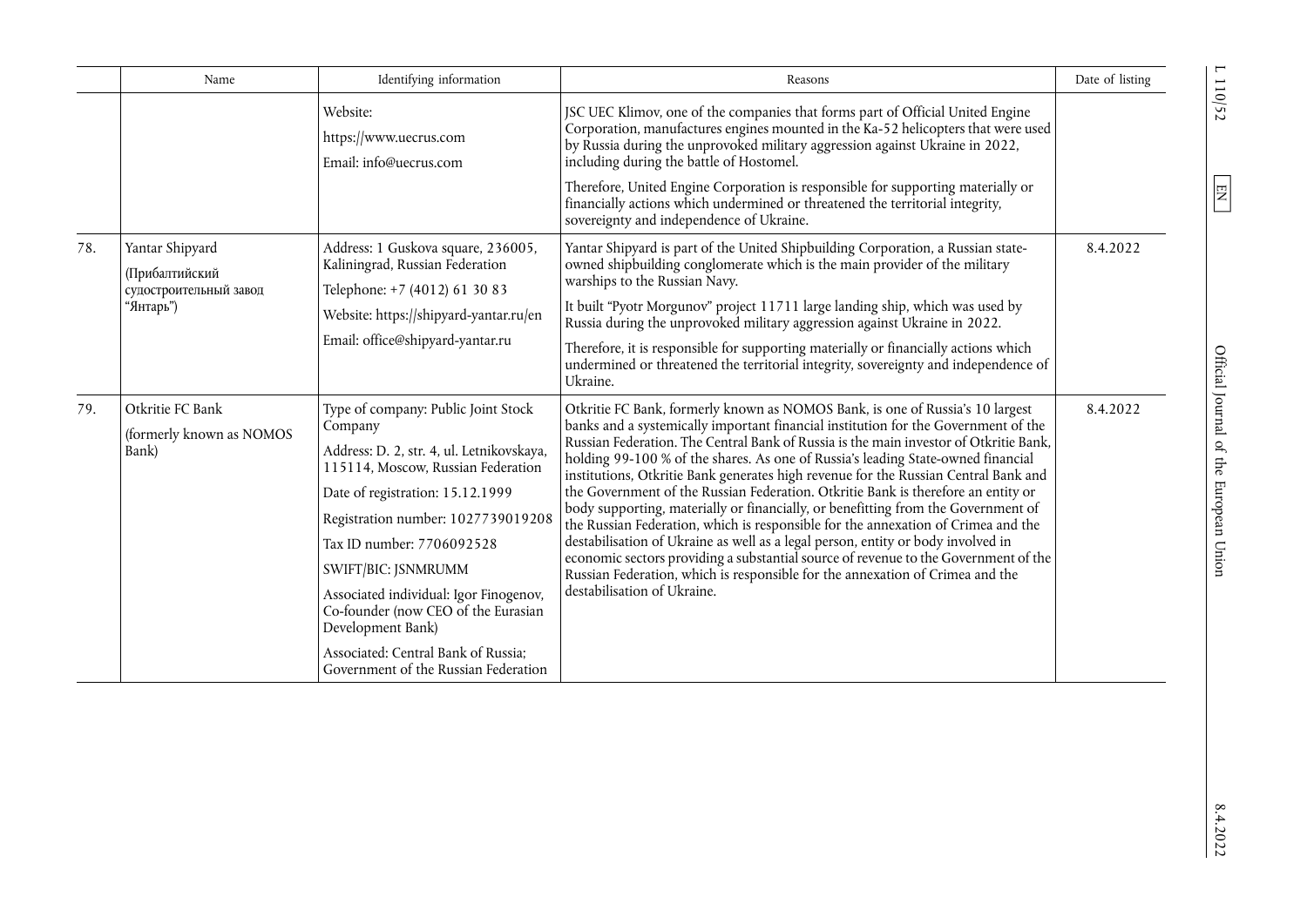|     | Name                                            | Identifying information                                                                                                                                                                                                                                                                                                                                                                                                                                                                       | Reasons                                                                                                                                                                                                                                                                                                                                                                                                                                                                                                                                                                                                                                                                                                                                                                                                                                                                                                                                                                                                                             | Date of listing |
|-----|-------------------------------------------------|-----------------------------------------------------------------------------------------------------------------------------------------------------------------------------------------------------------------------------------------------------------------------------------------------------------------------------------------------------------------------------------------------------------------------------------------------------------------------------------------------|-------------------------------------------------------------------------------------------------------------------------------------------------------------------------------------------------------------------------------------------------------------------------------------------------------------------------------------------------------------------------------------------------------------------------------------------------------------------------------------------------------------------------------------------------------------------------------------------------------------------------------------------------------------------------------------------------------------------------------------------------------------------------------------------------------------------------------------------------------------------------------------------------------------------------------------------------------------------------------------------------------------------------------------|-----------------|
| 80. | Novikombank<br>Новикомбанк                      | Type of company: Joint Stock<br>Commercial Bank<br>Address: Bld.1, Polyanka Bolshaya str.<br>50/1, Moscow, 119180, Russian<br>Federation<br>Place of registration: Moscow, Russian<br>Federation<br>Registration number: 1027739075891<br>Associated individuals; Georgieva Elena<br>ALEKSANDROVNA (Chairwoman of<br>the Management Board); Andrey<br>Valeryevich KONDRATYEV (Chairman<br>of the Board of Directors)<br>Associated entity: Rostec (Russian<br>Technologies State Corporation) | Novikombank is a subsidiary of Rostec (Russian Technologies State Corporation), a<br>major Russian state owned defence conglomerate. Novikombank plays a significant<br>role in the implementation of Russian government programmes that aim to develop<br>high technology industries in Russia by providing financing to key military and<br>civilian projects. Novikombank carries out business in sectors of strategic<br>significance to the Government of the Russian Federation, in particular the defence<br>sector. Novikombank is therefore an entity or body supporting, materially or<br>financially, or benefitting from the Government of the Russian Federation, which is<br>responsible for the annexation of Crimea and the destabilisation of Ukraine as well as<br>a legal person, entity or body involved in economic sectors providing a substantial<br>source of revenue to the Government of the Russian Federation, which is responsible<br>for the annexation of Crimea and the destabilisation of Ukraine. | 8.4.2022        |
| 81. | Sovcombank<br>(formerly known as<br>Buycombank) | Type of entity: Public Joint Stock<br>Company<br>Address: Ul. Butyrskaya, D. 76, P. 1,<br>127015, Moscow, Russian Federation<br>Date of registration: 1.11.1990<br>Registration number: 1027739059754<br>Tax ID number: 7730058711<br>Associated entity: Government of the<br>Russian Federation                                                                                                                                                                                              | Sovcombank, formerly known as Buycombank, is one of Russia's largest banks and it<br>is recognised as a systemically important Russian financial-credit institution by the<br>Government and the Central Bank of Russia. Sovcombank is therefore a legal person,<br>entity or body involved in economic sectors providing a substantial source of<br>revenue to the Government of the Russian Federation, which is responsible for the<br>annexation of Crimea and the destabilisation of Ukraine.                                                                                                                                                                                                                                                                                                                                                                                                                                                                                                                                  | 8.4.2022        |
| 82. | VTB Bank<br>ВТБ/Внешторгбанк                    | Type of entity: Public Joint Stock<br>Company<br>Address: Vorontsovskaya Str., 43,<br>Moscow, 109044, Russian Federation                                                                                                                                                                                                                                                                                                                                                                      | The VTB Bank is a systemically important financial institution for the Government of<br>the Russian Federation, which in turn is a major shareholder of VTB Bank. The bank<br>itself has close ties to Russian intelligence, and its CEO was appointed by President<br>Vladimir Putin and has defended his actions including the annexation of the Crimean<br>peninsula. As one of Russia's leading financial institutions, largely owned by the<br>Government of the Russian Federation, VTB furthermore generates high revenue for                                                                                                                                                                                                                                                                                                                                                                                                                                                                                                | 8.4.2022        |